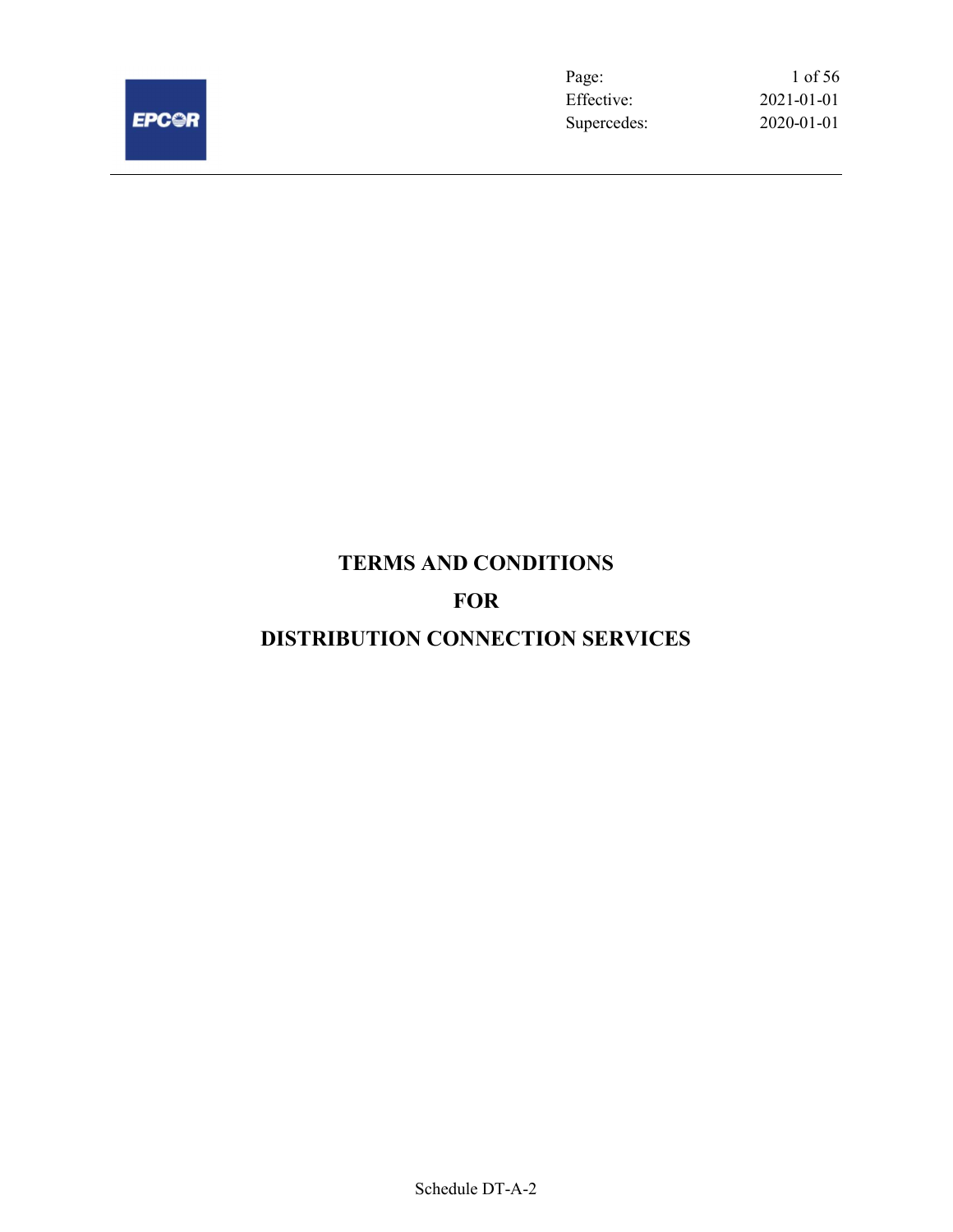$\overline{\phantom{0}}$ 

## **TABLE OF CONTENTS**

| 2.1        |                                                                                  |  |
|------------|----------------------------------------------------------------------------------|--|
| 2.2        |                                                                                  |  |
| 2.3        |                                                                                  |  |
| 2.4        |                                                                                  |  |
| 2.5        |                                                                                  |  |
|            |                                                                                  |  |
| 3.1        |                                                                                  |  |
| 3.2        |                                                                                  |  |
| 3.3        |                                                                                  |  |
| 3.4        |                                                                                  |  |
|            |                                                                                  |  |
| 4.1        |                                                                                  |  |
| 4.2        |                                                                                  |  |
| 4.3        |                                                                                  |  |
| 4.4        |                                                                                  |  |
| 4.5        |                                                                                  |  |
| 4.6        |                                                                                  |  |
| 4.7        |                                                                                  |  |
| 4.8        |                                                                                  |  |
| 4.9        |                                                                                  |  |
|            |                                                                                  |  |
| 5.1        |                                                                                  |  |
| 5.2        |                                                                                  |  |
| 5.3        |                                                                                  |  |
| 5.4        |                                                                                  |  |
|            |                                                                                  |  |
| 6.1        |                                                                                  |  |
| 6.2        |                                                                                  |  |
| 6.3        |                                                                                  |  |
|            |                                                                                  |  |
| 7.1        |                                                                                  |  |
| 7.2        | Determination of Distribution Extension Costs and Distribution Contributions  22 |  |
| 7.3        | Determination of EDTI Transmission Costs and Transmission Contributions 23       |  |
| 7.4        | Changes in Point of Delivery Demand                                              |  |
| 7.5        |                                                                                  |  |
| 7.6        |                                                                                  |  |
| 7.7        |                                                                                  |  |
|            |                                                                                  |  |
| 8.1<br>8.2 |                                                                                  |  |
| 8.3        |                                                                                  |  |
|            |                                                                                  |  |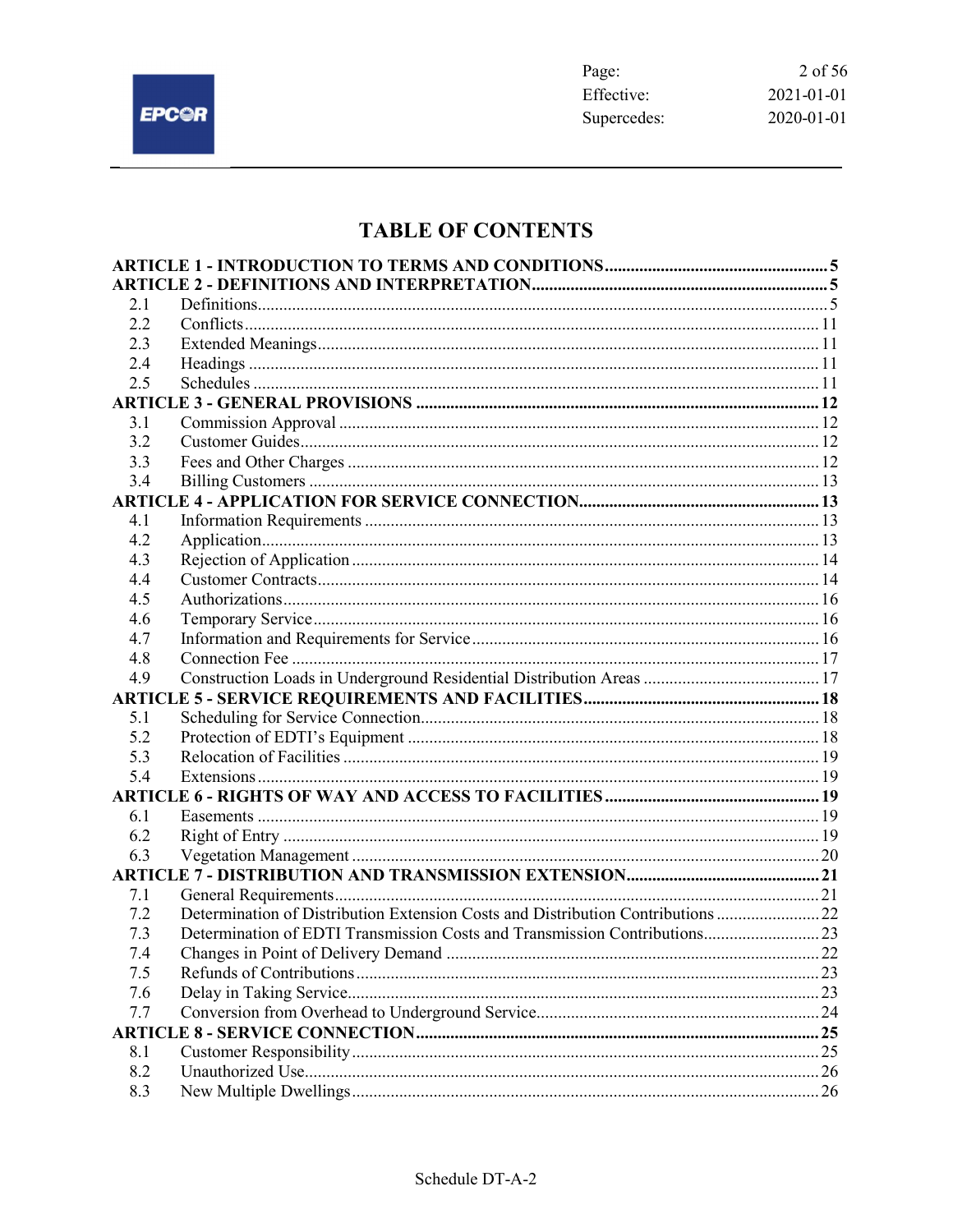## EPC@R

 $\overline{\phantom{0}}$ 

| Page:       | 3 of 56          |
|-------------|------------------|
| Effective:  | 2021-01-01       |
| Supercedes: | $2020 - 01 - 01$ |

| 8.4   |                                                                              |  |
|-------|------------------------------------------------------------------------------|--|
| 8.5   |                                                                              |  |
| 8.6   |                                                                              |  |
|       |                                                                              |  |
| 9.1   |                                                                              |  |
| 9.2   |                                                                              |  |
| 9.3   |                                                                              |  |
| 9.4   |                                                                              |  |
| 9.5   |                                                                              |  |
|       |                                                                              |  |
| 10.1  |                                                                              |  |
| 10.2  |                                                                              |  |
| 10.3  |                                                                              |  |
| 10.4  |                                                                              |  |
| 10.5  |                                                                              |  |
|       |                                                                              |  |
| 11.1  |                                                                              |  |
| 11.2  |                                                                              |  |
| 11.3  |                                                                              |  |
| 11.4  |                                                                              |  |
|       |                                                                              |  |
| 12.1  |                                                                              |  |
| 12.2  |                                                                              |  |
| 12.3  |                                                                              |  |
| 12.4  |                                                                              |  |
|       |                                                                              |  |
| 13.1  |                                                                              |  |
| 13.2  |                                                                              |  |
|       |                                                                              |  |
| 14.1  |                                                                              |  |
| 14.2  |                                                                              |  |
| 14.3  |                                                                              |  |
| 14.4  |                                                                              |  |
| 14.5  |                                                                              |  |
|       | <b>ARTICLE 15 - ADDITIONAL PROVISIONS RELATING TO SERVICES  45</b>           |  |
| 15.1  |                                                                              |  |
| 15.2  |                                                                              |  |
| 15.3  |                                                                              |  |
| 15.4  | Independent System Operation or Transmission Facility Owner Requirements  46 |  |
| 15.5  |                                                                              |  |
| 15.6  |                                                                              |  |
| 15.7  |                                                                              |  |
| 15.8  |                                                                              |  |
| 15.9  |                                                                              |  |
| 15.10 |                                                                              |  |
| 15.11 |                                                                              |  |
|       |                                                                              |  |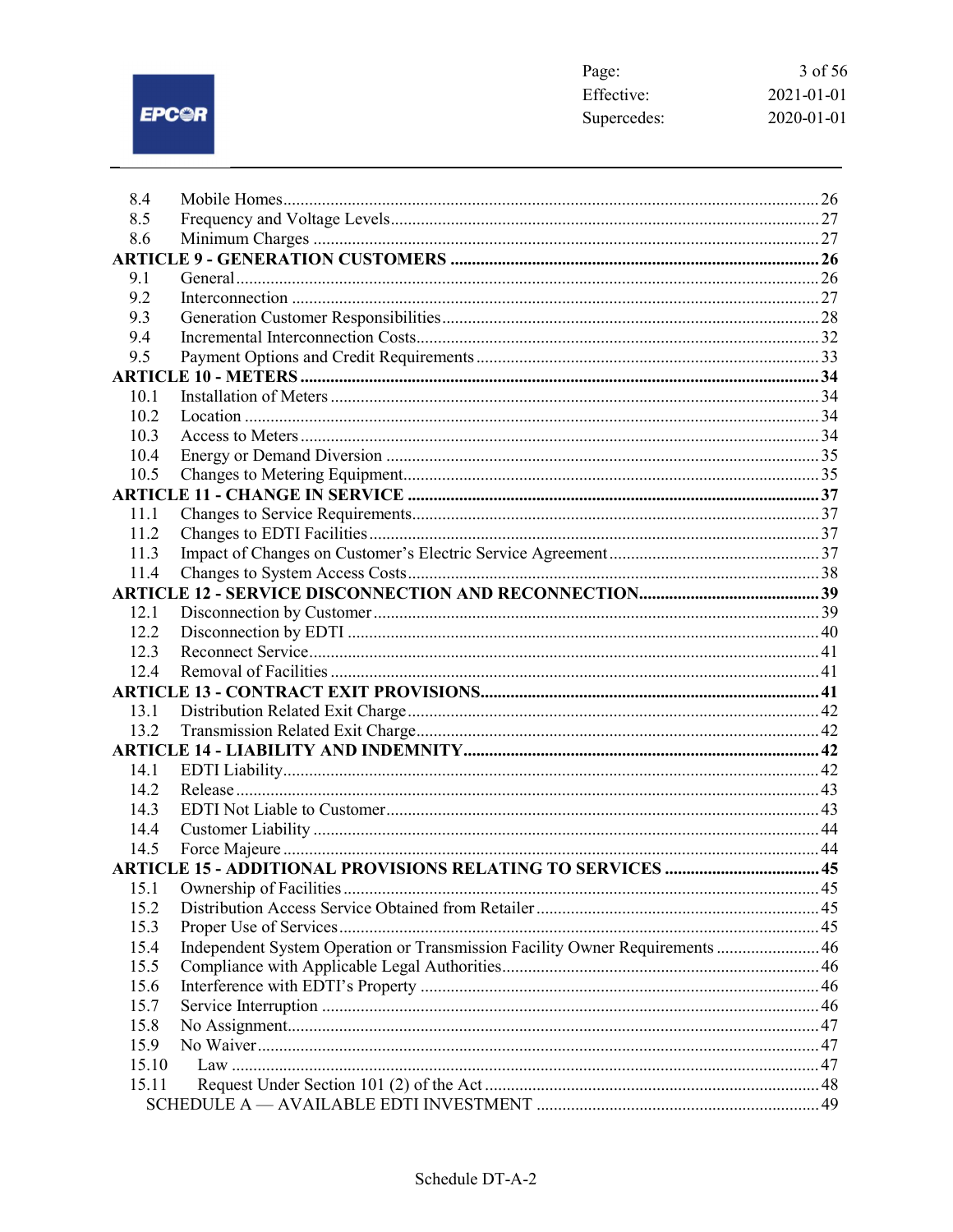|              | Page:       | 4 of 56    |
|--------------|-------------|------------|
|              | Effective:  | 2021-01-01 |
| <b>EPC@R</b> | Supercedes: | 2020-01-01 |
|              |             |            |
|              |             |            |

 $\frac{1}{2}$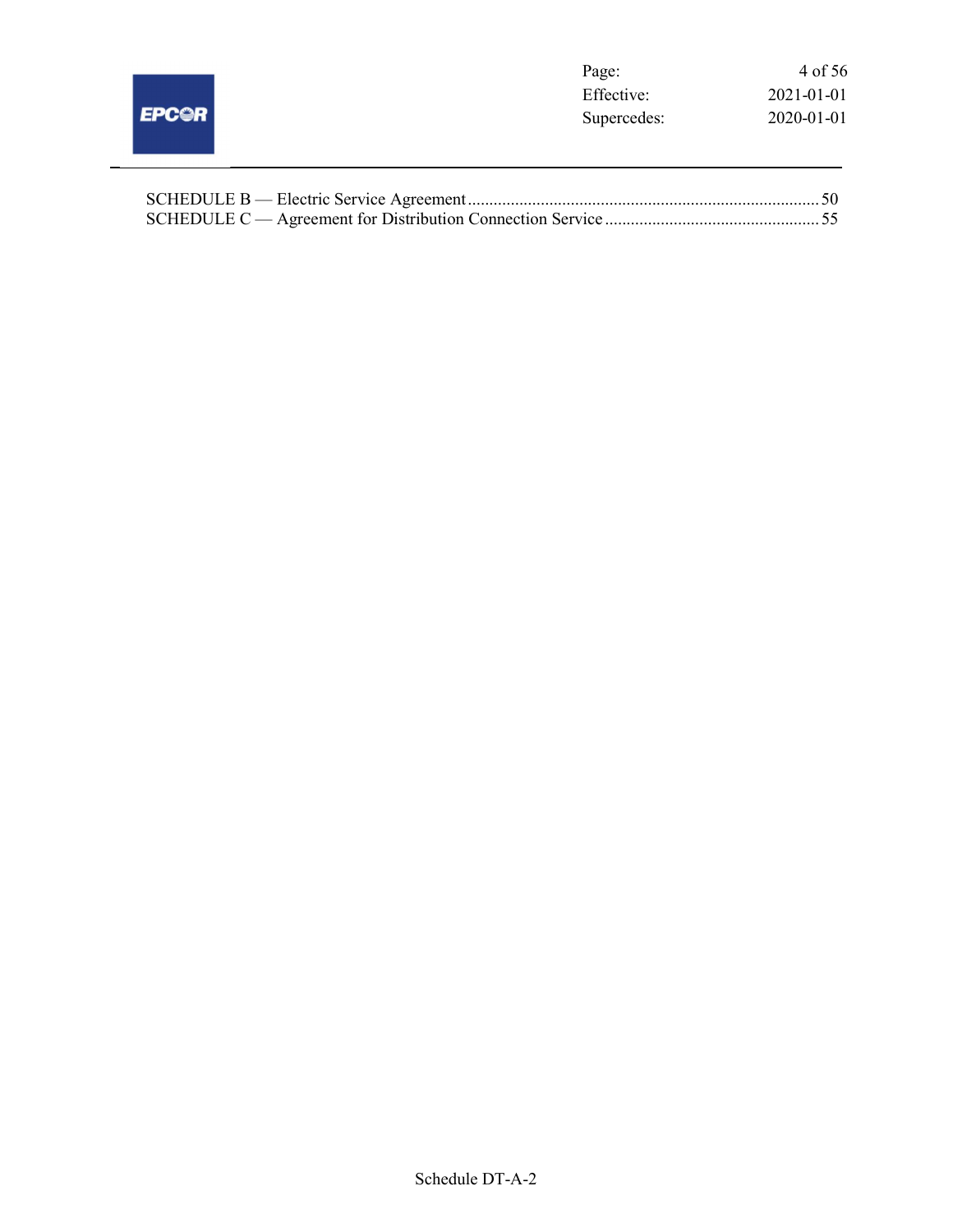## ARTICLE 1 - INTRODUCTION TO TERMS AND CONDITIONS

These Terms and Conditions, as approved by the Alberta Utilities Commission (the "Commission"), form part of the Distribution Tariff of EPCOR Distribution & Transmission Inc. ("EDTI") and are established pursuant to section 102 of the *Electric Utilities Act 2003*, c. E-5.1. The Distribution Tariff is available for public inspection during normal business hours at the business offices of EDTI and can be accessed on EDTI's web site at:

https://www.epcor.com/products-services/power/Pages/terms-and-conditions.aspx

These Terms and Conditions apply to EDTI and its relationship with Customers including Load Customers and Generating Customers. All Customers by virtue of their relationship with EDTI are deemed to have accepted these Terms and Conditions.

The service provided by EDTI hereunder is regulated by the Commission and parties having any inquiries or complaints regarding these Terms and Conditions may direct such inquiries or complaints directly to EDTI or to the Commission.

No agreement can provide for the waiver or alteration of any part of these Terms and Conditions unless such agreement is first filed with and approved by the Commission. Whenever the Commission approves an amendment to these Terms and Conditions, such amendment, including its effective date, will be posted on EDTI's website at:

https://www.epcor.com/products-services/power/Pages/terms-and-conditions.aspx

## ARTICLE 2 - DEFINITIONS AND INTERPRETATION

#### 2.1 Definitions

The following words and phrases, whenever used in these Terms and Conditions or in an application, contract or agreement for service under these Terms and Conditions, shall have the meanings set forth below:

"Act" means the *Electric Utilities Act*, S.A. 2003, c. E-5.1, as re-enacted, amended or replaced from time to time;

"Available EDTI Investment" means the maximum investment that EDTI will make to extend service to a Customer as set forth in Schedule A;

"Business Day" means any day other than Saturday, Sunday or a holiday as defined in the Interpretation Act, R.S.A. 2000, c. I-8, as re-enacted, amended or replaced from time to time;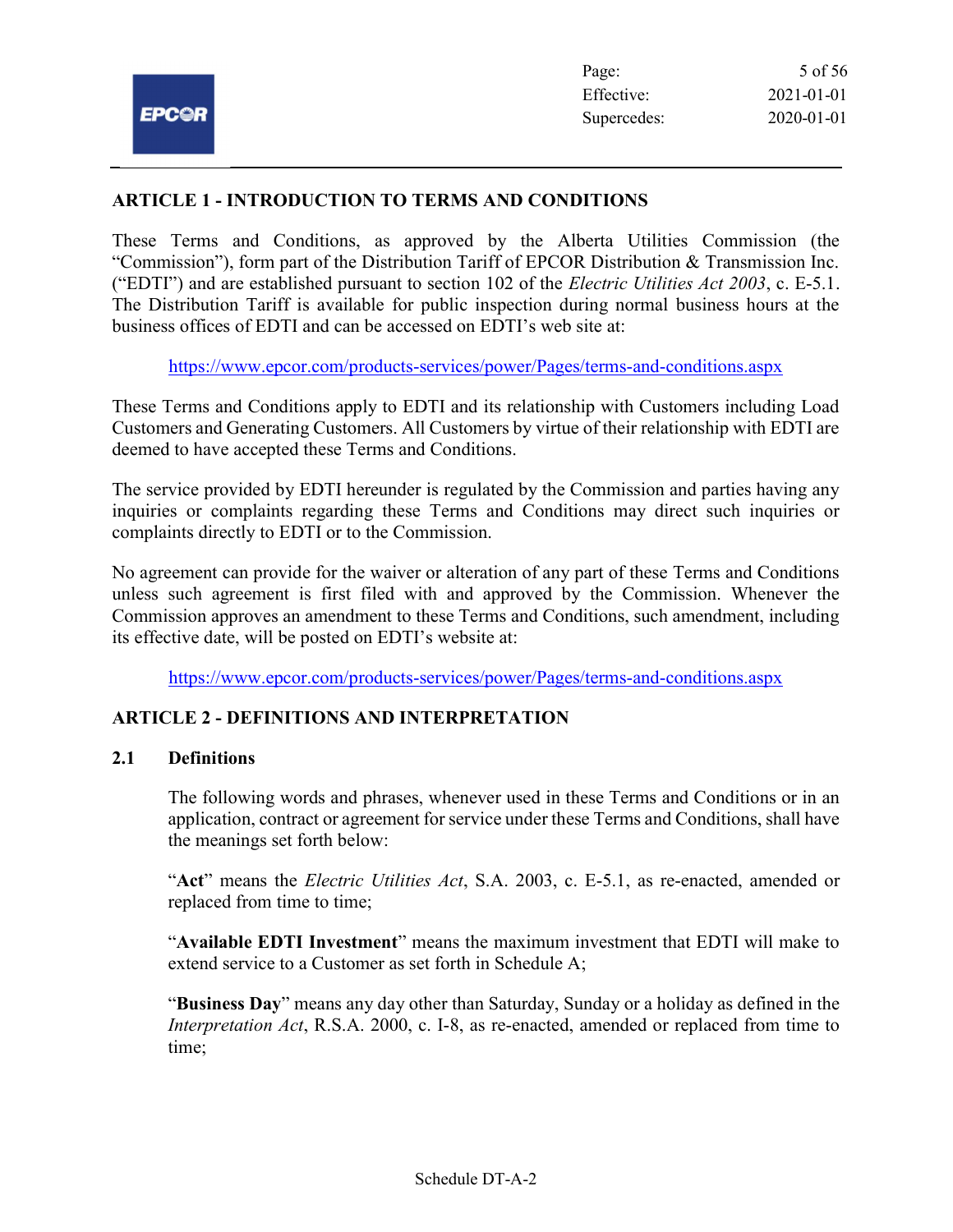

"Civil Work" includes the completion, installation, repair or replacement of ductwork, trenching, ground disturbance, ground grid, transformer and switching cubicle and pedestal bases, guard rails, manholes, vaults, landscaping and intermediate poles for low voltage service wire (1000 volt or less) on the Customer's property;

"Commission" or "AUC" means the Alberta Utilities Commission, formerly the Alberta Energy and Utilities Board, established under the Alberta Utilities Commission Act, R.S.A., 2007, c. A-37.2, as re-enacted, amended or replaced from time to time;

"Commitment Agreement" means the written agreement that may be required at EDTI's sole discretion between a Customer and EDTI whereby the Customer both authorizes the design and construction of new or expanded Facilities and agrees to pay all cancellation costs if the project is cancelled or if the Customer fails to sign an Electric Service Agreement prior to the energization of the new or expanded Facilities;

"Connected Load" means the sum of the capacities or ratings of the electric energy consuming apparatus connected or to be connected to EDTI's electric distribution system;

"Contract Term" means the period of time during which the Customer continues to take service under these Terms and Conditions until service is no longer required;

"Contracted Minimum Demand" means the minimum Demand in kW or kVA specified in the Electric Service Agreement and is calculated as 80% of the Forecast Peak Demand, whether with respect to distribution demand or transmission demand or both;

"Customer" includes a Load Customer and a Generation Customer;

"Customer Contribution" means the sum of the Distribution Contribution and the Transmission Contribution that the Customer shall pay to EDTI to install the Facilities necessary to provide a Service Connection to the Customer.

"Customer Usage Information" means information regarding the historical electricity consumption of a Customer;

"Default Supplier" means a Retailer appointed by EDTI pursuant to section 3 of the RRR Regulation;

"Demand" means the maximum rate at which Energy is delivered (expressed in kW, kVA or other suitable unit) at a given instant or averaged over any designated period of time;

"Distributed Generation" means a generating unit that is interconnected with EDTI's electric distribution system.

"Distribution Access Service" has the meaning given to it in the Act;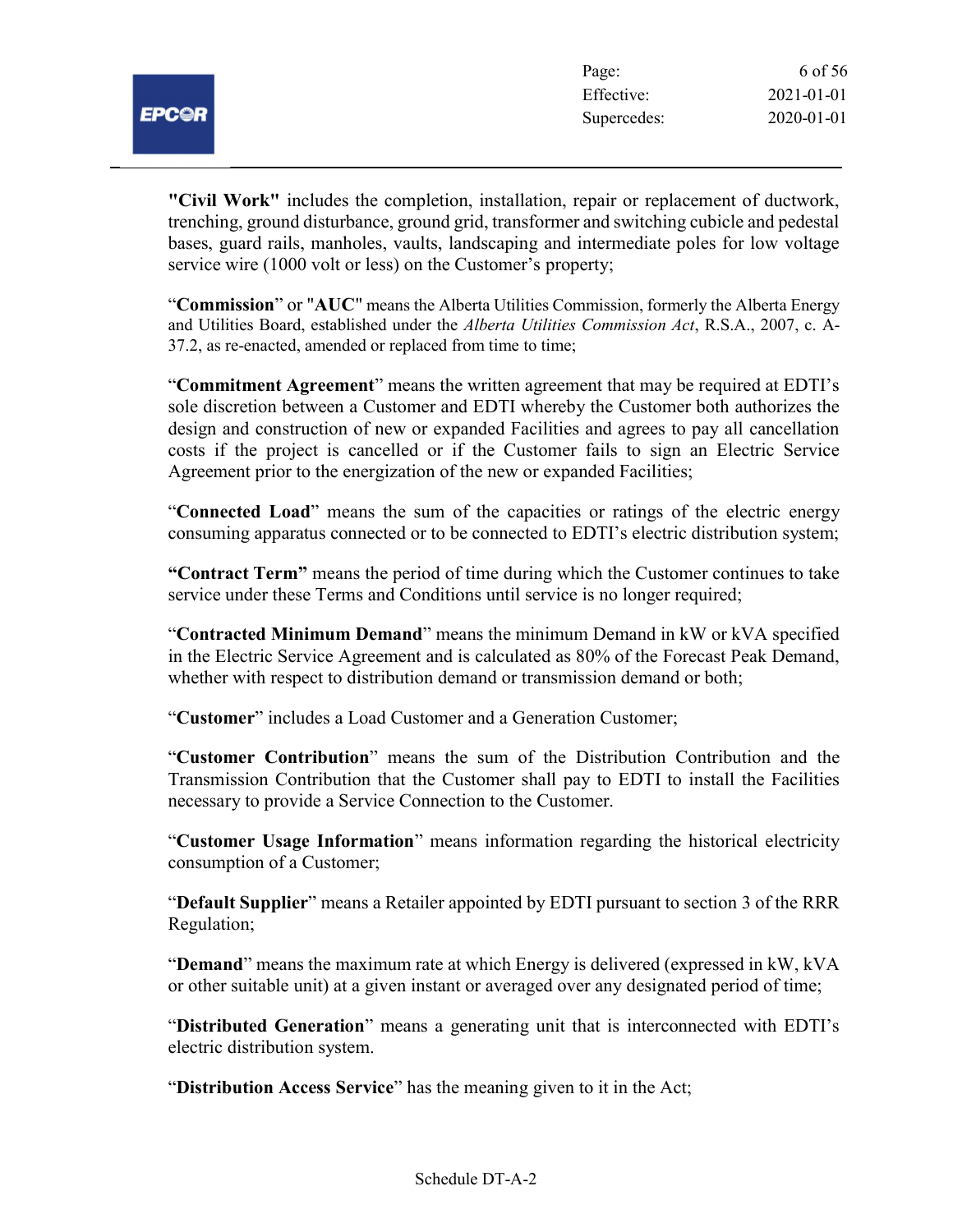

"Distribution Extension Costs" means the estimated costs of materials, labour, expenses, allocated overhead, and any other costs incurred by EDTI in extending service to a particular Customer, related to distribution voltages of 25 kV and lower;

"Distribution Contribution" means the Distribution Capital Costs incurred in extending service to a Customer less the applicable level of any Available EDTI Investment specified in Schedule A for the service;

"Distribution Interconnection Agreement" means an agreement entered into between EDTI and a Generation Customer that sets out the provision and obligations of the parties with respect to the interconnection and is required when any Generation Customer interconnects to EDTI's electric distribution system;

"Distribution Tariff" means a distribution tariff prepared by EDTI and approved by the Commission in accordance with section 102 of the Act, which consists of the Rate Schedules, these Terms and Conditions, the Terms and Conditions for Distribution Connection Services and the Distribution Tariff Policies;

"Distribution Tariff Policies" means the part of EDTI's Distribution Tariff that sets out the policies applied by EDTI in implementing the Rate Schedules, these Terms and Conditions and the Terms and Conditions for Distribution Connection Services;

"Distribution Tariff Services" means all services provided by EDTI under the Distribution Tariff;

"Dwelling" means a private residence provided with sleeping and cooking facilities intended for domestic use and in which the occupants live as a single housekeeping unit that is not part of a Multiple Dwelling;

"EDTI" or "EPCOR Distribution  $\&$  Transmission" means EPCOR Distribution  $\&$ Transmission Inc., and for certainty includes its predecessor in interest by amalgamation EPCOR Distribution Inc.;

"EDTI Transmission Costs" has the meaning given to it in Section 7.3.1;

"Electric Service Agreement" means an agreement between EDTI and a Customer for the provision of Distribution Access Service in relation to a Service Connection;

"Electricity Services" means the services associated with the provision of electricity to Customers, including the exchange of Energy, making financial arrangements to manage financial risk associated with the pool price, Distribution Access Service, system access service, ancillary services, billing, metering, performing load settlement and any other services specified in regulations made under the Act;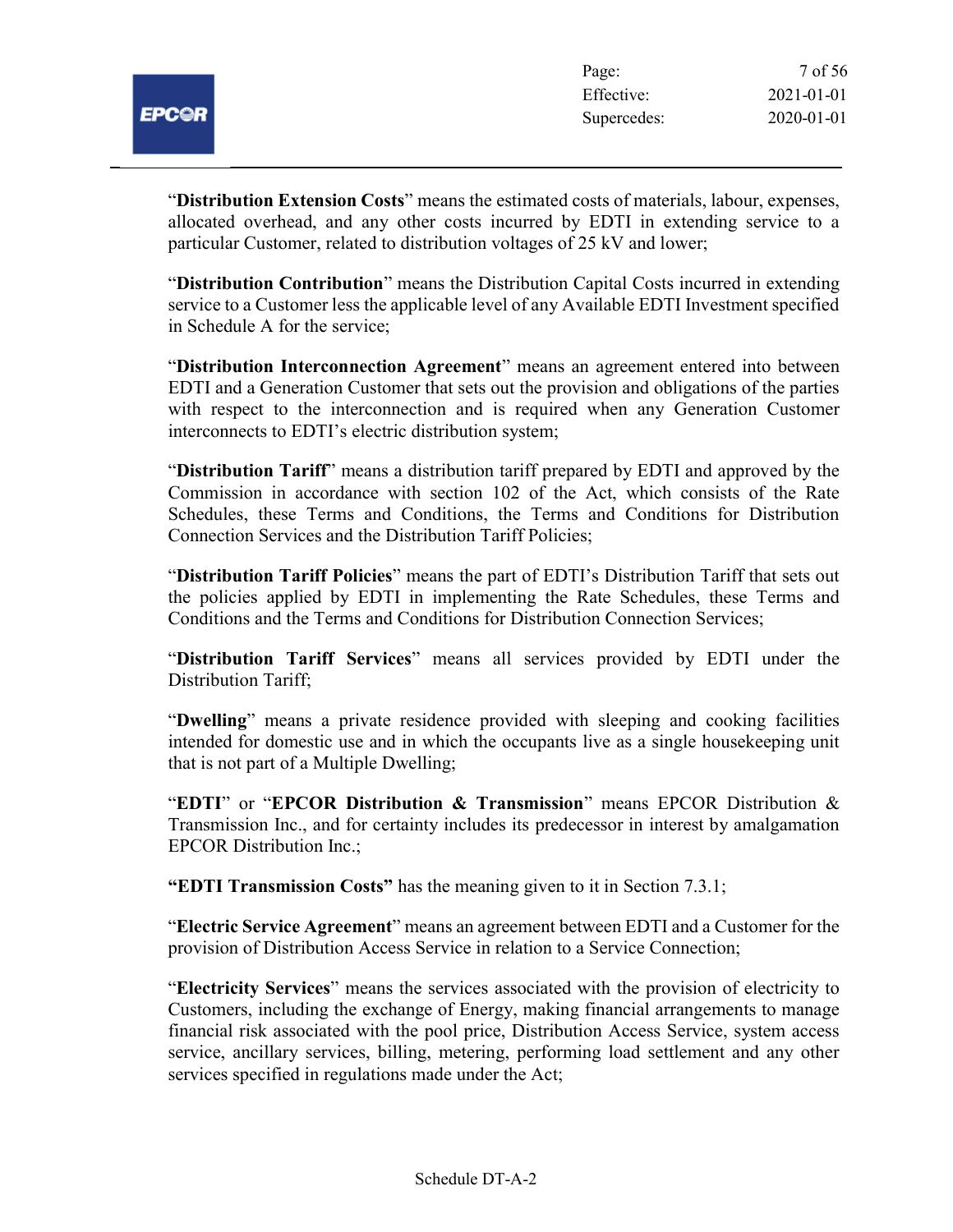

"Energy" means electric energy (normally expressed in kiloWatt hours (kWh) or kilo watt  $(kW)$ :

"Forecast Peak Demand" means the expected maximum capacity requirement at a Point of Service which is used to determine the potential level of Available EDTI Investment and the Contracted Minimum Demand;

"Facilities" means physical plant (including, without limitation, distribution lines, transformers, meters, equipment, machinery and other electrical apparatus) on EDTI's side of the Point of Service interconnection excluding transmission facilities;

"Fee Schedule" means the fees and charges set forth in Table 2 of DT – Schedule 1 Miscellaneous Services Schedule to EDTI's Distribution Tariff;

"Force Majeure" means circumstances not reasonably within the control of EDTI, including acts of God, strikes, lockouts or other industrial disturbances, acts of the public enemy, wars, blockades, insurrections, riots, epidemics, landslides, lightning, earthquakes, fires, storms, floods, high water, washouts, inclement weather, orders or acts of civil or military authorities, civil disturbances, explosions, breakdown or accident to equipment, mechanical breakdowns, the intervention of federal, provincial, state or local government or from any of their agencies or boards, the order or direction of any court, and any other cause, whether of the kind herein enumerated or otherwise, provided that the lack of funds shall not constitute a circumstance not reasonably within the control of EDTI; "Generation Customer" means a generating unit that is interconnected with EDTI's electric distribution system.

"Incremental Interconnection Costs" means the costs of materials, labour, expenses and any other direct costs incurred by EDTI to allow a Generation Customer to make use of EDTI's electric distribution system.

"Independent System Operator" or "ISO" means the corporation established by section 7 of the Act;

"In-service Date" means the date on which the Customer specifies service is to be available or the date the service is actually available, whichever is later;

"Interconnected Electric System" means all transmission facilities and electric distribution systems in Alberta that are interconnected;

"Interconnection Facilities" for Generation Customers means all incremental distribution Facilities required to interconnect the circuits of the Generation Customer's generating facilities to EDTI's Facilities and all modifications to EDTI's distribution Facilities required for interconnection which may include, without limitation, poles, lines, substations, service leads and protective and metering equipment;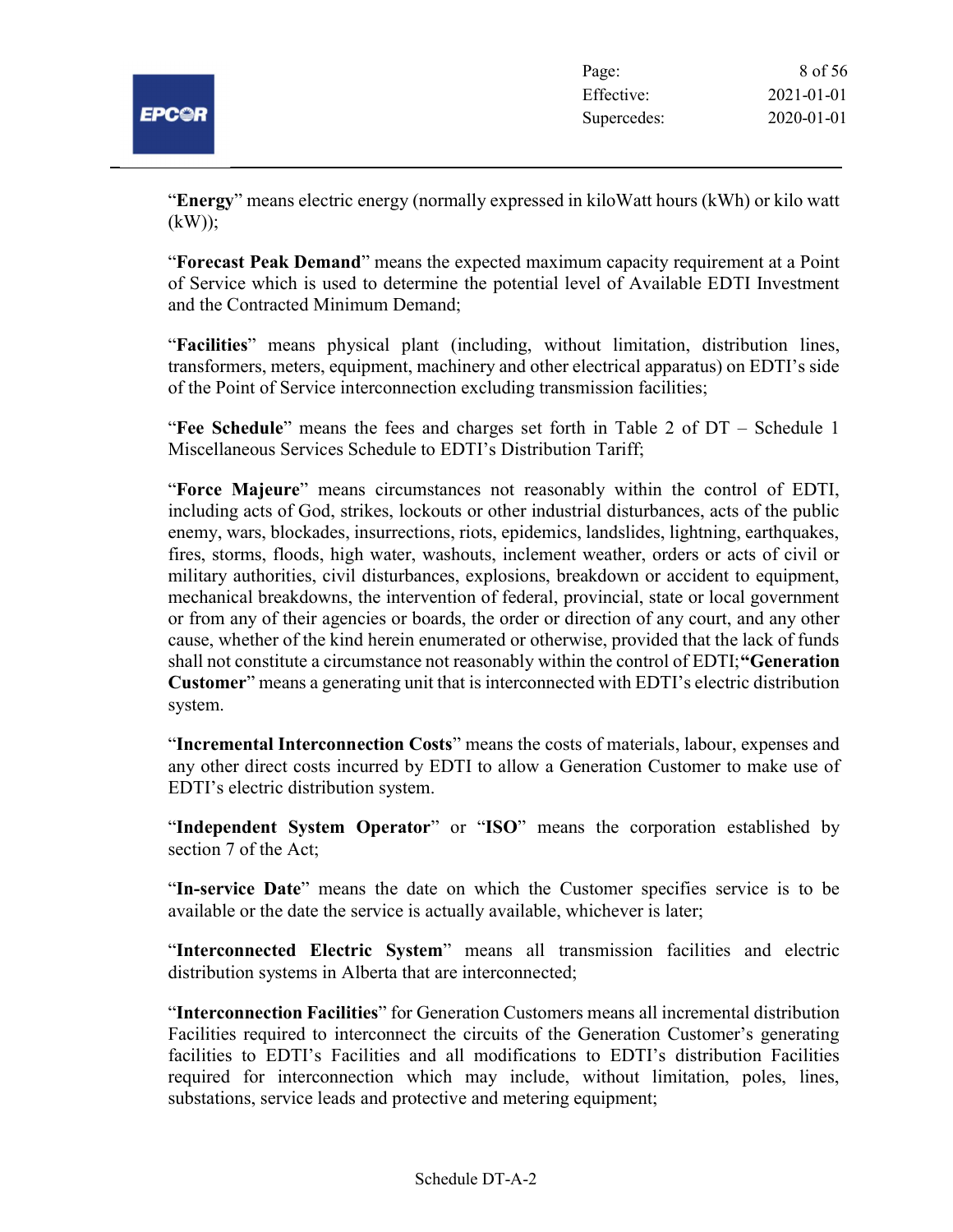

"kVA" means kilovolt-ampere or kilovolt-amperes;

"kW" means kilowatt or kilowatts;

"kWh" means kilowatt hour or kilowatt hours;

"Load" means the Demand and Energy delivered to or required at any Point of Service;

"Load Customer" means a person that is interconnected to EDTI's electric distribution system for the purpose of purchasing electricity for the person's own use;

"Load Settlement" means "load settlement" as defined in the Act.

"Local Access Fee" means the surcharge imposed by the City of Edmonton that is applicable to a Site and not subject to approval by the Commission;

"Minimum Charge" means the higher of the rate minimum and the rate applied to the Contracted Minimum Demand;

"Multiple Dwelling" means a building containing more than one dwelling which shares all or part of a Service Connection;

"MW" means Mega Watt;

"Non-Standard Meter" means a meter that does not have the capability of remotely communicating via Radio Frequency signals with EDTI's advanced metering network;

"Point of Delivery", or "POD" means the point at which electrical energy is transferred from a transmission facility owner's Transmission Facility to a distribution system and where the electric energy so transferred is measured;

"Point of Service" means the electrical connection point at which EDTI's service conductors are connected to the conductors or apparatus of a Customer, which point is more particularly described in EDTI's Customer Connection Guide, as amended from time to time;

"Power Factor" means the ratio of the highest metered Demand measured in kW in a fifteen (15) minute interval to the highest metered Demand measured in kVA in that same interval;

"Power Pool" means the scheme operated by the ISO under the Act for the exchange of Energy and financial settlement for the exchange of Energy;

"Rate Schedules" means the schedules of EDTI's Distribution Tariff that set out charges;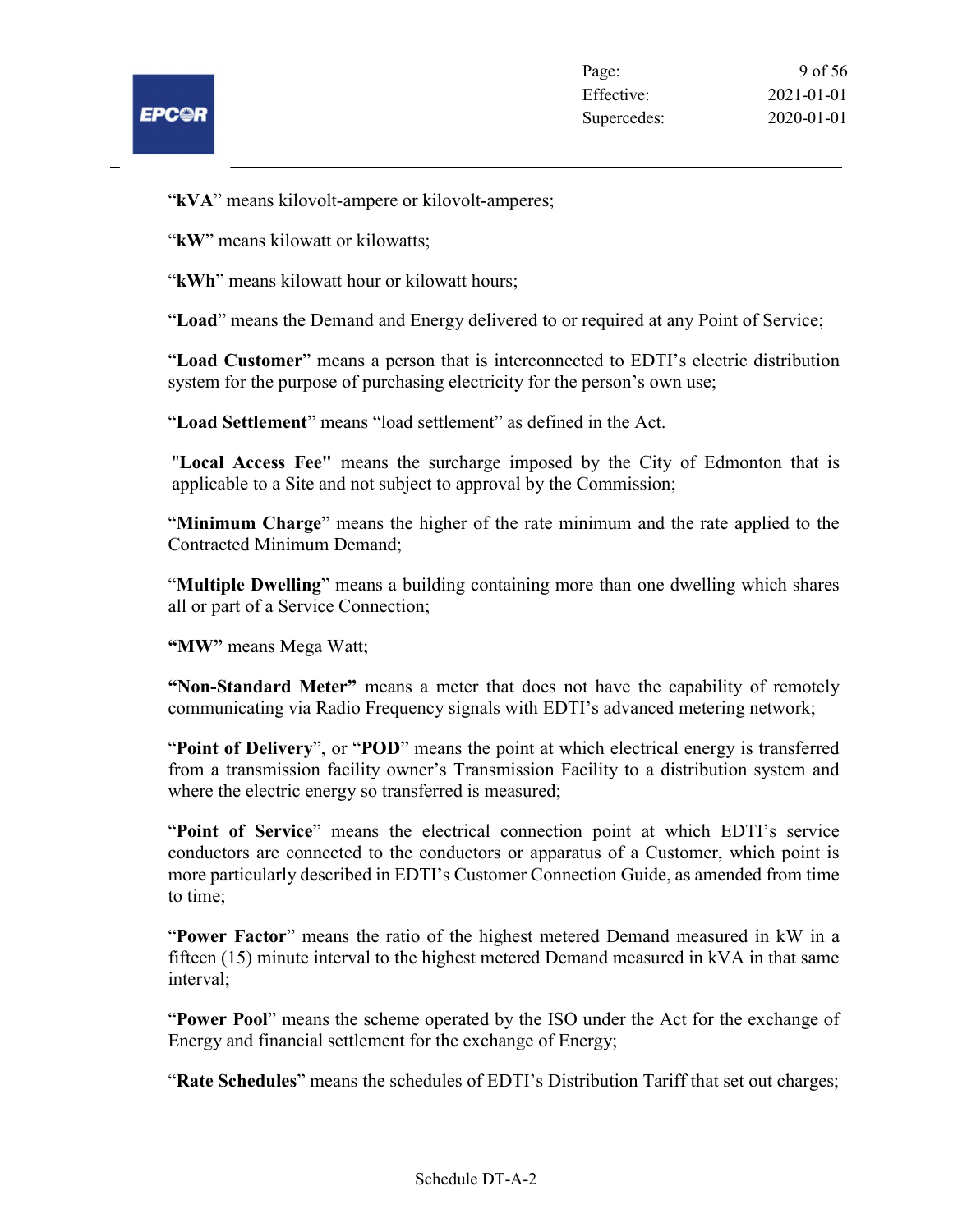

"RDS Regulation" means the Regulated Default Supply Regulation, A.R. 168/2003, as amended from time to time;

**"RRR Regulation**" means the *Roles, Relationships and Responsibilities Regulation*, A.R. 169/2003, as amended from time to time;

"Regulated Rate Tariff" means a regulated rate tariff for the provision of Electricity Services to eligible customers prepared by EDTI, or a person with whom EDTI makes arrangements to do so, pursuant to section 102 of the Act;

"Retail Electricity Services" means Electricity Services provided directly to a Customer other than Electricity Services provided to eligible customers under a Regulated Rate Tariff;

"Retailer" means a person who sells or provides Retail Electricity Services directly to Customers and who is entitled to enroll Customers for Distribution Access Service under EDTI's Terms and Conditions for Distribution Access Service, and includes a Default Supplier, the person with whom EDTI has made arrangements to provide the Regulated Rate Tariff to eligible Customers, and Self-Retailers;

"Retailer of Record" means the Retailer who is listed in EDTI's records through the procedures outlined in its Terms and Conditions for Distribution Access Service, and thereby recognized by EDTI and the Settlement System Code, as a particular Customer's Retailer for a Point of Service at a particular time;

"Self-Retailer" means a person carrying out Retailer functions to obtain Electricity Services solely for its own use;

"Service Connection" means the Facilities required to physically connect the Customer's facilities to EDTI's electric distribution system to permit the Customer to obtain Distribution Access Service;

"Settlement System Code" means the rules respecting Load Settlement approved by the AUC and set out in Rule 021;

"Site" means a unique end-use Point of Service, being the finest level at which settlement recognizes retailer assignments, and receives consumption data;

"Standard Meter" means an advanced meter that has the capability of remotely communicating via Radio Frequency signals with EDTI's advanced metering network;

"System Access Service" has the meaning given to it in the Act;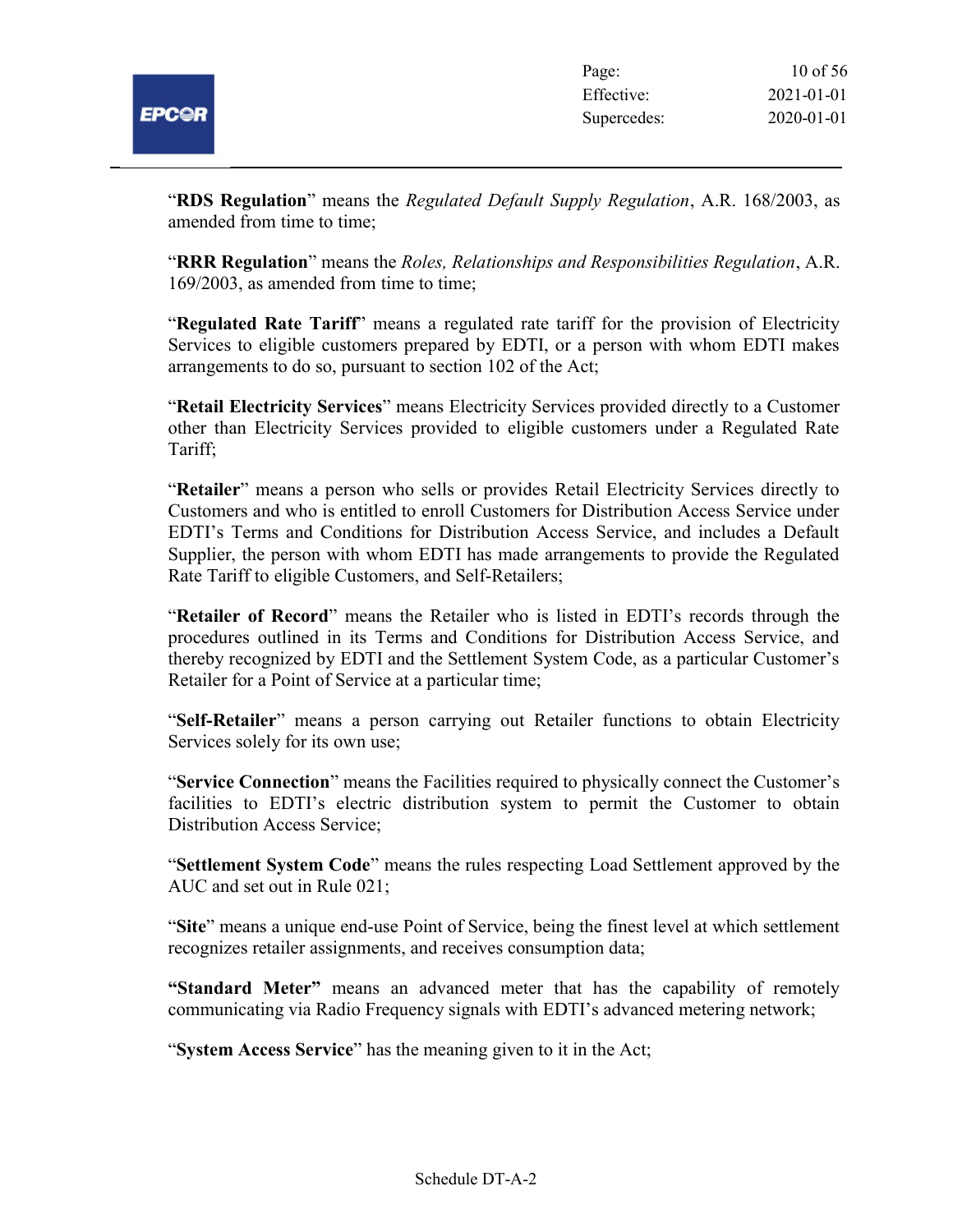"Transmission Contribution" means the EDTI Transmission Costs that are applicable to a particular Customer.

"Transmission Direct-Connect Customer" means a Customer at a Site that has an interval meter and receives electricity directly from the Transmission System;

"Transmission System" means all transmission facilities as defined in the Act that are part of the Interconnected Electric System;

"Underground Residential Distribution Site" or "URD Site" means a single family residential Site that is provided with Distribution Access Service by way of a Service Connection that lies within an area serviced by way of underground residential distribution Facilities.

## 2.2 Conflicts

If there is any conflict between a provision expressly set out in an order of the Commission and these Terms and Conditions, the order of the Commission shall govern.

If there is any conflict between a provision in these Terms and Conditions, as may be amended from time to time, and a provision in an Electric Service Agreement or any other existing or future agreement between EDTI and a Customer relating to a Service Connection or other interconnection to EDTI's electric distribution system or Distribution Tariff Services, the provision in these Terms and Conditions shall govern.

#### 2.3 Extended Meanings

In these Terms and Conditions, words importing the singular number only shall include the plural and vice versa, words importing the masculine gender shall include the feminine and neutral genders and vice versa. Word importing a person shall include person, firm, partnership, corporation, organization or association (including, without limitation, individual members of any unincorporated entity).

#### 2.4 Headings

The division of these Terms and Conditions into sections, subsections and other subdivisions and the insertion of headings are for convenience of reference only and shall not affect the construction or interpretation of these Terms and Conditions.

#### 2.5 Schedules

The following schedule is attached to and forms part of these Terms and Conditions: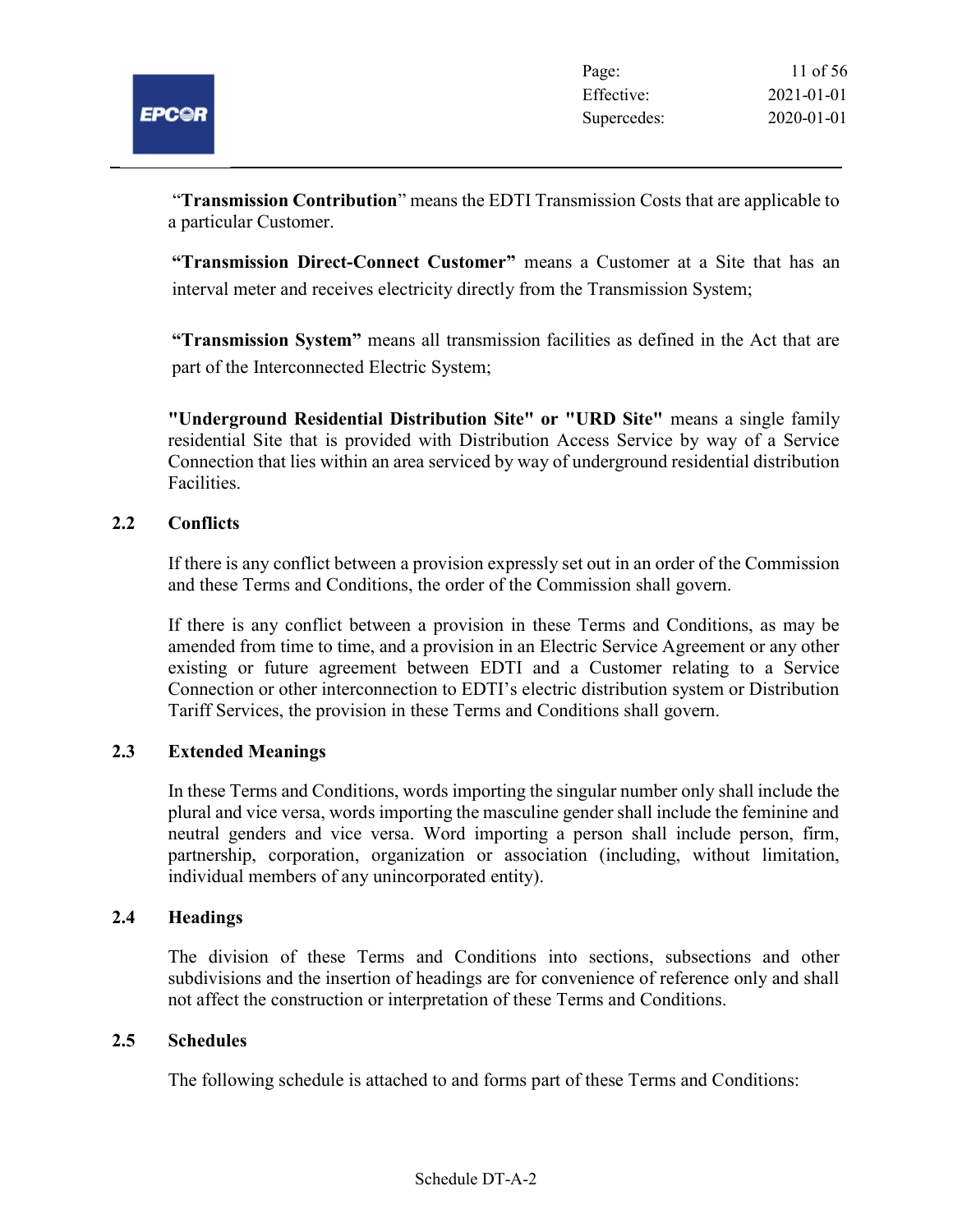

Schedule A – Available EDTI Investment

Schedule B – Electric Service Agreement

Schedule C – Agreement for Distribution Connection Services

## ARTICLE 3 - GENERAL PROVISIONS

#### 3.1 Commission Approval

These Terms and Conditions have been approved by the Commission. EDTI may amend these Terms and Conditions by filing a notice of amendment with the Commission. Included in the notice to the Commission shall be notification of which Customer groups are affected by the amendment and an explanation of how affected Customers will be notified of the amendments. Within 60 days after such notice is filed, the Commission will either acknowledge the notice of the amendment to the Terms and Conditions or direct a further process to deal with the requested change as the Commission deems appropriate. If the Commission acknowledges notice of the amendment, the amendment will take effect upon the date of such acknowledgement.

#### 3.2 Customer Guides

EDTI has developed the Customer Connection Guide, Application Guide to Power Producers and Technical Guideline For Interconnection of Generators to the Distribution System ("Guides") to set out for Customers understand the normal requirements of EDTI in relation to interconnections to EDTI's electric distribution system including requirements intended to ensure the safety of its employees and the safety and reliability of its electric distribution system. EDTI will amend the Guides, from time to time, to reflect changes to the electric utility industry, changes in EDTI's requirements or the changing needs of EDTI's Customers. A copy of the Guides, and amendments to the Guides, will be filed with the Commission for information purposes. While EDTI will endeavour to follow practices in the Guides, these practices will not appropriately cover every situation that may arise and it may be necessary to deviate from the Guides. A copy of the Guides can be accessed on EDTI's website at:

https://www.epcor.com/products-services/power/new-power-connection/Pages/default.aspx

## 3.3 Fees and Other Charges

EDTI will provide all standard services hereunder pursuant to the Distribution Tariff. All additional, supplementary or extra non-discretionary services provided by EDTI to a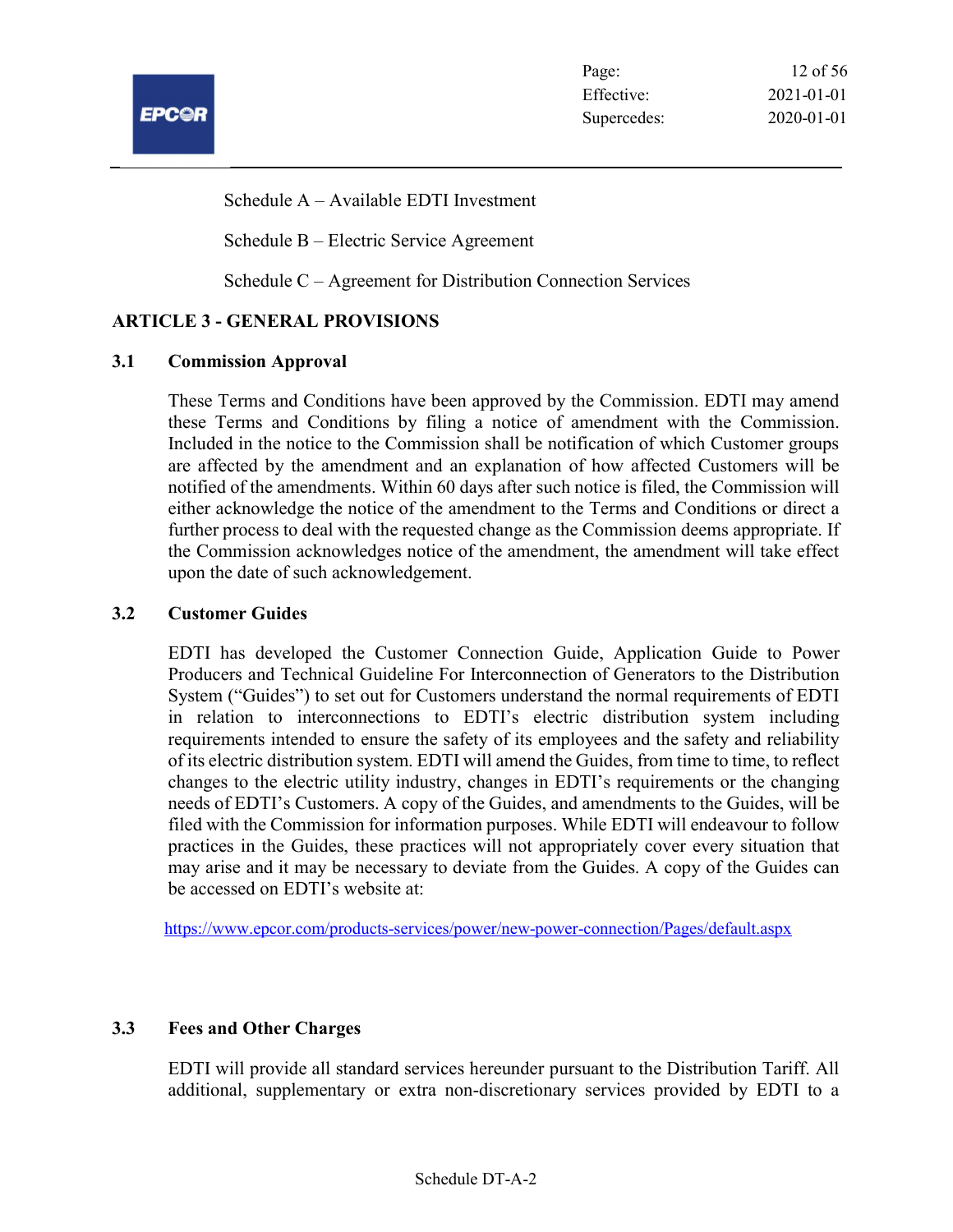

Customer will be charged a separate rate or fee such as those included, without limitation, in the Fee Schedule.

#### 3.4 Billing Customers

EDTI may bill the Customers directly for Customer Contributions, meter tests and other services covered in these Terms and Conditions. A late payment charge of 2.0% per month (26.82% per annum) is applied if the Customer's payment has not been received by EDTI before one month from the date the bill was issued. The Customer is charged a dishonoured cheque charge for each cheque returned for insufficient funds as set forth in the Fee Schedule.

## ARTICLE 4 - APPLICATION FOR SERVICE CONNECTION

#### 4.1 Information Requirements

To enable EDTI to provide the requested service, applicants for service shall supply information regarding the location of the premises to be served, the Customer's Connected Load and preferred supply conditions and the manner in which the Service Connection will be utilized, credit information or reference and any other information that may be required by EDTI. The Customer shall refer to EDTI's Customer Connection Guide for customary information requirements.

Upon receipt of the required information, EDTI will advise the applicant of the type and character of the Service Connection it will furnish to the Load Customer, and any special conditions that must be satisfied.

#### 4.2 Application

EDTI reserves the right to verify the identity of the Customer and the accuracy of the information provided and to require the Customer to sign an application in writing on forms provided by EDTI.

For commercial and industrial Customers, written acceptance specifying the Customer has agreed to these Terms and Conditions must be received by EDTI before construction of the service will proceed.

A Customer may be required to sign a Commitment Agreement before construction of the Service Connection will proceed.

A Retailer or any other person acting as an agent of a Customer may apply for a Service Connection on behalf of the Customer. The Retailer or agent must provide EDTI, in a form acceptable to EDTI, verifiable authorization from the Customer to make the application.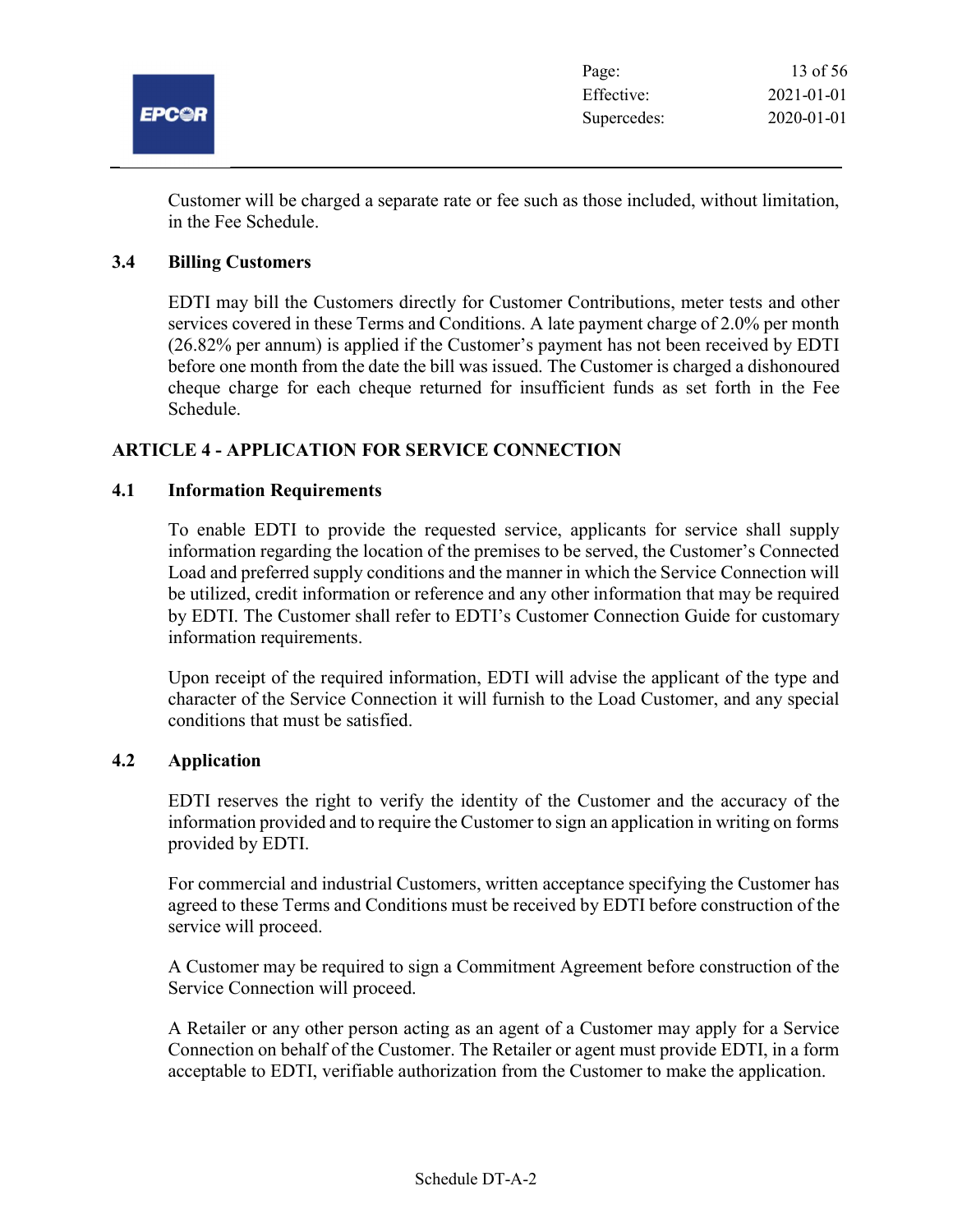

## 4.3 Rejection of Application

EDTI may, without limitation, reject any applicant's request for a Service Connection when:

- (a) the Customer does not have currently in force all authorizations that may be required for the installation of the Service Connection in accordance with Section 4.5; or
- (b) EDTI determines that the form of the Electric Service Agreement is not appropriate for the Service Connection due to its unique nature and the Customer refuses to enter into an alternate form of agreement acceptable to EDTI; or
- (c) any representation made by the applicant or the Customer to EDTI for the purpose of obtaining a Service Connection is, in EDTI's opinion, fraudulent, untruthful or misleading; or
- (d) the Customer has not, when requested by EDTI to do so, provided a signed written application for a Service Connection, Electric Service Agreement or Commitment Agreement; or
- (e) the type of Service Connection applied for is not available or not normally provided by EDTI in the locality where the Service Connection is requested; or
- (f) the requirements of the Customer Connection Guide have not been met; or
- (g) the proposed Connected Load, in EDTI's opinion, have unusual characteristics that might adversely affect the quality of service supplied to other Customers, the public safety, or the safety of EDTI's personnel or EDTI's Facilities.

## 4.4 Customer Contracts

## 4.4.1 Electric Service Agreement

The following Customers must sign an Electric Service Agreement in respect of a Service Connection substantially in the form of the Electric Service Agreement attached as Schedule B:

(a) a Customer at a new site having a forecasted peak demand of 1,500 kVA or higher, and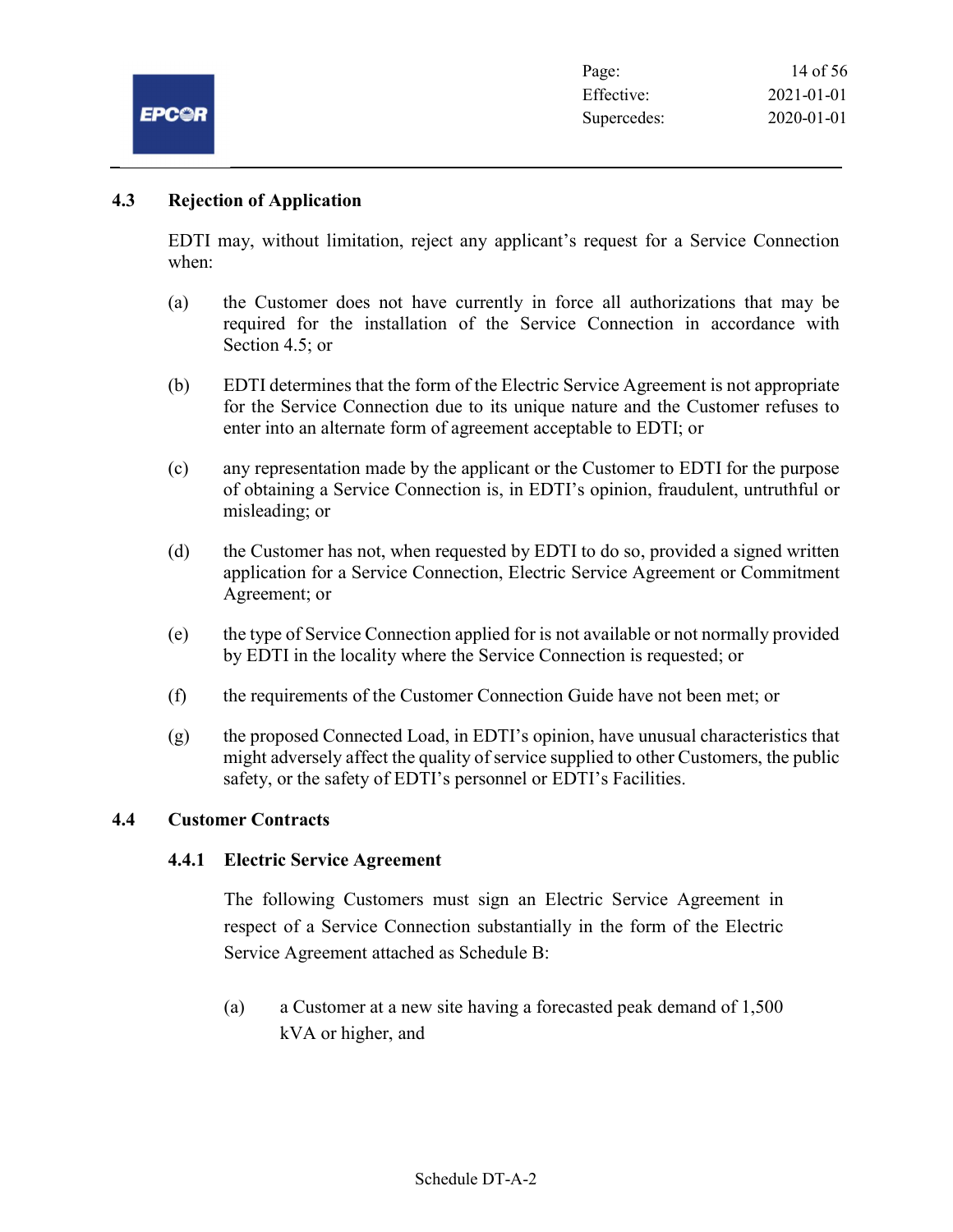(b) a Customer that requests modifications to its Service Connection at an existing site, where the forecasted peak demand at the site will be 1,500 kVA or greater after the modifications have been completed.

The following Customers must sign an Electric Service Agreement in respect of a Service Connection substantially in the form of the Electric Service Agreement attached as Schedule C:

- (a) a Customer at a new site having a Forecast Peak Demand of 150 kVA but less than 1,500 kVA, and
- (b) a Customer that requests modifications to its Service Connection at an existing site, where the Forecast Peak Demand at the site will have a capacity of 150 kVA, but less than 1,500 kVA after the modifications have been completed.

Other Customers connected or connecting to EDTI's electric distribution system may be required by EDTI to sign an Electric Service Agreement in respect of a Service Connection. Customers with a Forecast Peak Demand of less than 150 kVA generally are not required to sign an Electric Service Agreement. The Electric Service Agreement shall be signed by the Customer and not by a Retailer or any other person acting as an agent of the Customer.

The initial term of the Customer's Electric Service Agreement shall be effective on the date service is first made available to the Point of Service.

If the Customer continues to take service beyond the initial term, the Electric Service Agreement remains in effect until terminated by either party in accordance with Article 13.

#### 4.4.2 Commitment Agreement

EDTI, in its sole discretion, may require a Customer to sign a Commitment Agreement, to be in effect until an Electric Service Agreement is executed or the request for a Service Connection has been cancelled.

#### 4.4.3 Transfer of Contractual Obligations

All services, whether or not they require EDTI assignment consent, that are properly transferred to an affiliate or successor taking over the operation of an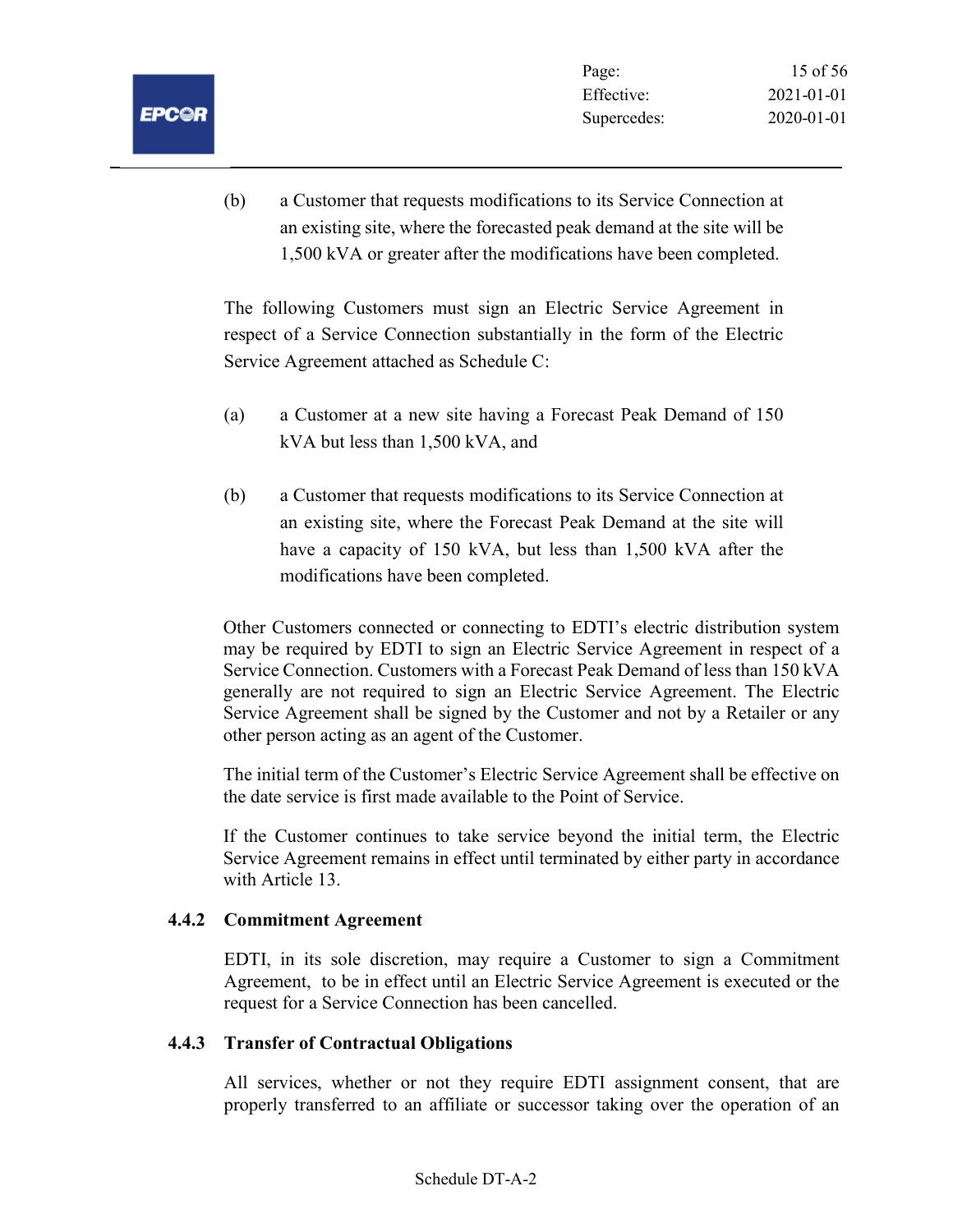

existing facility shall be subject to the terms of the previous Customer's Electric Service Agreements and billing and Demand history. Any change in service requirements as a result of such transfer shall be made in accordance with these Terms and Conditions. The existing contractual arrangements will remain in place until any new agreements have been approved and accepted by both parties.

#### 4.5 Authorizations

The Customer for a Service Connection shall be responsible for obtaining all permits, certificates, licenses, inspections, reports, and other authorizations necessary for the installation and operation of the Service Connection. EDTI shall not be required to commence or continue installation or operation of a Service Connection unless and until the Customer has complied with the requirements of all governmental authorities, permits, certificates, licenses, inspections, reports and other authorizations, all right-of-way agreements, and all of EDTI's requirements applicable to the installation and operation of the Service Connection. EDTI reserves the right, but is not obligated, to verify that all necessary authorizations have been obtained by applicants and Customers.

#### 4.6 Temporary Service

Where EDTI reasonably believes that a requested service will be temporary, it may require the Customer requesting the service to pay EDTI in advance of a Service Connection, the estimated cost of Facilities plus the estimated cost of installation and removal of Facilities necessary for the desired service, less the value of the salvaged material.

#### 4.7 Information and Requirements for Service

#### 4.7.1 Service Connection Information

Upon request, EDTI shall provide to the Customer information on the method and manner of making Service Connections. Such information may include a copy of EDTI's Customer Connection Guide, a description of the Service Connection available, location of entrance Facilities, Point of Service and metering equipment, and Customer and EDTI responsibilities for installation of facilities.

#### 4.7.2 Customer Usage Information

EDTI shall provide standard Customer Usage Information to an agent or consultant, acting on behalf of a Customer, upon request and only after receiving written consent to such disclosure from the Customer, for the 12-month period preceding the date of the request or for such shorter period for which EDTI has collected that information.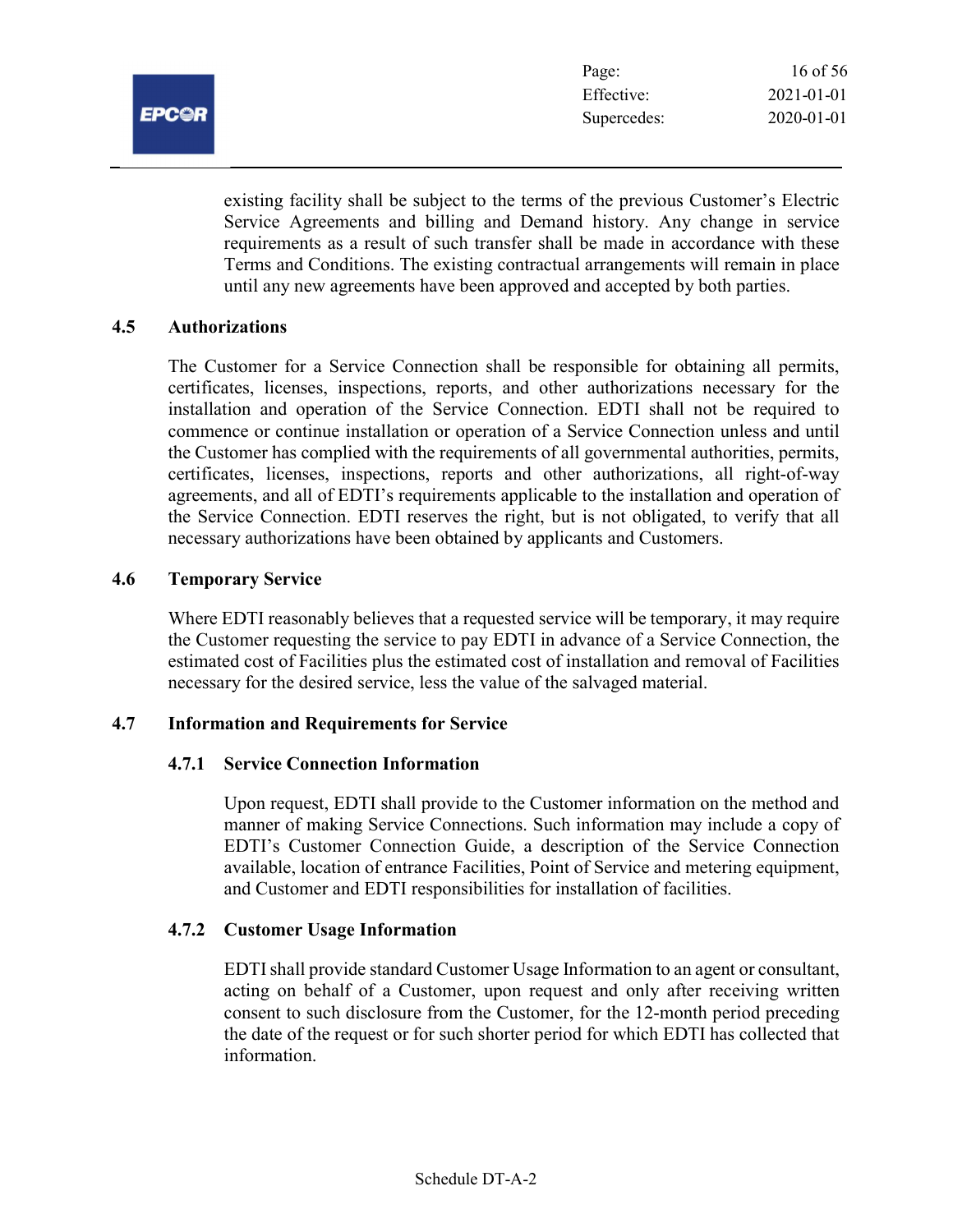

Prior to requesting EDTI to release Customer Usage Information, the agent or consultant shall be responsible for obtaining and providing to EDTI the written authorization from the Customer referred to above in a form satisfactory to EDTI.

Customer Usage Information will be provided by EDTI at no cost.

#### 4.8 Connection Fee

The Standard Connection Fee set out in the Fee Schedule will be charged to the Customer at the time of construction.

#### 4.9 Construction Loads in Underground Residential Distribution Areas

This section applies to URD Sites.

Where the electricity provided to a URD Site is to be used for construction purposes, the Customer will limit electricity consumption at the Site to a maximum continuous load of not greater than 30 Amps.

Where continuous electricity consumption (such as electric heater loads used during construction) of greater than 30 Amps will be required at the URD Site, the Customer must notify EDTI and apply for the installation of a temporary Service Connection that is capable of handling the higher load. The Customer requesting the temporary Service Connection will pay EDTI the cost of any required Facilities plus the cost of installation and removal of such Facilities necessary for the temporary Service Connection, less the value of the salvaged material. EDTI, at its sole discretion, may require the Customer to pay these costs in advance of the installation of the temporary Service Connection, in which case the costs will be based on estimates prepared by EDTI.

Should an outage occur on a Service Connection for a URD Site where electricity is being used for construction purposes and EDTI determines at its sole discretion that the outage was caused by a maximum continuous load of greater than 30 Amps at the URD Site, then the Customer responsible for the Site will be required to pay the URD Site Construction Overload Outage Response Fee set out in the Fee Schedule. EDTI will only fully reenergize the Service Connection if the Customer at the URD Site confirms to EDTI's satisfaction that the consumption at the Site will be reduced to a maximum continuous consumption of no greater than 30 Amps. If the Customer fails to do so, or if EDTI is unable through reasonable efforts to contact the Customer, then EDTI will only re-connect and re-energize the Service Connection at 120 V.

If two or more outages occur at a URD Site where electricity is being used for construction purposes and EDTI determines at its sole discretion that the outages were caused by a maximum continuous load of greater than 30 Amps at the URD Site, then in addition to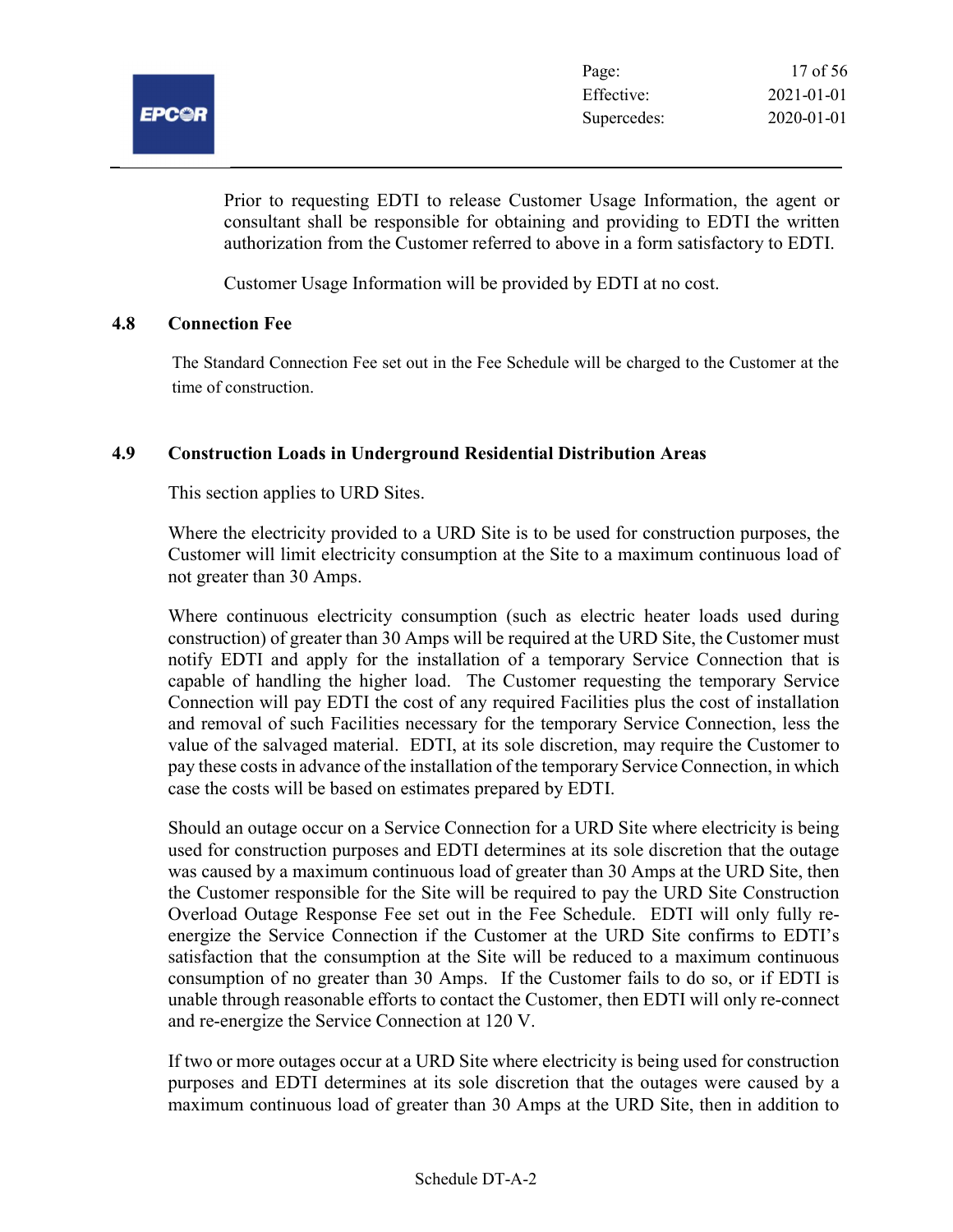

the other steps that EDTI may take under this Section, EDTI may, at its sole discretion, take any one or more of the actions described in Section 12.2.

## ARTICLE 5 - SERVICE REQUIREMENTS AND FACILITIES

#### 5.1 Scheduling for Service Connection

After the Customer has complied with EDTI's application requirements and has been accepted for service by EDTI and complied with the requirements of Section 4.5 and all other local construction, safety standards or regulations, EDTI shall schedule that Customer for Service Connection.

#### 5.2 Protection of EDTI's Equipment

#### 5.2.1 Interference with EDTI Facilities

The Customer shall not install or allow to be installed on property owned or controlled by the Customer any temporary or permanent structures that could interfere with the proper and safe operation of EDTI's Facilities or result in noncompliance with applicable statutes, regulations, standards or codes.

#### 5.2.2 Protection of Installed Facilities

The Customer shall furnish and maintain, at no cost to EDTI, the necessary space, housing, fencing, barriers, and foundations for the protection of the Facilities to be installed upon the Customer's premises. If the Customer refuses, EDTI may, at its option, furnish and maintain, and charge the Customer for furnishing and maintaining, the necessary protection. Such space, housing, fencing, barriers and foundations shall be in conformity with applicable laws and regulations and subject to EDTI's specifications and approval.

#### 5.2.3 Power Factor

A Customer shall design, install and operate its facilities in such a manner as to maintain a Power Factor of not less than 90%. EDTI may require any Customer not satisfying this Power Factor requirement to furnish, install, and maintain, or EDTI may install at the Customer's cost, such remedial or corrective equipment as EDTI may deem necessary under the circumstances.

#### 5.2.4 Compliance with Requirements and Use of Service Connection

The Customer shall ensure that its facilities comply with the applicable requirements of the *Canadian Electrical Code* and with any other technical guidelines that may be issued from time to time by EDTI. The Customer shall not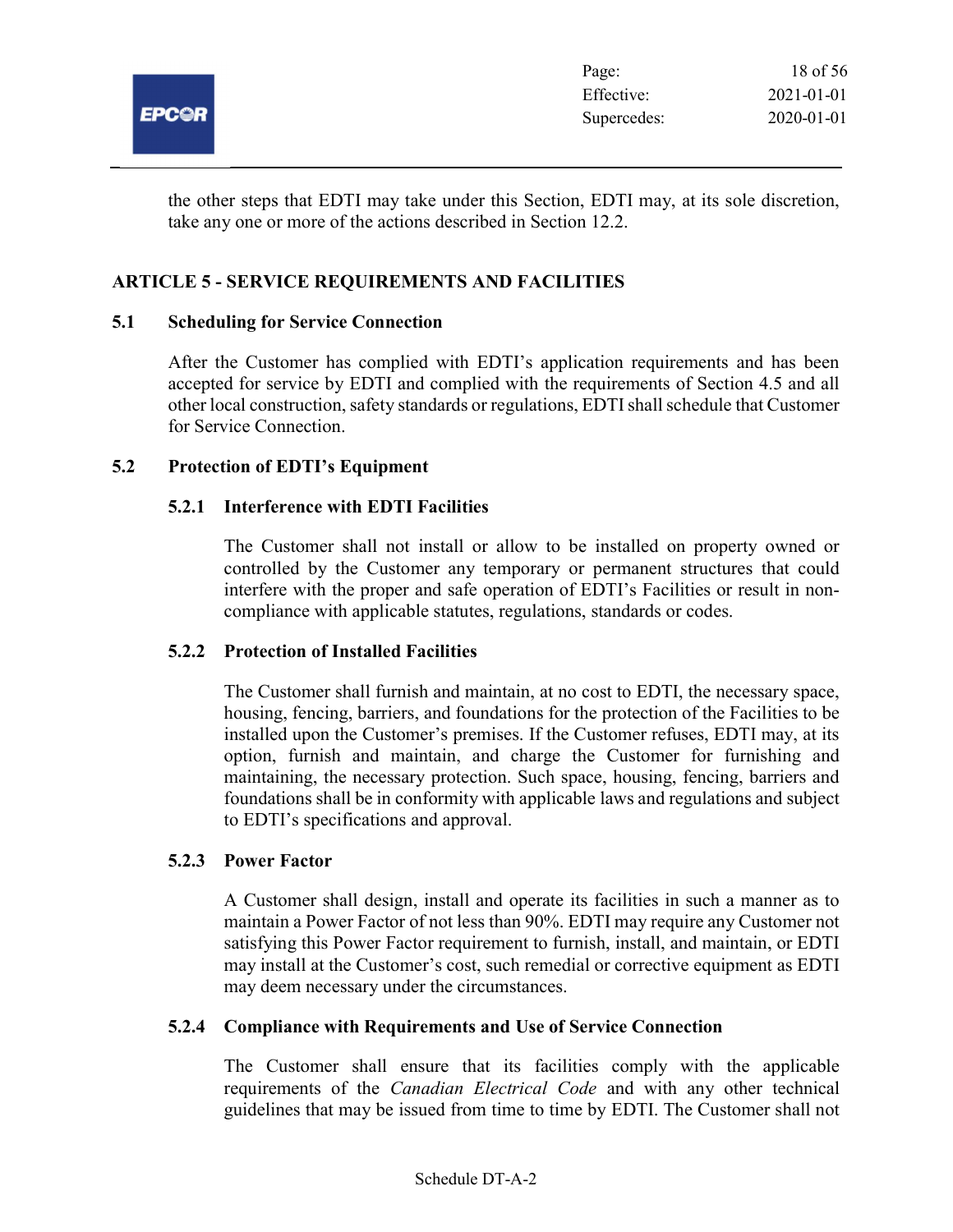

use its Service Connection or Distribution Tariff Services in a manner so as to cause interference with any other Customer's use of a Service Connection or Distribution Tariff Services such as abnormal voltage levels, frequency levels and harmonic levels. At EDTI's request, the Customer shall take whatever action is required to correct the interference or disturbance at the Customer's expense.

## 5.2.5 Operation of Generator Facilities

Notwithstanding the provisions in Article 9, the Customer shall not, without the written consent of EDTI, use its own generator facilities in parallel operation with EDTI's electric distribution system.

#### 5.3 Relocation of Facilities

The Customer shall pay all costs of relocating EDTI's Facilities at the Customer's request, for the Customer's convenience, or if necessary to remedy any violation of law or regulation caused by the Customer. If requested by EDTI, the Customer shall pay the estimated cost of the relocation in advance.

#### 5.4 Extensions

A Customer shall not extend or permit the extension of facilities connected to EDTI's distribution system beyond property owned or occupied by that Customer for any Point of Service.

#### ARTICLE 6 - RIGHTS OF WAY AND ACCESS TO FACILITIES

#### 6.1 Easements

At the request of EDTI, the Customer shall grant, or cause to be granted, to EDTI, without cost to EDTI, such easements or rights-of-way over, upon or under the property owned or controlled by the Customer as EDTI reasonably requires for the construction, installation, maintenance, repair, and operation of the Facilities required for a Service Connection and the performance of all other obligations required to be performed by EDTI hereunder.

### 6.2 Right of Entry

EDTI's employees, agents and other representatives shall have the right to enter a Customer's property without cost to EDTI during regular business hours or at an alternate time agreed to by the Customer for the purpose of installing, maintaining, replacing, testing, monitoring, reading or removing EDTI's Facilities and for any other purpose incidental to the provision of a Service Connection and the Customer shall not prevent or hinder EDTI's entry or ability to complete work on its Facilities or incidental to the Service Connection.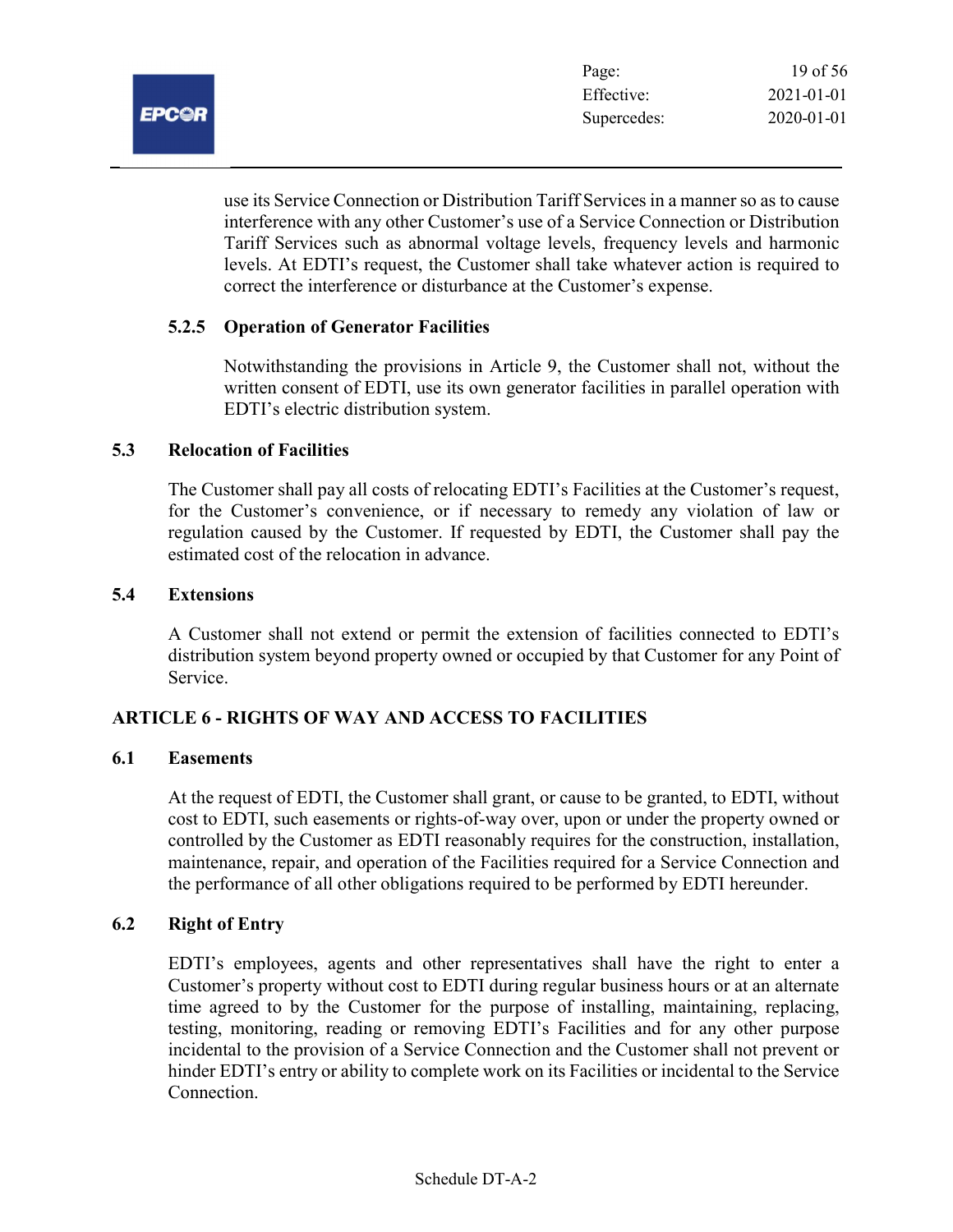EDTI will endeavour to provide reasonable verbal or written notice to the Customer when it requires entry to the Customer's property.

EDTI may charge a no access fee as set forth in the Fee Schedule any time EDTI's entry is prevented or hindered in the following circumstances:

- i. where EDTI has provided no less than 24 hours' notice of the need to access the Customer site for the purpose of installing, maintaining, replacing, testing, monitoring, reading or removing EDTI's Facilities or for any other purpose incidental to the provision of a Service Connection and EDTI's access to its Facilities is prevented or hindered; or
- ii. where a Customer has made an appointment for EDTI to attend at their site for the purpose of providing any service pursuant to these Terms and Conditions and the Customer fails to either provide no less than 24 hours' notice of cancellation or prevents or hinders EDTI's access.

EDTI's applicable Distribution Tariff Policies will apply where EDTI's access to the meter is prevented or hindered.

### 6.3 Vegetation Management

In all agreements between the Customer and EDTI regarding the management of vegetation where EDTI owns the Facilities, the Customer is required to give EDTI permission to manage and remove vegetation on the property owned or controlled by the Customer and the right to maintain proper clearances in accordance with the Alberta Electrical and Communications Utility Code. EDTI will make reasonable effort to notify the Customer before such work is performed.

In all agreements between the Customer and EDTI regarding the management of vegetation where the Customer owns the electrical distribution, the Customer shall be responsible for managing vegetation on the property owned or controlled by the Customer to maintain proper clearances and reduce the risk of contact with EDTI's Facilities. At the request of the Customer and if necessary, EDTI will make reasonable efforts to de-energize the Customer's Service Connection at no cost to the Customer to allow Customer to manage vegetation as required by this section. EDTI may, at the Customer's expense, perform the work that EDTI determines is reasonably required to maintain the integrity of EDTI's electric distribution system. EDTI shall make reasonable efforts to notify the Customer before such work is performed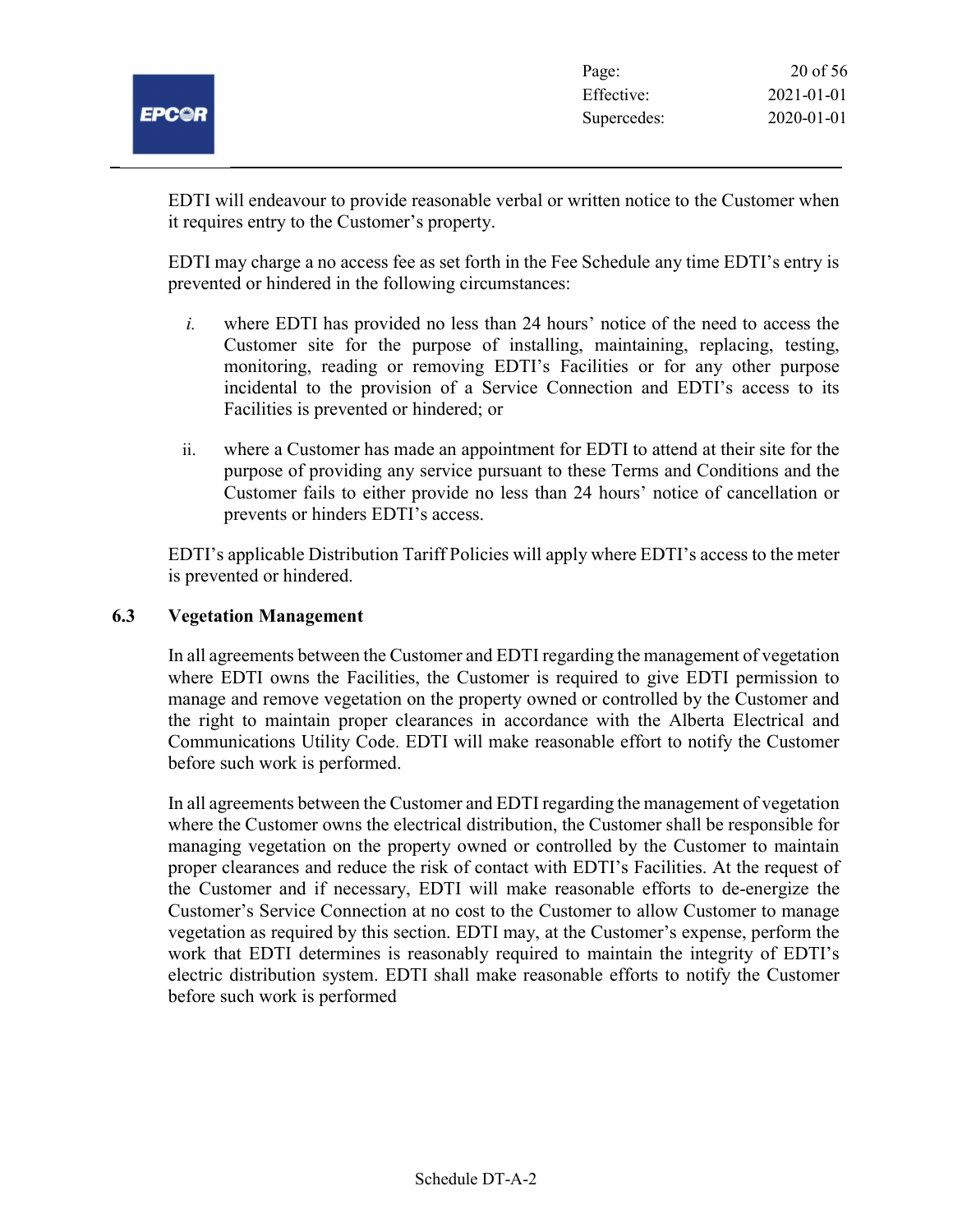

## ARTICLE 7 - DISTRIBUTION AND TRANSMISSION EXTENSION

#### 7.1 General Requirements

#### 7.1.1 EDTI Investment

The investment available from EDTI in relation to the extension of service to a Customer is set out in Schedule A and will apply to the types of services specified in Schedule A. The Forecast Peak Demand will be used for establishing the investment available and the Contracted Minimum Demand.

#### 7.1.2 Estimated Cost

Upon an applicant's request for a Service Connection, EDTI shall prepare a proposal outlining the estimated cost of the Service Connection and Customer Contribution to be paid by the applicant.

#### 7.1.3 Agreement in Writing

All agreements requiring payment by the Customer or investment by EDTI shall be in writing and signed by each party.

#### 7.1.4 Application

The provisions of this Article 7 apply to those Customers who, in EDTI's judgement, will have a permanent Service Connection with EDTI. Customers for temporary service shall be governed by Section 4.6 concerning temporary service applications.

#### 7.1.5 Changes

The payment, if any, required by Section 7.1.2 is based on EDTI's assumption respecting the method of construction and the routing of the Facilities required to serve the Customer in accordance with the Customer's request for a Service Connection. If the assumed method of construction or routing of Facilities is changed for reasons beyond EDTI's reasonable control as a result of which EDTI would incur costs in excess of those estimated on the basis of such assumptions, then the Customer shall pay to EDTI the amount by which the cost of such changed method of construction and/or routing of Facilities is estimated by EDTI to exceed such costs as originally estimated. EDTI will outline the estimated costs and the Customer shall make payment to EDTI as set out in the Customer's proposal as so revised, provided that in such case the Customer shall have the right to cancel its Electric Service Agreement by paying to EDTI all costs then incurred by EDTI in respect of the Service Connection requested.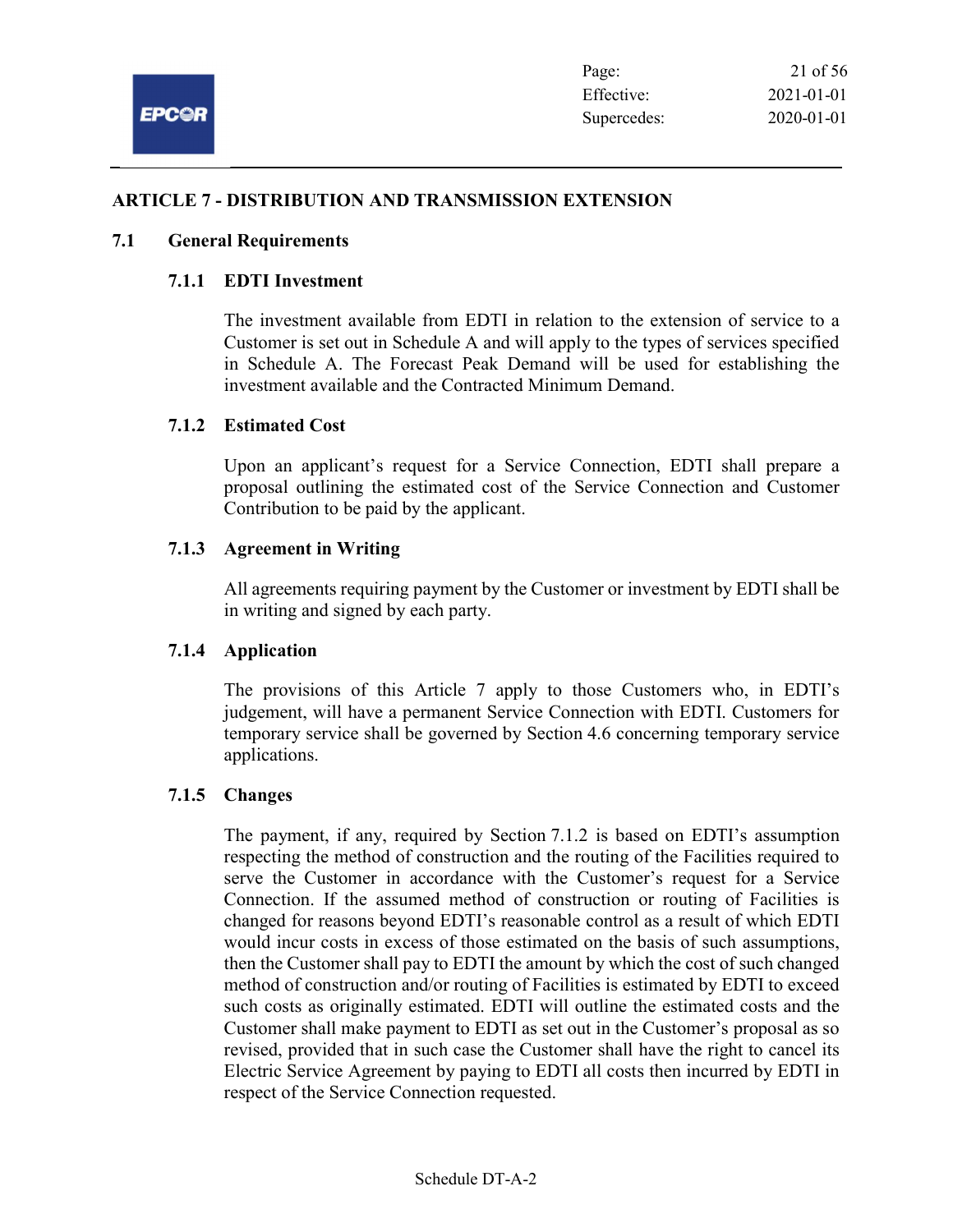

## 7.2 Determination of Distribution Extension Costs and Distribution Contributions

#### 7.2.1 Distribution Extension Costs

The Distribution Extension Costs incurred by EDTI in extending service to a Customer may consist of the following:

- (a) the local Facilities required to extend service for the sole purpose of an individual Customer;
- (b) where a new extension will serve a number of new Customers, an amount that represents a share of the total capital cost of the shared extension as follows:

(Customer's Forecast Peak Demand) X (Distribution Extension Costs) (Total expected demand served by extension)

- (c) if the Customer extension requires an upgrade to EDTI's Facilities, the upgrade costs incurred by EDTI may form part of the Customer's extension cost; and
- (d) if a Customer or a well defined group of Customers request EDTI to advance the upgrade of existing Facilities, the costs of the upgrade including but not limited to, incremental higher costs associated with construction in a season other than what would be normally be done, carrying costs, and higher construction costs associated with additional mobilization and demobilization from advancing the construction of Facilities, may be classified as customer-related.

#### 7.2.2 Customer Distribution Contribution

If the total Distribution Extension Costs are less than the investment available from EDTI as specified in the Fee Schedule for the service, the Customer will not be required to make any contribution. In all other cases, the Customer will be required to pay a Distribution Contribution and an agreement for payment of the Distribution Contribution must be made between the Customer and EDTI before any work on the extension is commenced.

Under no circumstances will the level of Available EDTI Investment exceed the Distribution Extension Costs.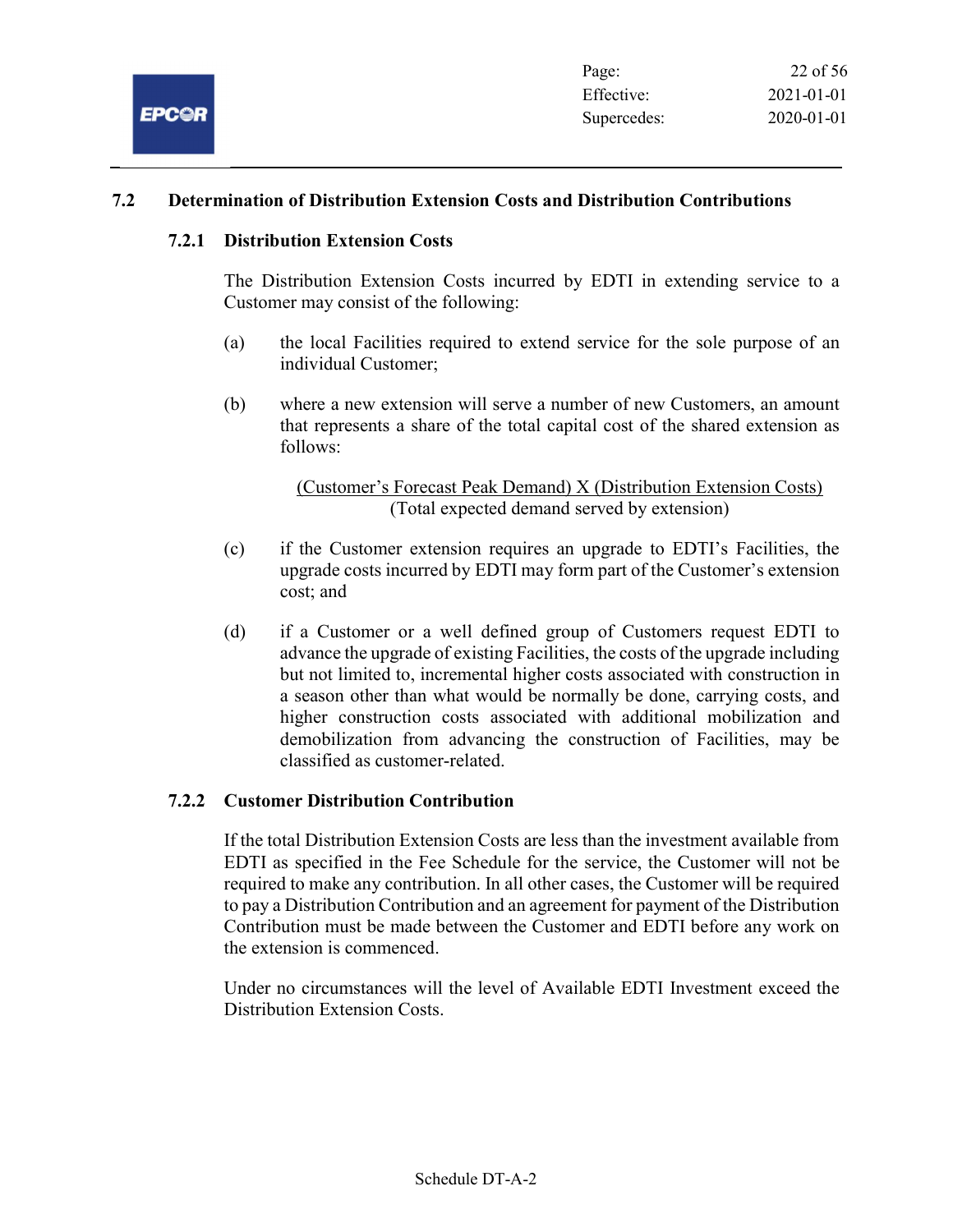

## 7.3 Determination of EDTI Transmission Costs and Transmission Contributions

### 7.3.1 EDTI Transmission Costs

EDTI may incur transmission costs ("EDTI Transmission Costs") as a result of entering into contracts for provision of System Access Service in support of Customers' electricity supply requirements. EDTI Transmission Costs include but are not limited to contributions and application fees made by EDTI in respect of a Point of Delivery providing System Access Service to a Customer. The EDTI Transmission Costs incurred by EDTI in extending service to a single Customer served from one Point of Delivery, the Customer's Transmission Contribution will be equal to the total EDTI Transmission Costs incurred by EDTI.

## 7.3.2 Customer Transmission Contribution

If a Transmission Contribution is applicable to a Customer, then an agreement for payment of the Transmission Contribution must be made between the Customer and EDTI before any work on the extension is commenced.

#### 7.4 Changes in Point of Delivery Demand

EDTI reserves the right to pass through to the Customer any costs from the ISO incurred by it as a direct result of:

- (a) EDTI being required to establish a new POD contract, or increase to the contract demand in an existing POD contract, or
- (b) a change in the Customer's service requirements resulting in costs that EDTI would not otherwise recover, or
- (c) the Customer terminating service as provided Section 13.2.

#### 7.5 Refunds of Contributions

When a Customer provides a Distribution Contribution under section 7.2 to obtain service at Point of Service, EDTI may refund a portion of the contribution if the events referred to in this Section occur during the initial term of the Customer's Electric Service Agreement.

#### 7.5.1 Change in Contracted Minimum Demand

A Customer at an existing Point of Service may receive a refund where an Electric Service Agreement with an increased Contracted Minimum Demand is executed as described in the section "Changes to Service Requirements".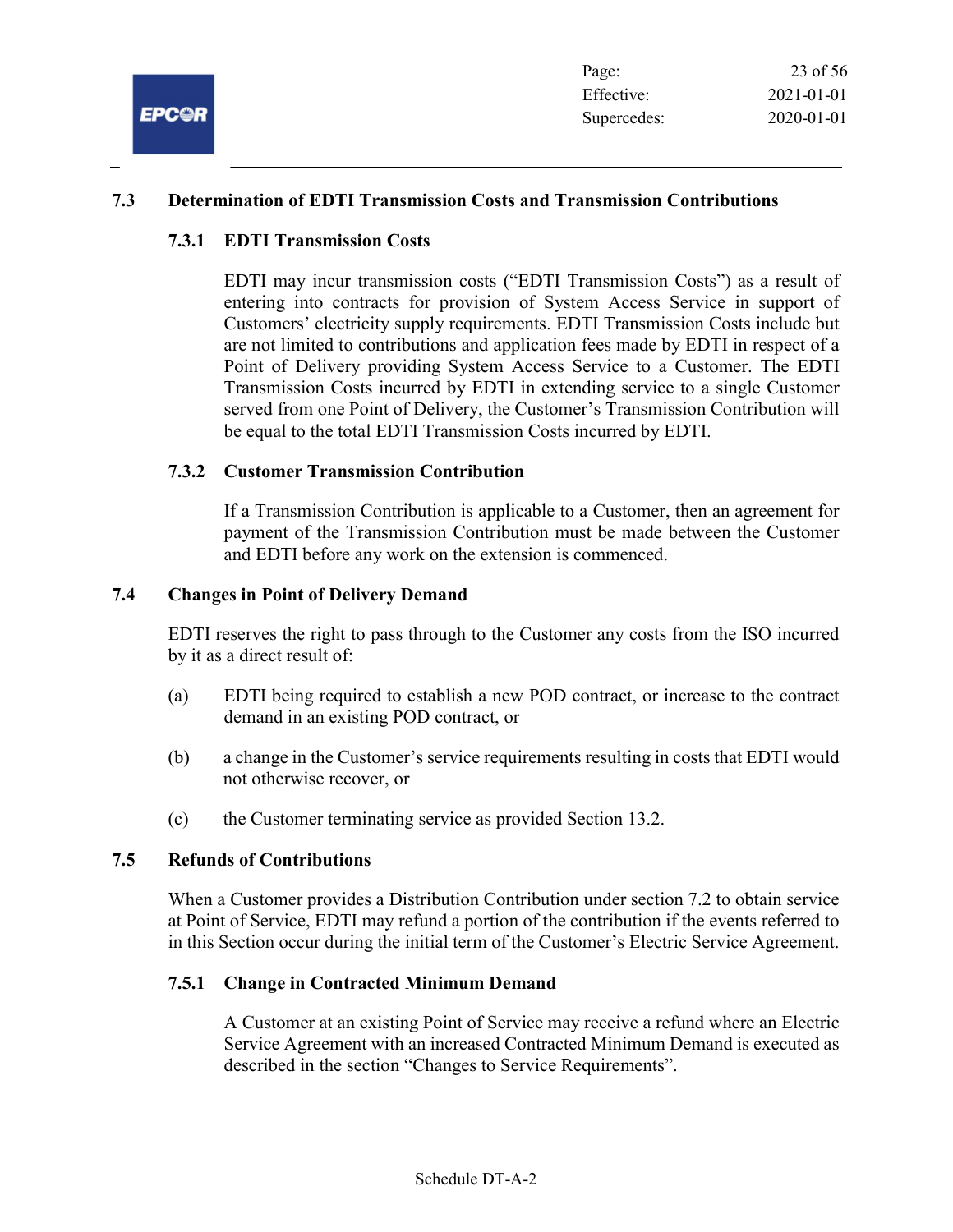## 7.5.2 Cost Sharing

If a new Customer shares the costs of an existing extension, a Customer may receive a refund based on the proportion of the costs of the shared extension that are used by the new loads relative to the total load supplied by the shared extension. Refunds, in whole or in part, are made without interest to the current Customer at the Point of Service.

No refund in relation to a Distribution Contribution shall be payable unless an event referred to in this Section occurs during the initial term of the Electric Service Agreement.

Customer Transmission Contributions may be refunded to a Customer in whole or in part, if EDTI receives a refund of EDTI Transmission Costs which can be attributed to the Customer.

#### 7.6 Delay in Taking Service

In circumstances where EDTI will install Facilities to serve a subdivision or a multiple dwelling residence, and it is determined that service will not be taken within twelve (12) months of the In-service Date, the Customer shall pay for the entire cost of the new extension. For each Point of Service in the subdivision or multiple dwelling residence that is energized within five (5) years of the In-service Date, EDTI will refund the payment for each Point of Service based on any applicable Available EDTI Investment level specified in Schedule A. Otherwise, EDTI shall be entitled to retain such payment as compensation for its costs incurred.

#### 7.7 Conversion from Overhead to Underground Service

A Customer may request that existing EDTI Facilities be converted from overhead to underground service. The Customer, or any other person who is acting on behalf of a Customer and who provides EDTI with verifiable authorization from the Customer, will be charged for all costs incurred by EDTI in connection with the conversion, including, without limitation, the following:

- (a) the present value of future revenue streams associated with the existing Facilities which are being removed, plus
- (b) the estimated cost of removing the existing Facilities, less the estimated salvage value, plus
- (c) the estimated cost for the installation of the new underground Facilities, less any investment that may be available from EDTI as specified in Schedule A.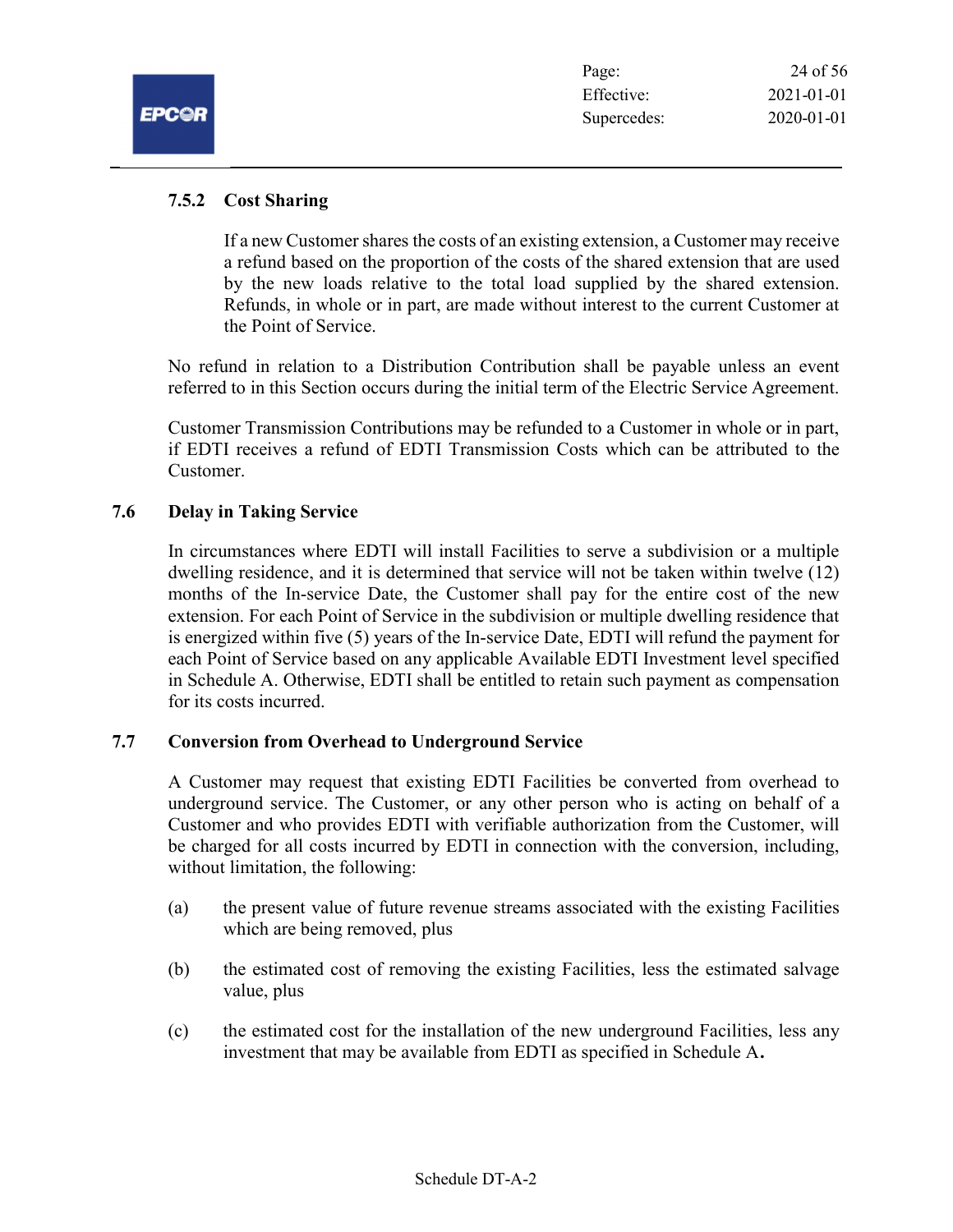### ARTICLE 8 - SERVICE CONNECTION

#### 8.1 Customer Responsibility

#### 8.1.1 Facilities and Service Connection

The Customer shall be responsible for the installation and condition of all facilities on the Customer's side of the Point of Service including all Civil Work in relation to the Service Connection. The Customer shall be responsible for any destruction of or damage to EDTI's Facilities where the destruction or damage is caused by a negligent act or omission or wilful misconduct of the Customer, its directors, officers, agents, employees and representatives or anyone permitted by the Customer to be on the premises.

The Customer shall comply with all applicable requirements of EDTI in relation to its Service Connection and interconnection with EDTI's electric distribution system, including EDTI's Customer Connection Guide, as amended from time to time.

The Customer assumes full responsibility for the proper use of the Service Connection or the service provided by EDTI and for the condition, suitability and safety of any and all wires, cables, devices or equipment energized on the Customer's premises or on premises owned or controlled by the Customer that are not the Customer's property.

#### 8.1.2 Protective Devices

The Customer shall be responsible for determining whether the Customer needs any devices to protect the Customer's facilities from damage that may result from the use of a Service Connection or Distribution Tariff Services. The Customer shall provide and install any such devices.

#### 8.1.3 Service Calls

EDTI may require a Customer to pay the actual costs of a requested service call if the source of the problem is the Customer's facilities.

#### 8.1.4 Standards for Connection

The Customer's installation shall conform to the requirements of EDTI's Customer Connection Guide, as amended from time to time and/or such further requirements as EDTI may establish from time to time. Copies of such guidelines are available on request and from EDTI's website.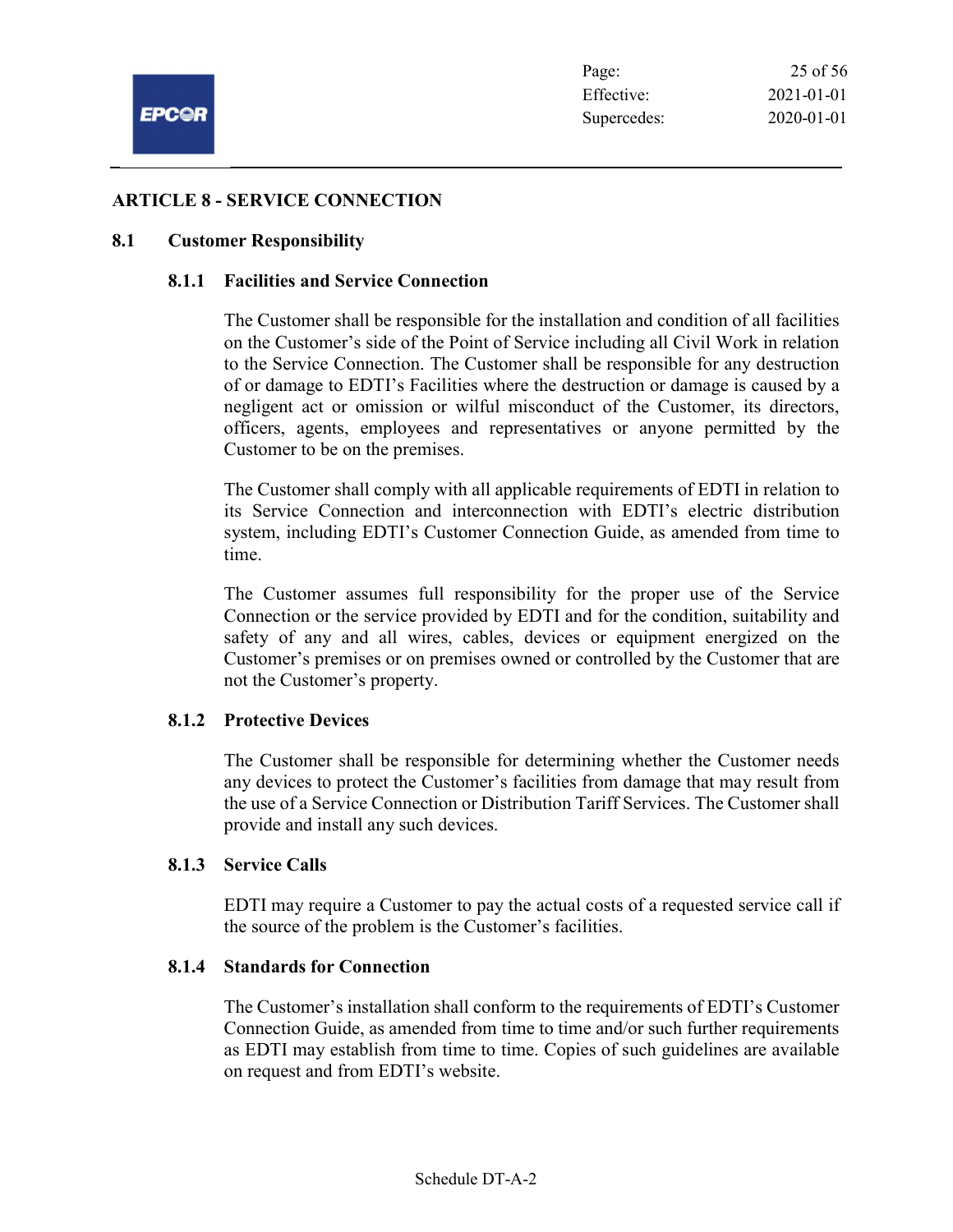## 8.1.5 Interference with EDTI's Property

No one other than an employee or authorized agent of EDTI shall be permitted to remove, operate, or maintain meters, electric equipment and other EDTI Facilities. The Customer shall not interfere with or alter the meter, seals or other Facilities or permit the same to be done by any person other than the authorized agents or employees of EDTI. The Customer shall be responsible for all damage to or loss of such property unless occasioned by circumstances as determined in EDTI's sole discretion to have been beyond the Customer's control, such as "Acts of God" and other similar circumstances. Such Facilities shall be installed at points most convenient for EDTI's access and service and in conformance with applicable laws and regulations in force from time to time.

#### 8.2 Unauthorized Use

Where EDTI determines that there has been unauthorized use of the Service Connection or Distribution Tariff Services including, but not limited to, meter tampering, unauthorized connection or reconnection, theft, fraud, intentional or unintentional use of energy whereby EDTI is denied full compensation for services provided, EDTI will bill the Customer or its Retailer for EDTI's estimate of such unauthorized use. Nothing in this section shall limit any other rights or remedies that EDTI may have in connection with such unauthorized use.

#### 8.3 New Multiple Dwellings

Each individual unit within a new multiple dwelling will be served as a separate Point of Service, unless EDTI agrees otherwise.

Where EDTI and a Customer have agreed that service to a new multiple dwelling shall be delivered through a single Point of Service, the applicable general service (non-residential) price schedule will apply to the service.

#### 8.4 Mobile Homes

Service shall normally be provided to mobile homes through separate Points of Service, based on the applicable residential price schedule.

Service provided to common use areas (e.g. laundry facilities) in a mobile home park shall be separately metered and billed at the applicable general service price schedule.

In mobile home parks or trailer courts where EDTI reasonably believes homes are temporary, EDTI may elect to provide service only through the Point of Service billed to the mobile home park or trailer court.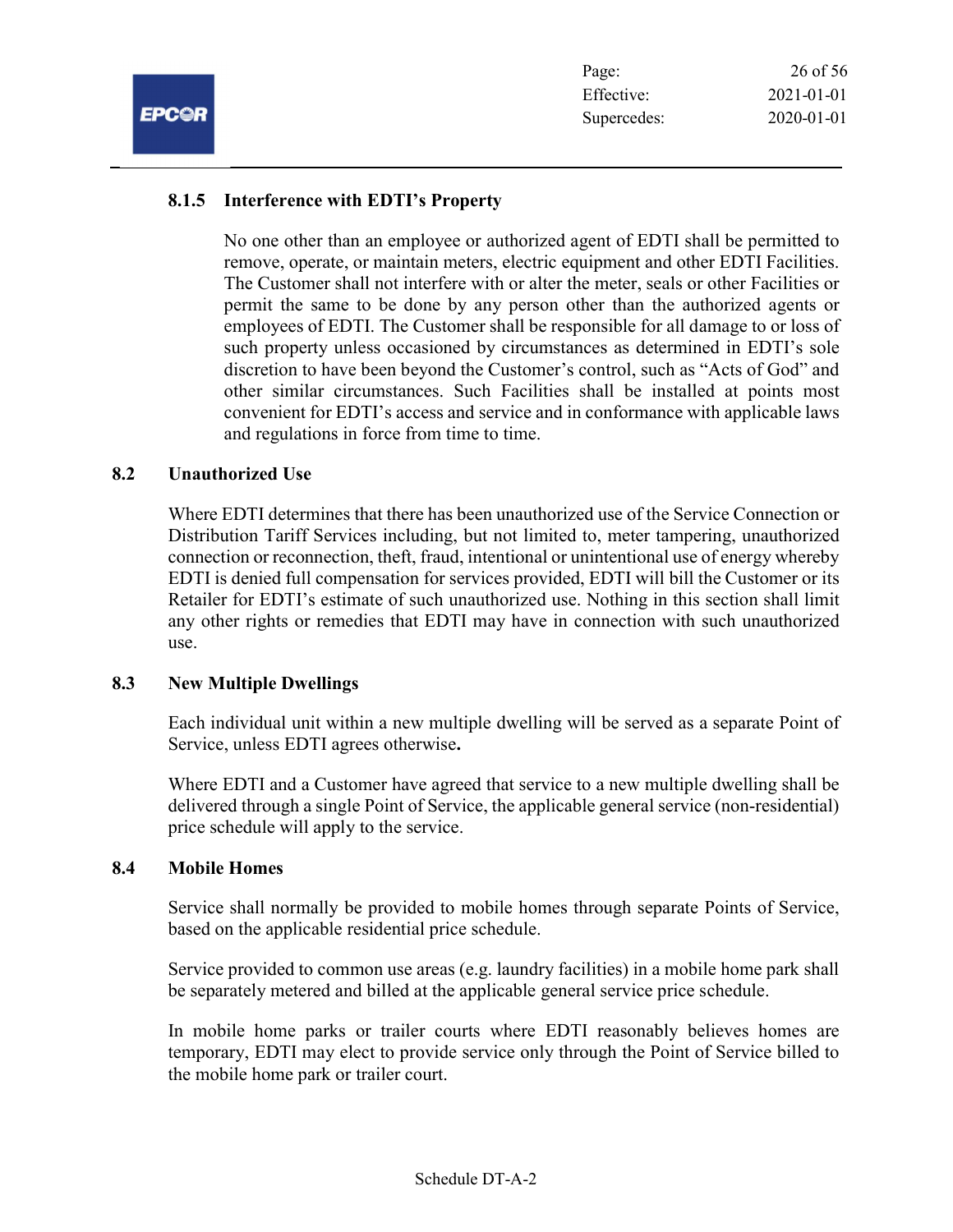

#### 8.5 Frequency and Voltage Levels

EDTI will make every reasonable effort to supply energy at 60-Hertz alternating current. The voltage levels and variations will comply with the Canadian Standards Association standards and as specified in the Customer Connection Guide. Some voltage levels set out in the Customer Connection Guide may not be available at all locations served by EDTI.

#### 8.6 Minimum Charges

The Minimum Charge calculated in accordance with the Rate Schedules will be applicable.

#### ARTICLE 9 - GENERATION CUSTOMERS

#### 9.1 General

This Article sets out specific terms and conditions related to Generation Customers that are in addition to any applicable terms and conditions set out in other Articles of these Terms and Conditions.

Generation Customers have generating facilities that are interconnected to EDTI's electric distribution system and may or may not be exporting Energy to the Interconnected Electric System. Generation Customers may also have on site load requirements or generator standby/supplemental load requirements to which the applicable terms and conditions of these Terms and Conditions will apply.

All Generation Customers are required to enter into a Distribution Interconnection Agreement with EDTI to establish detailed terms, conditions and provisions with respect to safe and effective operation of the specific interconnection.

#### 9.2 Interconnection

A Generation Customer or other person acting on behalf of the Generation Customer must apply in writing for interconnection to EDTI's electric distribution system. The application must include all relevant information concerning site location, facility requirements and requested export levels. Any requested changes to these requirements must be provided in writing to EDTI.

The interconnection of a generator to EDTI's electric distribution system must not create a safety hazard to Customers, the public or operating personnel, nor compromise the reliability, power quality or effective operation of the Interconnected Electric System or any part thereof and shall comply with all applicable legislation, policies, standards, rules or codes of federal, provincial or local regulatory entities, the Power Pool, the ISO or electric distribution or transmission facility owners, as they may change from time to time.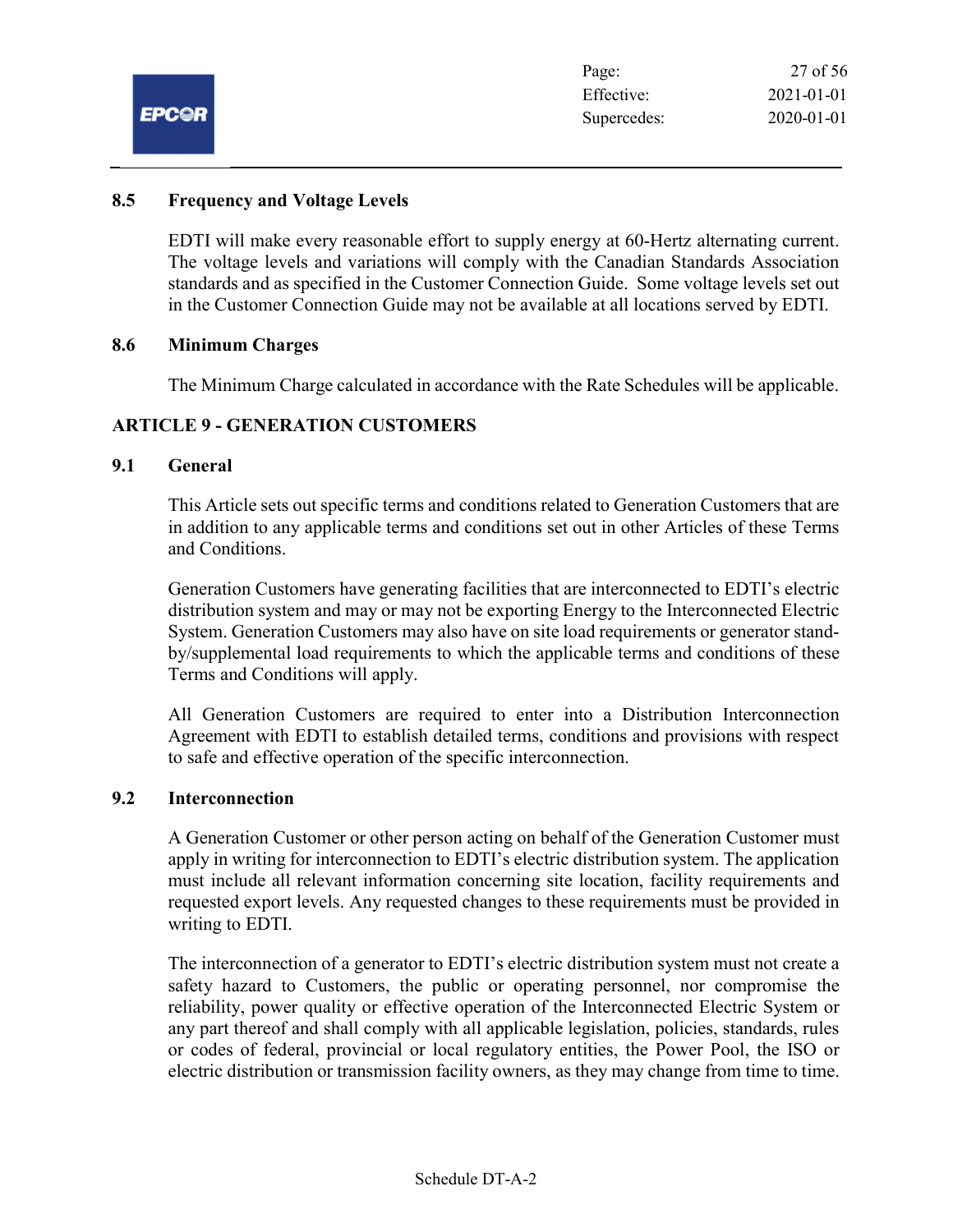

Prior to interconnecting generating facilities to EDTI's electric distribution system, the Generation Customer shall:

- (a) satisfy all participant and application requirements of the Power Pool (if the generator is producing electricity beyond on-site requirements thereby exporting into the Interconnected Electric System and exchanging Energy through the Power Pool);
- (b) comply with all applicable requirements of EDTI including its Technical Guideline for Interconnection of Generators to the Distribution System, as amended from time to time;
- (c) obtain and provide copies of required permits, licences and authorization to EDTI including the Commission's approval and order to connect and acceptance from the local inspection and code enforcement authorities;
- (d) satisfy all requirements of EDTI in relation to the generating facility metering set out in Section 9.3.5 below;
- (e) execute a Distribution Interconnection Agreement with EDTI; and
- (f) execute an agreement with EDTI which will specify technical and operating requirements if it wishes to operate in parallel operation with or as supplementary, auxiliary or stand-by-service to any other source of Energy.

#### 9.3 Generation Customer Responsibilities

#### 9.3.1 Responsibility for Facilities and use of Service

The Generation Customer will be responsible for the design, installation, maintenance and condition of all facilities on the Distributed Generation Customer's side of the Point of Service, except metering or other equipment owned by EDTI.

The Generation Customer shall comply with all applicable requirements of EDTI including its Technical Guideline for Interconnection of Generators to the Distribution System, as amended from time to time.

The Generation Customer shall be responsible for any destruction of or damage to EDTI's Facilities where the destruction or damage is caused by a negligent act or omission or wilful misconduct of the Distributed Generation Customer, its directors, officers, agents, employees and representatives or anyone permitted by the Customer to be on the premises.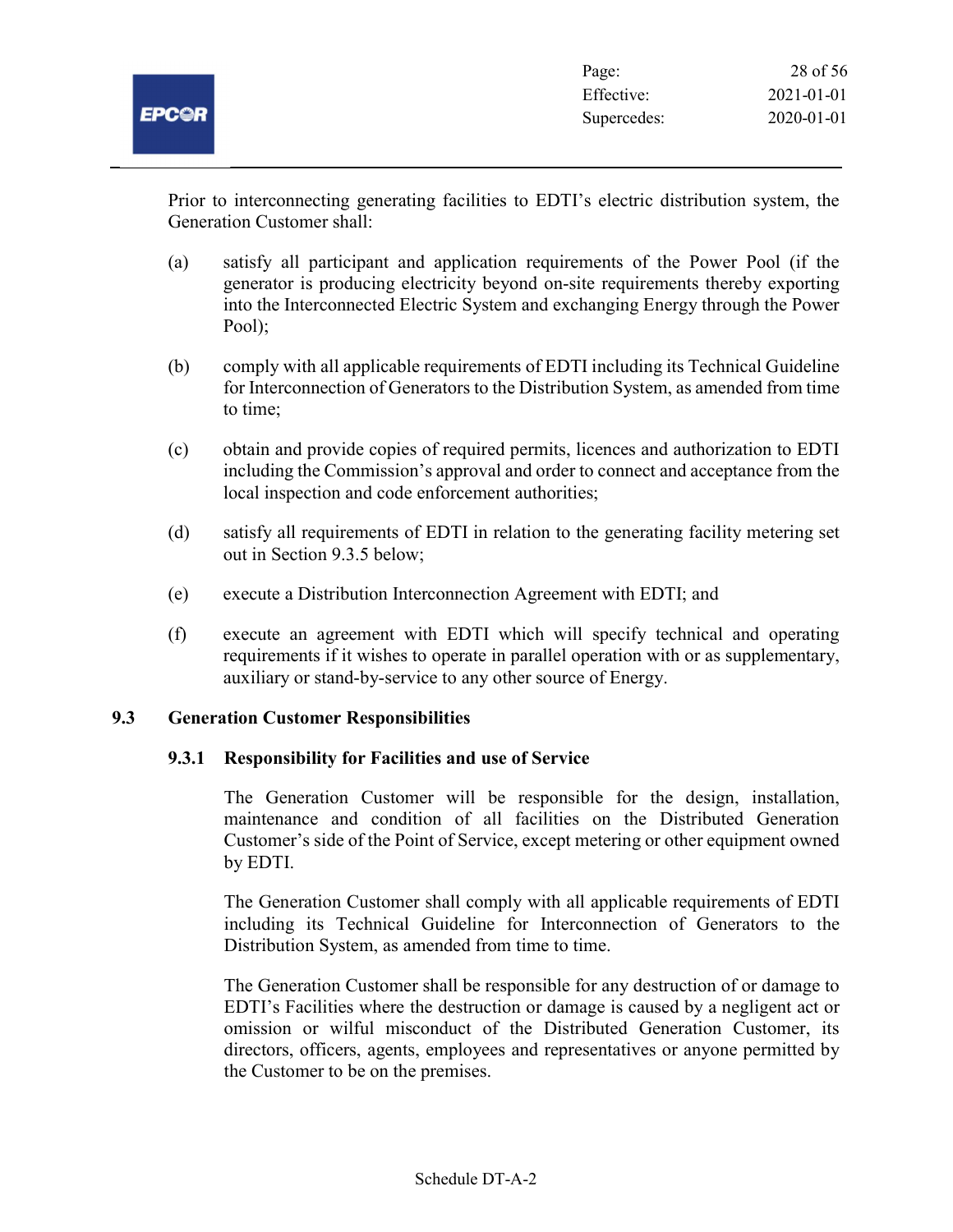The Generation Customer assumes full responsibility for the proper use of the service provided by EDTI and for the condition, suitability and safety of any and all wires, cables, devices or equipment energized on the Generation Customer's premises or on premised owned or controlled by the Generation Customer that are not the Generation Customer's property.

## 9.3.2 Protective Devices

The Generation Customer shall be responsible for determining whether it needs any devices to protect its equipment from damage that may result from the interconnection to EDTI Facilities. The Generation Customer shall provide and install any such devices. The Generation Customer will provide EDTI with the required documentation and settings for such devices. Where EDTI has determined that there are adverse impacts on other Customers or operating processes, EDTI can order modifications to such devices. The Generation Customer must obtain written approval from EDTI for any modifications to such devices.

The Generation Customer must use tele-protection signals or other such reliable means to separate the generator from the Interconnected Electric System during islanding conditions. The Generation Customer shall be responsible for any damages that are caused as a result of failure to safely separate during an islanding situation.

#### 9.3.3 Disconnection for Safety Reasons

In addition to the provisions of Section 9.2, the Interconnection Facilities will include an acceptable visible disconnect switch as a means of isolating the Generation Customer's generating facilities from EDTI's electric distribution system. EDTI may disconnect a Generation Customer's generating facilities from EDTI's electric distribution system without prior notice where in EDTI's opinion:

- (a) the Generation Customer has violated the terms of the Distribution Interconnection Agreement with EDTI; or
- (b) the Generation Customer has permitted its facilities to deteriorate and become hazardous; or
- (c) the Generation Customer facilities fails to comply with applicable standards and requirements of EDTI including those as set out in EDTI's Application Guide to Power Producers or its Technical Guideline for Interconnection of Generators to the Distribution System, as amended from time to time; or
- (d) the use of the service may cause damage to EDTI's Facilities or interfere with or disturb service to any other Customer.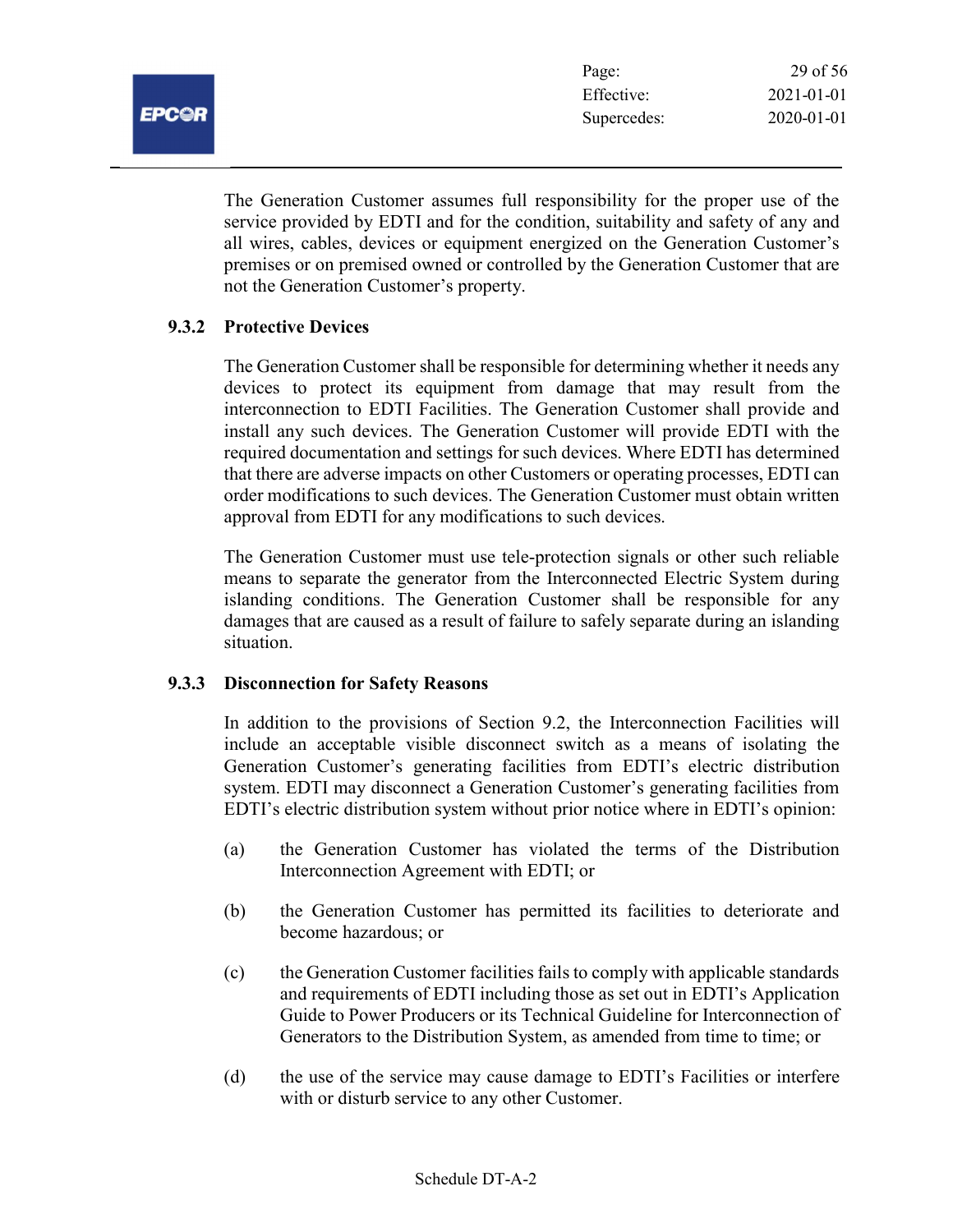EDTI will reconnect the service when the safety problem is resolved and when the Generation Customer has provided, or paid EDTI's costs of providing, such devices or equipment as may be necessary to resolve such safety problems and to prevent damage, interference or disturbance.

#### 9.3.4 Service Calls

EDTI may require a Generation Customer to pay the actual costs of a requested service call if the source of the problem is the Generation Customer's facilities.

#### 9.3.5 Metering and Settlement

The Generation Customer will be responsible for installing bi-directional, four quadrant metering facilities to measure active energy and reactive energy produced by the generator, and consumption of power, active energy and reactive energy, flowing from the electric distribution system to the Generation Customer's facilities. The metering facilities shall be in compliance with the standards set by EDTI.

Where export of power to the Interconnected Electric System is not required, the Generation Customer will be responsible for installing uni-directional, two quadrant metering to separately record active and reactive power.

At the request of EDTI, the Generation Customer shall install additional metering facilities if EDTI determines that the existing metering facilities are inadequate or not properly configured to measure the full consumption flowing from EDTI's distribution system to the Generation Customer's facilities. EDTI reserves the right to install additional metering, at the Generation Customer's cost, as it deems necessary to ensure accurate measurement of consumption from EDTI's distribution system.

The power production information must be provided to EDTI, the ISO and the Power Pool in a format and frequency which is acceptable to these entities. EDTI may use the power production information for internal use.

The Generation Customer must provide EDTI with consumption information in a form acceptable to EDTI whether or not the Distributed Generation Customer consumes power from EDTI's distribution system.

Upon receipt of a request by the Generation Customer, EDTI will install bidirectional, four quadrant metering facilities to measure active and reactive energy as identified earlier in Section 9.3.5. EDTI will be responsible to interrogate the meter and perform all settlement system code transactions with the ISO and the Power Pool. The Generation Customer will be provided with consumption and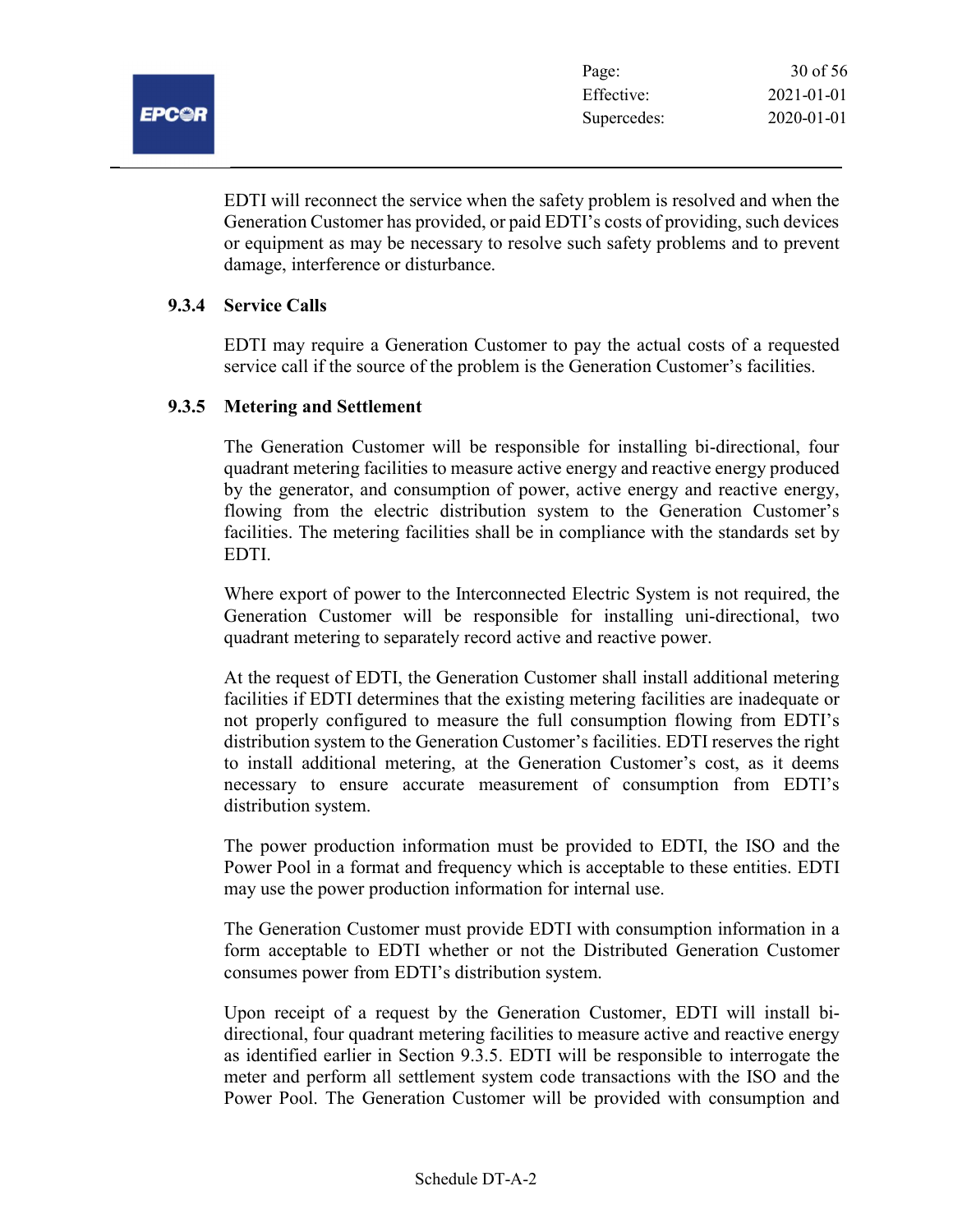

power production information for its internal use. The Generation Customer will be responsible for the costs of providing and installing the metering equipment and ongoing operating costs

Telemetry is required for all generating units in excess of 5MW in capacity, or where EDTI has determined that telemetry is required in order to maintain reliable operation of the distribution system.

## 9.3.6 Meter Test

EDTI reserves the right to request meter test information from the Generation Customer.

If metering facilities have been removed for reasons such as, but not limited to, testing or inspection, EDTI may estimate the demand and amount of energy supplied, but not registered, at the Point of Service.

EDTI may, at any reasonable time, read, inspect, remove and test a meter owned or controlled by the Generation Customer. EDTI shall have the right to enter a Generation Customer's property for the purpose of reading, inspecting, testing or removing the meter, and the Generation Customer shall not prevent or hinder EDTI's entry.

#### 9.3.7 Energy or Demand Diversion

If under any circumstance a Generation Customer prevents a meter from accurately recording the total Demand or Energy supplied from EDTI's distribution system, or the consumption information has been found corrupted, EDTI may disconnect the service, or take other appropriate actions to ensure access to accurate meter data.

EDTI may then estimate the Demand and amount of Energy supplied but not registered at the Point of Service. The Generation Customer shall pay the cost of the estimated Demand and Energy consumption, plus all costs related to the investigation and resolution of the diversion.

#### 9.3.8 Permits, Licences and Authorizations

The Generation Customer shall obtain and provide to EDTI copies of all required permits, licenses and other authorizations prior to any change in service requirements at any point of interconnection, which include:

- (a) any required approval of the Commission; and
- (b) acceptance from the local inspection and code enforcement authorities.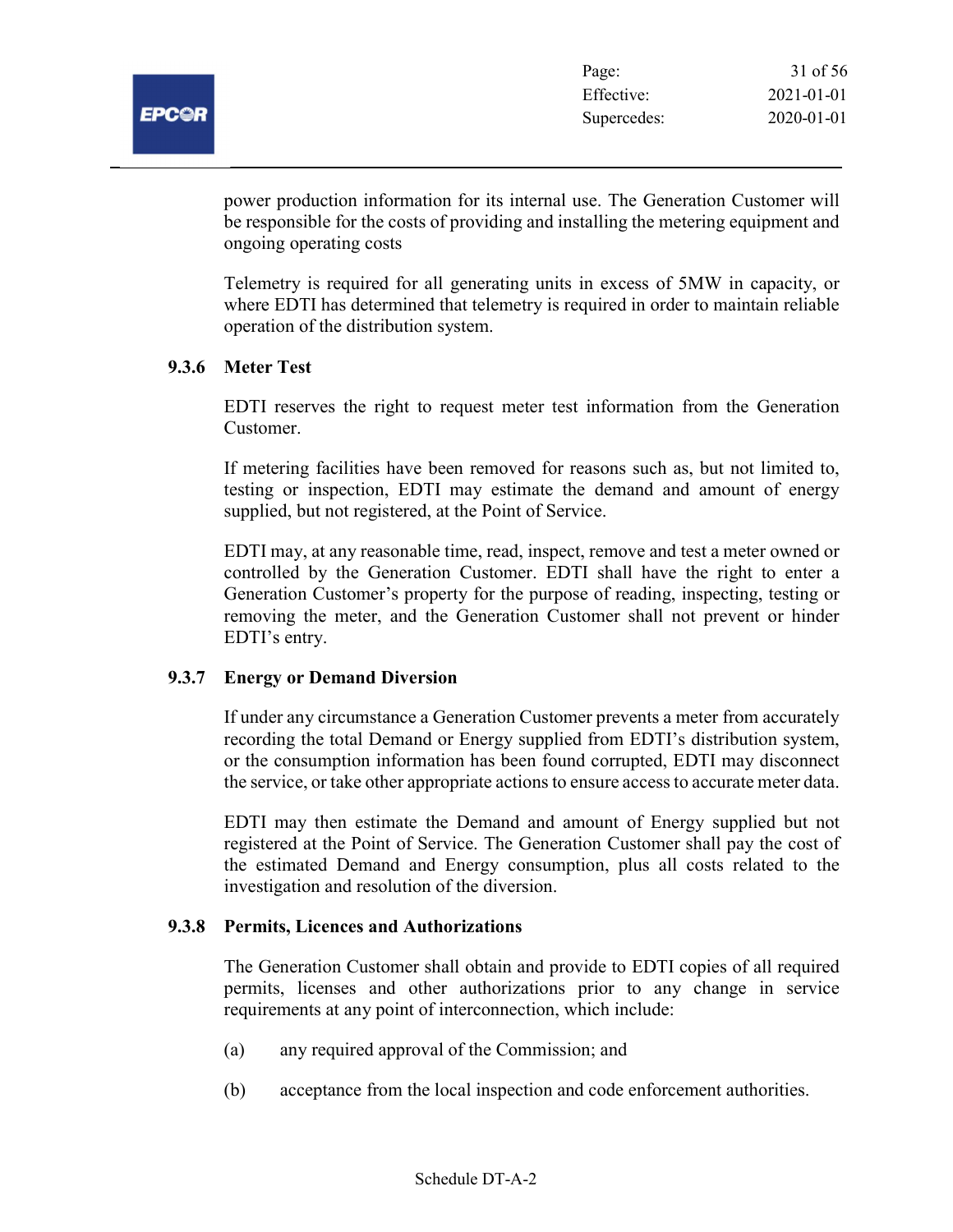### 9.3.9 Approvals

The Generation Customer must obtain written approval from EDTI before any modification is made to the Generation Customer's system.

The Generation Customer will be responsible for becoming and maintaining its status as a Power Pool participant and complying with any Power Pool requirements for any Energy delivered to the Power Pool (if the generator is producing electricity beyond on-site requirements thereby exporting into the Interconnected Electric System and exchanging Energy through the Power Pool).

The Generation Customer will be responsible for securing all required technical, commercial, or operational arrangements with ISO and the Power Pool.

The Generation Customer will be responsible for providing technical information to EDTI as required. EDTI will treat this information as confidential and will not release such information to any other parties without the express and written consent of the Distributed Generation Customer.

The Generation Customer will be responsible for operating in compliance with accepted industry operating and maintenance standards as established, from time to time, by the ISO and EDTI, and as specified in the Interconnection Agreement between the Generation Customer and EDTI. EDTI shall have the right to inspect the Generation Customer's facilities for compliance.

EDTI will be responsible for providing technical information to the Generation Customer as required. The Generation Customer will treat this information as confidential and will not release such information to any other parties without the express and written consent of EDTI.

#### 9.4 Incremental Interconnection Costs

The Generation Customer will be required to pay all incremental interconnection costs as determined by EDTI, to allow the Generation Customer to make use of EDTI's electric distribution system, including:

- (a) any costs of connection to EDTI's electric distribution system, including any cost sharing to Load Customers;
- (b) any costs to upgrade existing distribution facilities;
- (c) an application fee associated with performing engineering estimates, planning, operating or protection studies or any additional or routine modelling and testing required by the ISO;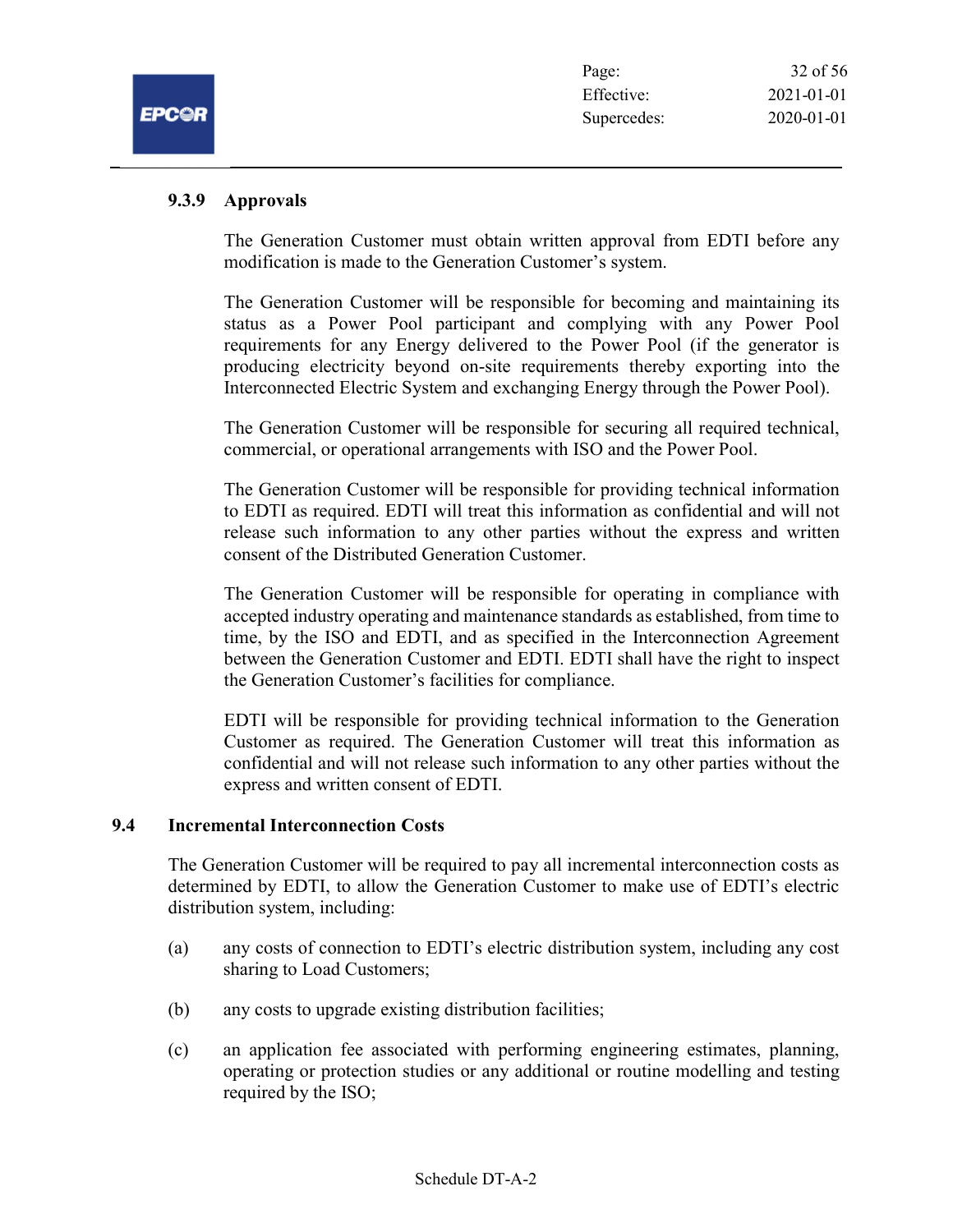| . .<br>-- |  |
|-----------|--|
|           |  |

(d) any costs of protection, anti-islanding circuitry, communication facilities, telemetry or modification to distribution or transmission facilities required to reliably separate the generator from the electric system.

An agreement for payment of the incremental costs must be made between the Generation Customer and EDTI before any work on the interconnection is commenced;

The Generation Customer shall be required to pay all replacement costs for all incremental interconnection facilities including the replacement of assets at the end of useful life or replacement due to failure, including but not limited to, elements such as transformers, poles, regulators, capacitors, line conductor, and teleprotection systems. EDTI may provide the Distributed Generation Customer with an option to pay for the replacement costs over time as provided in section 9.5.

If a new Customer or Generation Customer shares a portion or all of an existing extension, to which the interconnection costs relates, EDTI will refund a portion of the Generation Customer's contribution based on the amount of extension shared and the ratio of the Generation Customer's operating Load to the total operating Load.

## 9.5 Payment Options and Credit Requirements

#### 9.5.1 Payment Option

EDTI may provide the Generation Customer with an option to pay for the incremental interconnection costs determined under section 9.4 over time, providing the Generation Customer satisfies the credit requirements listed herein. The payment period will not exceed five years.

#### 9.5.2 Minimum Financial Criteria

Subject to review and reassessment of the creditworthiness of a Generation Customer by EDTI from time to time, EDTI has established the following minimum financial criteria for Generation Customers requesting to pay for the incremental costs over time. The Generation Customer will be deemed to have met the credit requirements if:

(a) the Generation Customer or an affiliate or person which guarantees the financial obligation of the Generation Customer in a manner acceptable to EDTI has at least an "A" rating for its senior, unsecured, non-credit enhanced, long term from Standard and Poor's bond rating service or an equivalent rating from a major reputable bond rating service satisfactory to EDTI; or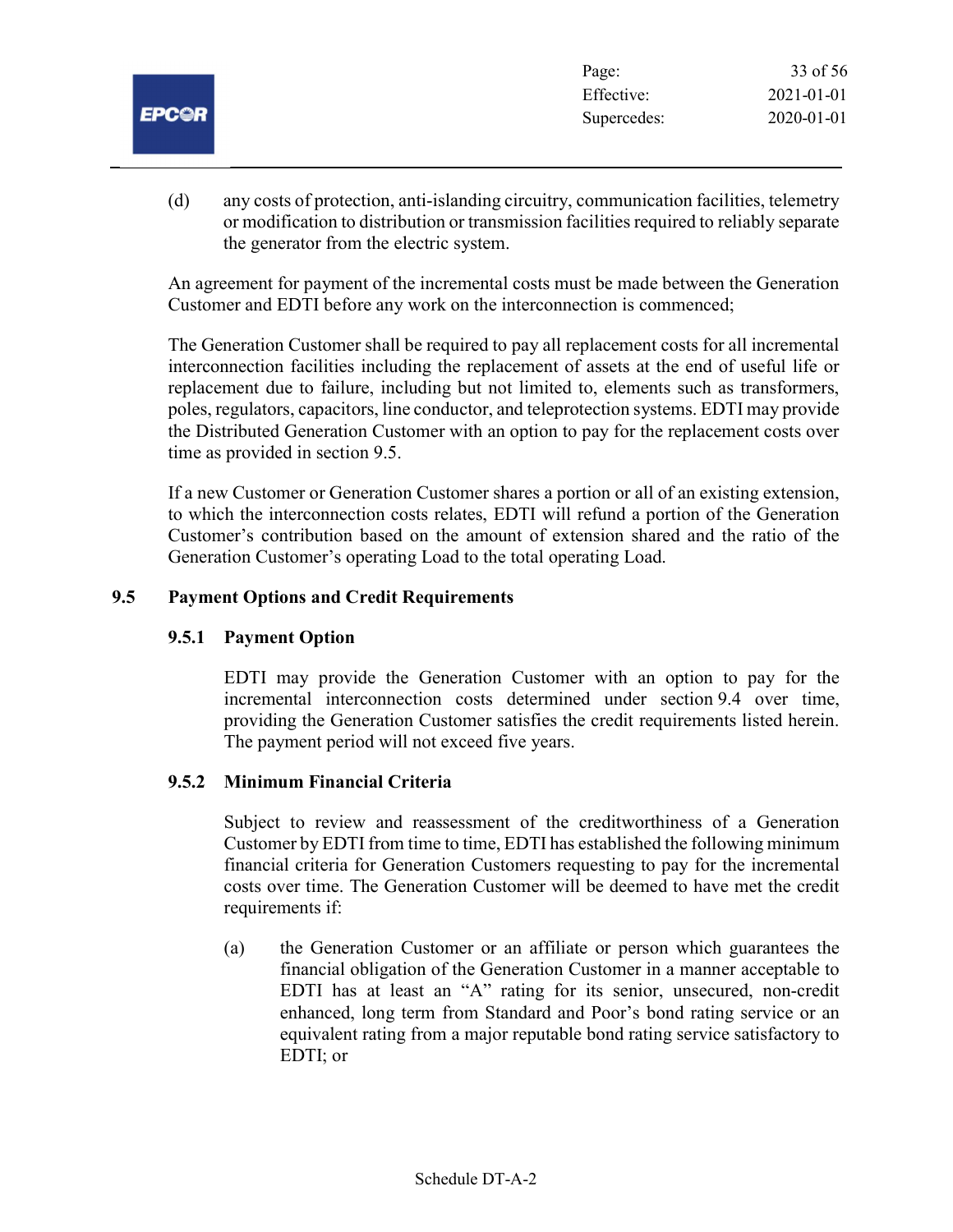

(b) the Generation Customer provides, in a manner acceptable to EDTI, a bank guarantee, irrevocable letter of credit, or cash deposits drawn on a Canadian Chartered Bank, a trust company, credit union or other lending institution that is acceptable to EDTI.

## 9.5.3 Required Credit Information

EDTI will require the following minimum information and supporting documentation to conduct a credit risk assessment of the Generation Customer:

- (a) most recent credit rating report from a recognized rating agency and a list of bank credit and trade references, including address, phone numbers and bank officer;
- (b) audited financial statements for the latest two years (two most recent annual report to shareholders, if applicable);
- (c) description of the corporate structure, including the name of the chief executive officer and chief financial officer;
- (d) legal name, address, phone, and fax numbers of the Generation Customer; and
- (e) certificate specifying the names, titles, and specimen signatures of the persons authorized to approve and confirm contracts.

#### 9.5.4 Costs

All costs associated with obtaining financial security and meeting prudential requirements are the responsibility of the Generation Customer.

## ARTICLE 10 - METERS

#### 10.1 Installation of Meters

#### 10.1.1 Provision and Ownership

EDTI shall provide, install, and seal one or more meters for the purpose of measuring the Energy delivered to a Customer by way of a Service Connection. Time of use or interval meters and associated communication equipment shall be installed for a Customer who has a connected load exceeding 150 kVA. Each meter shall remain the sole property of EDTI.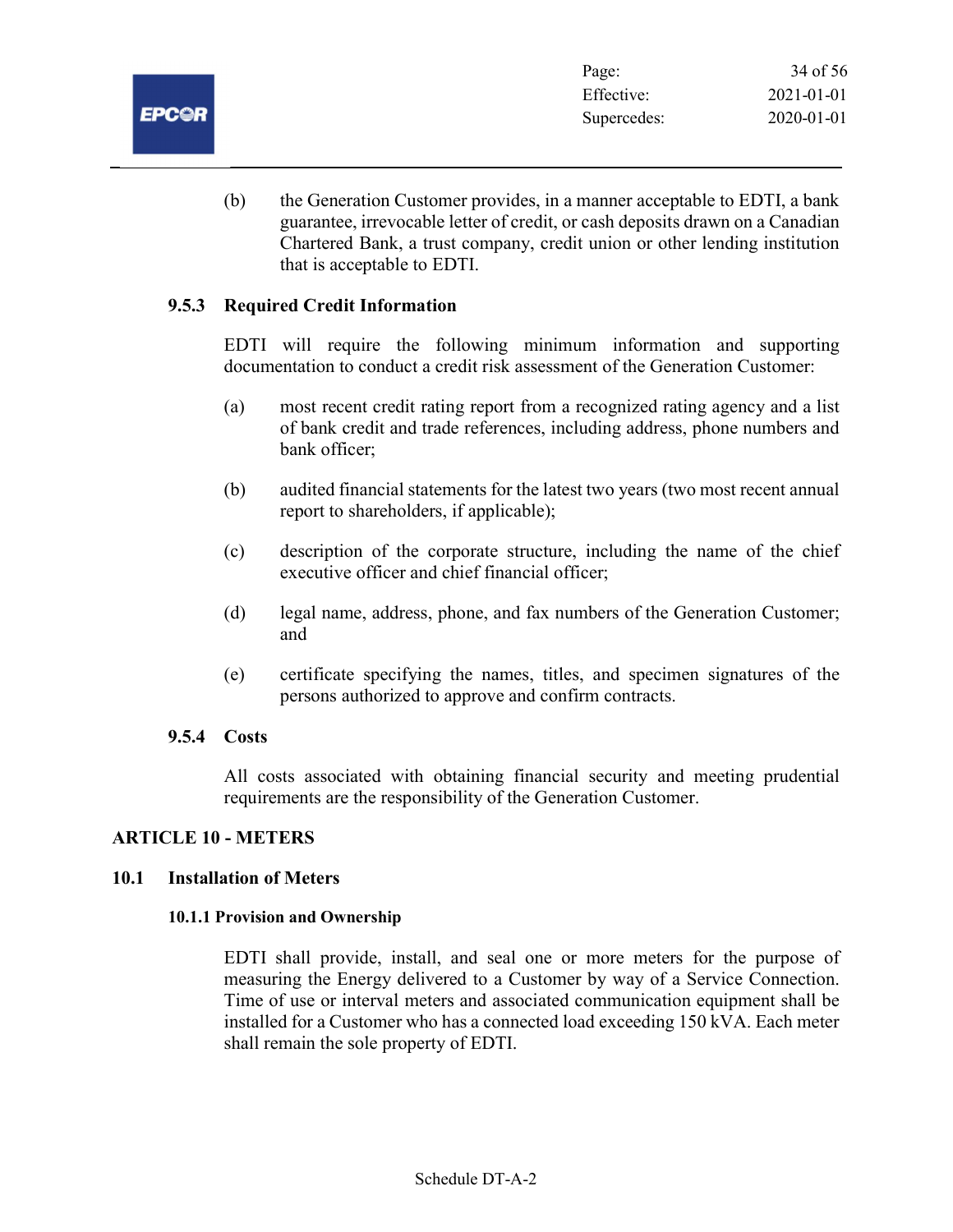

#### 10.1.2 Responsibility of Customer

Each Customer shall provide and install a Canadian Standards Association approved meter receptacle or other Canadian Standards Association approved facilities suitable for the installation of EDTI's meter or metering equipment.

#### 10.2 Location

Meter locations shall be approved by EDTI based on type of service and convenience of access to the meter. Where a meter is installed on a Customer-owned pole, the pole shall be provided and maintained by the Customer as required by the *Canadian Electrical Code* and any applicable legislation.

#### 10.3 Access to Meters

EDTI may, at any reasonable time, read, inspect, remove and test a meter installed on property owned or controlled by the Customer.Upon written request to EDTI, the Customer may access pulse data directly from its interval meter by requesting installation of a pulse card. EDTI provides pulse cards on a cost recovery basis.

At the request of a Customer, EDTI shall arrange for on-site meter verification and if necessary, shall arrange for a meter to be tested by an official designated for that purpose by Measurement Canada or accredited agency as may, from time to time, be designated for this purpose. EDTI charges a fee as set forth in the Fee Schedule. If the meter is inaccurate, EDTI will refund the fee and make appropriate adjustments to the applicable bills. If the meter is found to be accurate, EDTI will keep the fee to cover the cost of testing the meter.

#### 10.4 Energy or Demand Diversion

If under any circumstances, a person other than an EDTI employee, agent or contractor, prevents a meter from accurately recording the total demand or energy supplied, EDTI may disconnect the service, or take other appropriate actions to ensure access to accurate meter data.

EDTI may then estimate the demand and amount of energy supplied but not registered at the Point of Service. The Customer shall pay the cost of the estimated demand and energy consumption plus all costs related to the investigation and resolution of the diversion.

#### 10.5 Changes to Metering Equipment

EDTI will install Standard Meters for the purpose of measuring the Energy delivered to a Customer by way of a Service Connection subject to the following exceptions: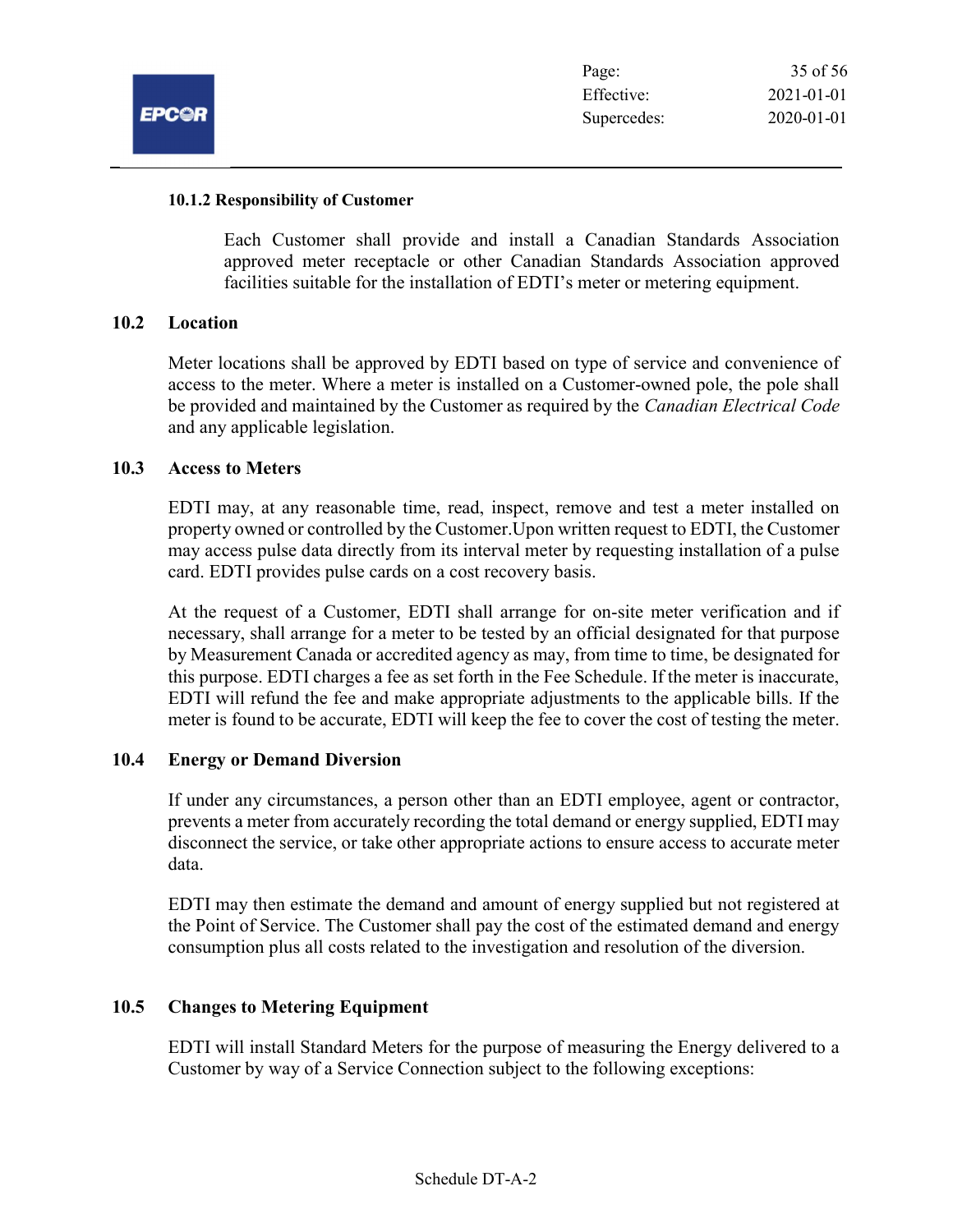- (a) A Customer may decline the installation of a Standard Meter on written request to EDTI provided that:
	- (1) the Customer receives service at a Site that is a Dwelling or Multiple Dwelling without a multiple-meter installation as described in the Customer Connection Guide; and
	- (2) the service rating is 200 amp or less; and
	- (3) EDTI has regular and ongoing access to the meter.
- (b) A Customer may request that a Standard Meter be replaced with a Non-Standard Meter on written request to EDTI provided that:
	- (1) the Customer receives service at a Site that is a Dwelling or Multiple Dwelling without a multiple-meter installation as described in the Customer Connection Guide; and
	- (2) the service rating is 200 amp or less; and
	- (3) EDTI has regular and ongoing access to the meter.

Any Customer that is subject to the exceptions listed in (a) and (b) above, shall be required to pay the "Non-Standard Meter Reading Fee" as set out in the Miscellaneous Fee Schedule.

A Customer at a Site that is metered by a Non-Standard Meter that has declined the installation of a Standard Meter prior to January 1, 2016 shall be required to pay the "Non-Standard Meter Reading Fee" as set out in the Miscellaneous Fee Schedule.

Any Customer that is subject to the exception listed in (b) above shall be required to pay the "Non-Standard Meter Installation Fee" as set out in the Miscellaneous Fee Schedule.

Where a Customer at a Site that is metered by a Non-Standard Meter pursuant to this section discontinues service, EDTI will install a Standard Meter to be used to meter energy to that Site for its future Customers.

A Customer at a Site that is metered by a Non-Standard Meter that has declined the installation of a Standard Meter may at any time request that EDTI install a Standard Meter at that Site.

Should a Customer request new metering equipment beyond the basic service, EDTI shall provide, install, test and maintain the required metering equipment. The metering equipment must be requested in writing by the Customer and meet EDTI's requirements. The Customer shall bear the cost of providing and installing the metering equipment and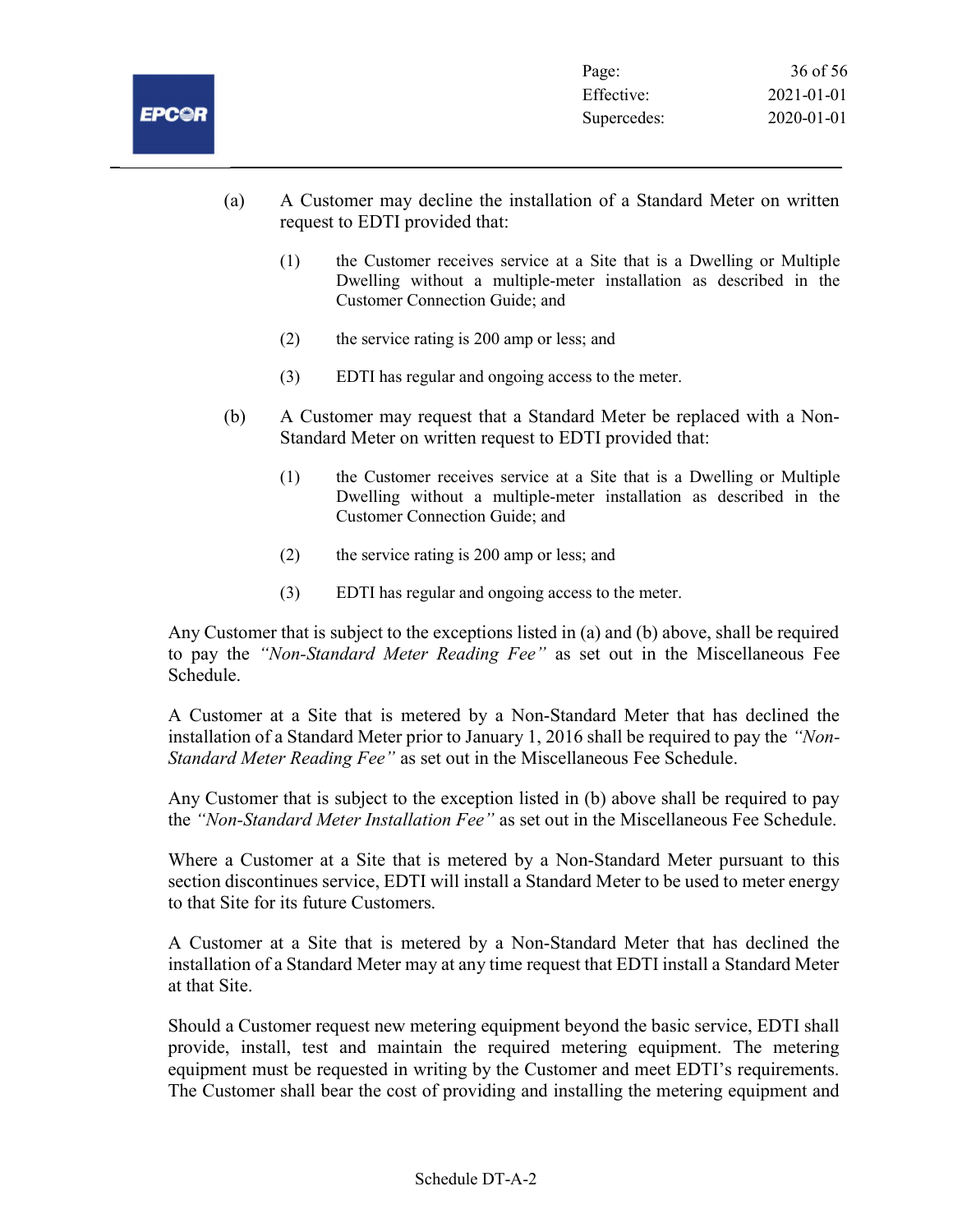|             | r age.      |
|-------------|-------------|
|             | Effective:  |
| <b>PC@R</b> | Supercedes: |
|             |             |

Page: 37 of 56 Effective: 2021-01-01 2020-01-01

ongoing operating costs. The cost for upgrading to an interval meter is as set forth in the Fee Schedule. For changes to metering equipment on primary distribution voltage levels, the cost of providing and installing such metering equipment and the ongoing operating costs, will be determined on a case by case basis.

The metering equipment shall become the property of EDTI and will be maintained by EDTI. EDTI shall complete installation of the metering equipment within thirty (30) days of delivery from the supplier. EDTI shall bill the Customer prior to installation and the Customer shall prepay the cost of installation at least fifteen (15) Business Days prior to proposed installation date. If payment is not received by fifteen (15) Business Days prior to the proposed installation date, EDTI shall have no obligation to proceed with the installation.

Should EDTI have installed an interval meter, including at the request of the Customer, EDTI will, at the request of the Customer, change the interval meter to a demand meter provided that the Customer's usage has been below 150 kVA for a period of more than 12 consecutive months or the request is made in connection with a physical re-configuration of the Customer's service. The Customer shall bear the cost of changing the metering equipment.

Should EDTI change a meter at the request of the Customer or as required by EDTI, and that existing meter contains a pulse card, the Customer will be responsible for the cost of a new pulse card for the new meter.

Upon request by the Customer, EDTI may provide other metering services, above standard metering service, in its discretion, acting reasonably, and may charge separate fees for such service.

## ARTICLE 11 - CHANGE IN SERVICE

#### 11.1 Changes to Service Requirements

A Customer shall give to EDTI reasonable prior written notice of any change in requirements at a Point of Service, including any change in Load to enable EDTI to determine whether or not it can accommodate such revised service without changes to its Facilities. Regardless of whether alterations are required to existing Facilities, if the Customer's Forecast Peak Demand increases, a new Electric Service Agreement must be executed based on the new Forecast Peak Demand. A Retailer, or any other person acting on behalf of a Customer, who provides EDTI with verifiable authorization from the Customer may give such notice to EDTI on the Customer's behalf. If EDTI receives such notice from a Retailer or other person, EDTI may at its option require such notice directly from the Customer.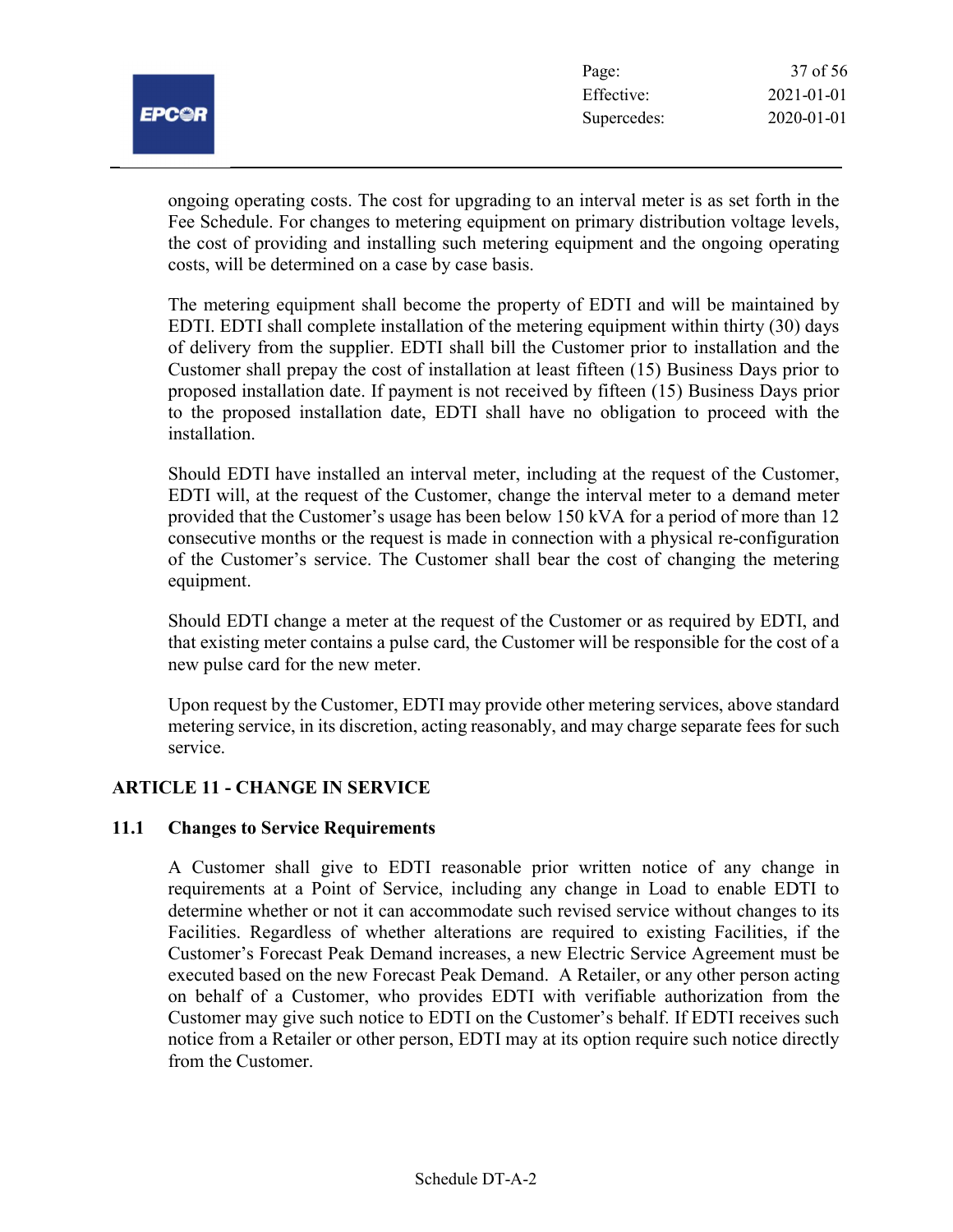

The Customer shall not change its requirement for at a Point of Service without EDTI's written permission. The Customer shall be responsible for all damage caused to EDTI's electric distribution system as the result of the Customer changing its requirements for a Service Connection without EDTI's permission.

## 11.2 Changes to EDTI Facilities

If EDTI determines it must modify its Facilities to accommodate a change in a Customer's requirements for a Service Connection, a Customer Distribution Contribution may apply and such contribution will be determined as provided in Section 7.2. A new Electric Service Agreement must be executed to reflect the additional investment made by EDTI.

#### 11.3 Impact of Changes on Customer's Electric Service Agreement

## 11.3.1 Increases

Notwithstanding any other provisions in the Terms and Conditions, a new Electric Service Agreement with a revised Contracted Minimum Demand value is required before the Customer may increase its service requirements for a Service Connection. Upon the request of a Customer, EDTI will increase the level of the Customer's Contracted Minimum Demand and calculate the amount of any refund, subject to the following:

- (a) For a Customer who has provided a Distribution Contribution under section 7.2, when a change in the Customer's load requirements results in an increase to the Customer's Contracted Minimum Demand, EDTI will calculate a contribution refund based on the increase in the Contracted Minimum Demand. The contribution refund is payable only if the Customer increases the contracted load within the initial Term of the contract.
- (b) The Customer shall pay any applicable costs that result from increases to the Contracted Minimum Demand.
- (c) The Customer will receive any credits EDTI receives from the ISO, if any, that are a direct result of the increase in the Customer's Contracted Minimum Demand.

A Customer will only be entitled to a refund if the Customer's Contracted Minimum Demand is increased within the initial term of the Electric Service Agreement.

## 11.3.2 Decreases

Notwithstanding any other provisions in the Terms and Conditions, a new Electric Service Agreement with a revised Peak Demand value is required before the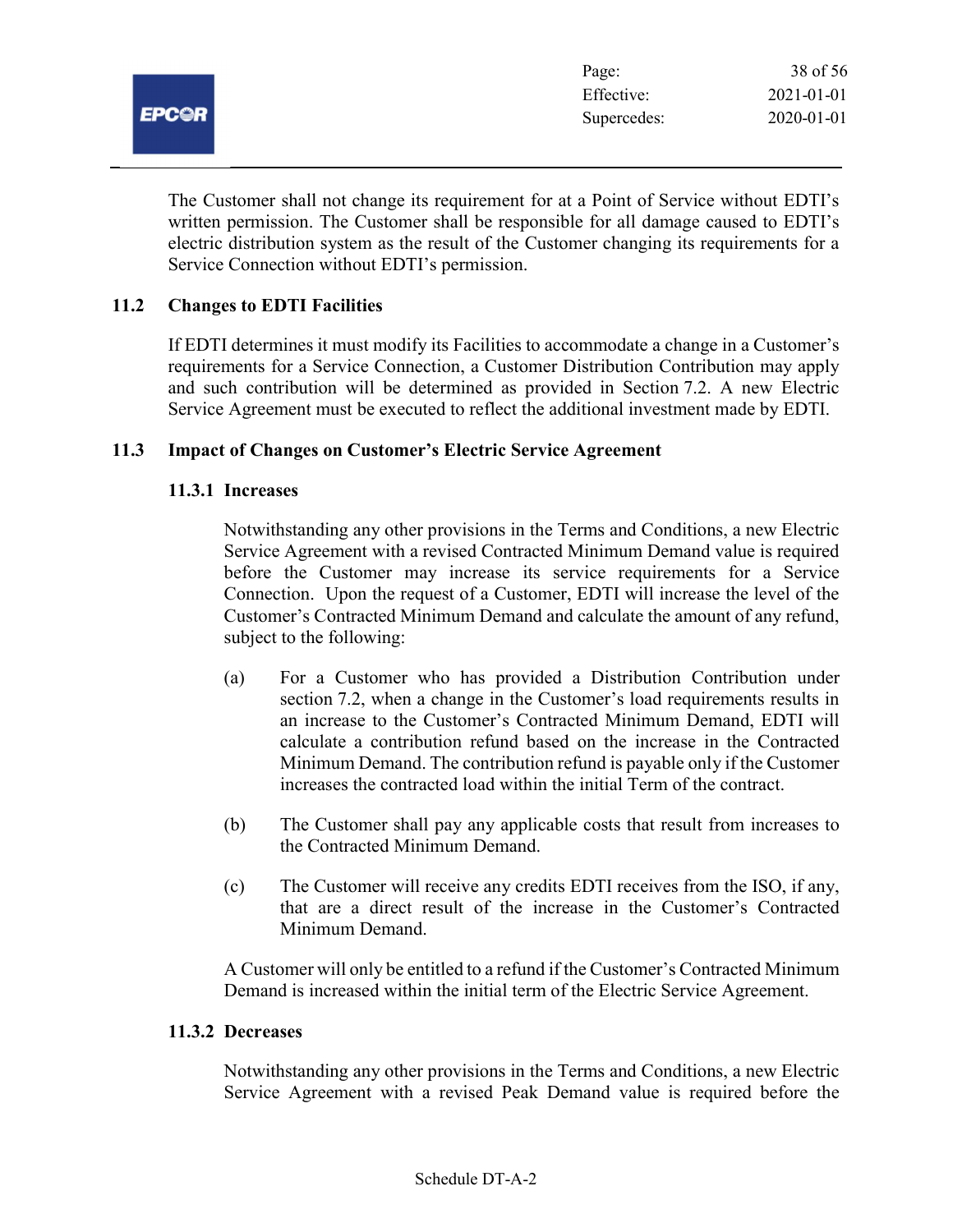Customer may decrease its service requirements for a Service Connection. Upon the request of a Customer, EDTI will reduce the level of the Customer's Peak Demand and Contracted Minimum Demand and calculate the applicable buy-down amount based on the decrease in the Contracted Minimum Demand, subject to the following:

- (a) The Customer shall pay the applicable buy-down amount that results from the decrease to the Contracted Minimum Demand; and
- (b) The Customer shall pay any amount charged to EDTI by the ISO as a direct result of the Customer's reduction in the Contracted Minimum Demand.

The buy-down amount is calculated as the change in minimum contracted demand multiplied by the investment rate multiplied by the fraction of the contract term remaining. See below for the buy-down formula.

 $BDC = R_0 [CD_0 - CD_n](T_r/T_c)$ 

BDC – Buy-down Cost [\$]

 $R_0$  – Original Investment Rate [ $\frac{1}{8}$ /kVA]

 $CD<sub>o</sub>$  - Original Contracted Minimum Demand (kVA)

 $CD_n$  – New Contracted Minimum Demand Requested [kVA]

 $T_r$  – Contact Term Remaining [Months]

 $T_c$  – Original Contract Term [Months]

## 11.4 Changes to System Access Costs

If EDTI must modify its arrangements with the ISO to accommodate a change in Customer's service requirements, the Customer pays for all costs attributable to such modification, including, but not limited to, additional contributions required from EDTI by the ISO. The attributable costs are determined as described in the section "Determination of EDTI Transmission Costs and Transmission Contributions".

## ARTICLE 12 - SERVICE DISCONNECTION AND RECONNECTION

#### 12.1 Disconnection by Customer

#### 12.1.1 Temporary Disconnection

Upon the request of the Customer, EDTI shall temporarily disconnect any Service Connection provided: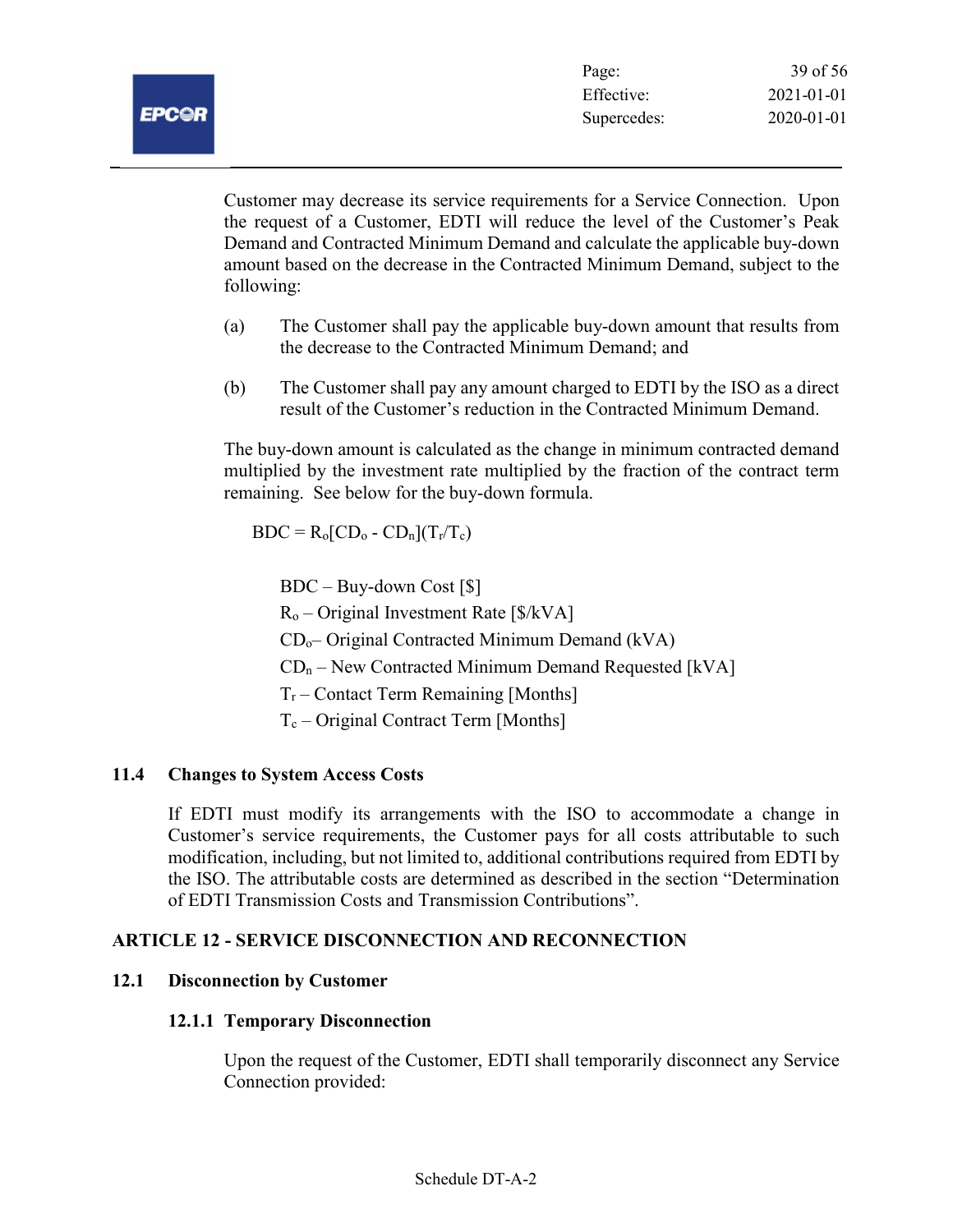- (a) the Customer agrees to pay any charges made to EDTI by the ISO that will not be recovered as a direct result of the Customer's idle service;
- (b) upon the request to restore service the Customer will be responsible for and pay any applicable charges outlined under section 12.3; and
- (c) if the Service Connection remains disconnected for more than twelve (12) months, it will be considered permanently disconnected and Section 12.1.2 will apply.

#### 12.1.2 Discontinuance of Distribution Access Service and Permanent Disconnection

Customers arrange for termination of Distribution Access Service through their Retailer of Record.

If the Customer requests that the Service Connection be permanently disconnected, the Customer billing for that service will be finalized. At the discretion of EDTI, the Facilities provided by EDTI will be removed.

If within three (3) years of permanent disconnection the Customer requests the Service Connection be restored, the Customer must pay all the costs associated with the original disconnection, removal of the Facilities and restoration of service.

#### 12.2 Disconnection by EDTI

#### 12.2.1 Disconnection without Notice

If EDTI believes there is any actual or threatened danger to life or property, or in any other circumstances, the nature of which, in EDTI's sole judgement requires such action, EDTI has the right to withhold connection or to disconnect a Customer's Service Connection without prior notice to the Customer. More specifically, and without limitation of the foregoing, EDTI may exercise this right in the event that:

- (a) in the opinion of EDTI, the Customer has permitted the Customer's facilities to become hazardous, the Customer's facilities fail to comply with applicable statutes, standards and codes and/or EDTI requirements, or if the use of the Service Connection may cause damage to any other Service Connection or facilities;
- (b) to the knowledge of EDTI, or in its sole judgement, the Customer's facilities are unsafe or defective or will become unsafe or defective imminently. In this event, the Service Connection may not be restored until the Customer facilities are approved by the appropriate authority. EDTI shall provide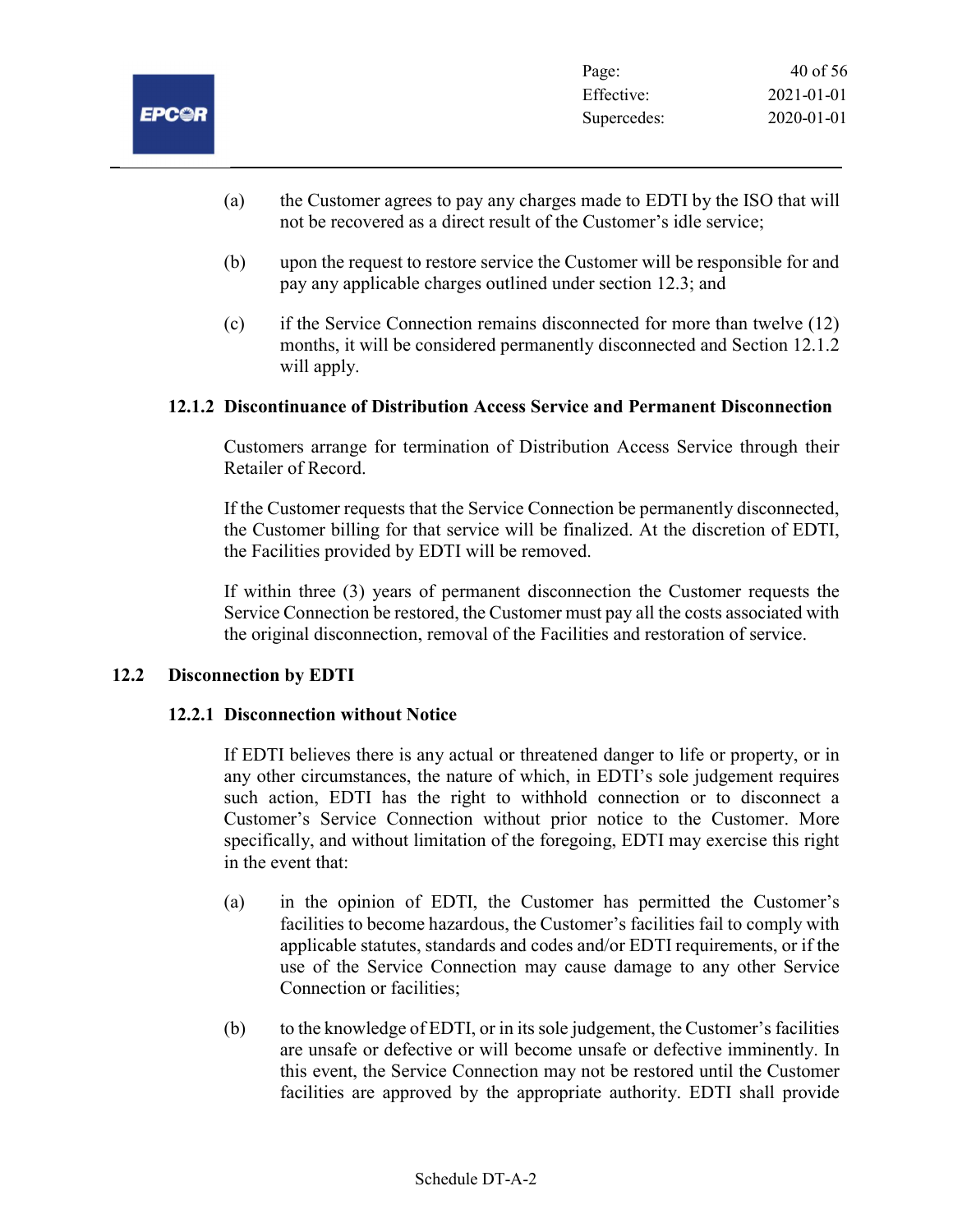

written notice to the Customer within a reasonable time of the reason for the disconnection under this subsection and the actions required for reconnection;

- (c) on account of theft by the Customer of any EDTI Facilities;
- (d) if any tampering with any service conductors, seals or any other Facilities of EDTI or any meters, whether or not provided by EDTI is discovered; or
- (e) if the Customer changes its requirements for a Service Connection or Distribution Tariff Services without the permission of EDTI.

If the disconnection is a result of a safety violation, EDTI will reconnect the service when the safety problem is resolved and when the Customer has provided, or paid EDTI's costs of providing, such devices or equipment as may be necessary to resolve such safety problem and to prevent such damage, interference or disturbance.

#### 12.2.2 Disconnection with Notice

EDTI may withhold connection or may disconnect a Customer's Service Connection (without prejudice to any of EDTI's other remedies) after providing forty-eight (48) hours advance notice to the Customer, as applicable, in the following circumstances:

- (a) if the Customer neglects or refuses to pay when due any amounts required to be paid under these Terms and Conditions (which amount is not the subject of a good faith dispute); provided that a residential rate classification Customer will not be disconnected for non-payment at any time during the period from October 15 to April 15 or at any other time when the temperature is forecast to be below 0 degrees Celsius in the 24-hour period immediately following the propose disconnection;
- (b) as required by law;
- (c) subject to Section 12.2.2(a), if the Customer is in violation of any of these Terms and Conditions or any of the terms of an Electric Services Agreement with EDTI;
- (d) any other similar circumstances to those described above that EDTI determines, in its sole discretion, acting reasonably, require the withholding or disconnecting of service upon forty-eight (48) hours notice.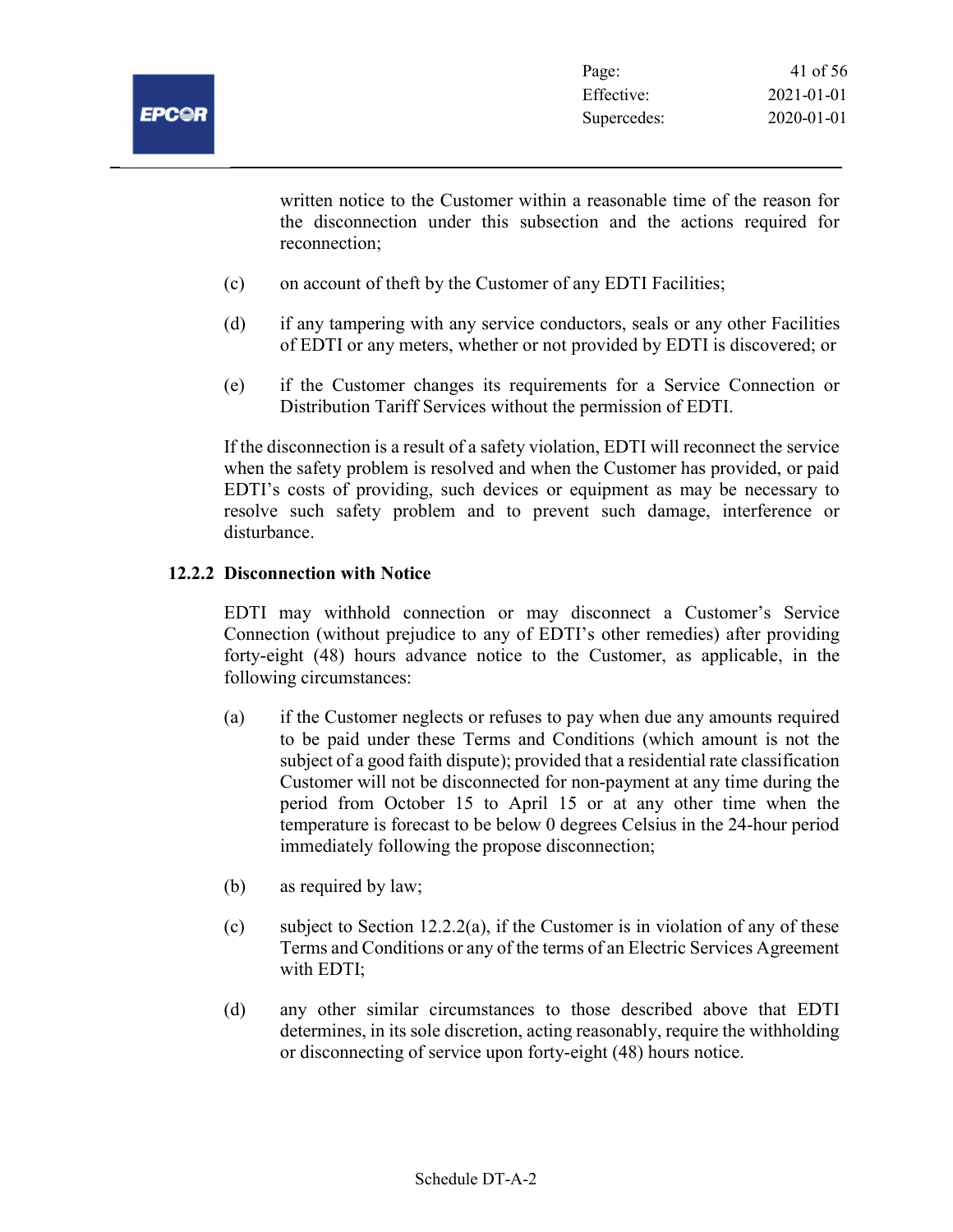

EDTI also reserves the right to install a load-limiting device or a load-limiting program to restrict the capability of the Service Connection.

#### 12.3 Reconnect Service

This Section applies to reconnection or restoration of service to a Customer whose service was previously restricted by a load-limiting device or discontinued (whether at the request of the Customer or not).

Before reconnecting or restoring service, the Customer shall pay:

- (a) any amount owing to EDTI including written off accounts; and
- (b) a reconnection charge that will billed to the Customer's Retailer.

#### 12.4 Removal of Facilities

Upon termination of service, EDTI shall be entitled to remove any of its Facilities located upon the property of the Customer and to enter upon the Customer's property for that purpose.

#### ARTICLE 13 - CONTRACT EXIT PROVISIONS

A Customer's Electric Service Agreement remains in effect, subject to the right of either EDTI or the Customer to terminate such agreement upon thirty (30) days written prior notice being given to the other party.

Upon receipt of such notice, EDTI shall read the Customer's meter within a reasonable time, and, shall use all reasonable efforts to read the Customer's meter at the time requested by the Customer. A Customer shall pay for all service provided up to the time of such reading.

#### 13.1 Distribution Related Exit Charge

When a Customer with an Electric Service Agreement no longer requires service from EDTI, and it is within the initial term of the Electric Service Agreement, in addition to any other applicable requirements under these Terms and Conditions, the Customer may be required to pay a "Distribution Related Exit Charge".

The Distribution Related Exit Charge is:

- (a) the present value of future revenue streams associated with the existing Facilities being removed; plus
- (b) the estimated salvage costs; plus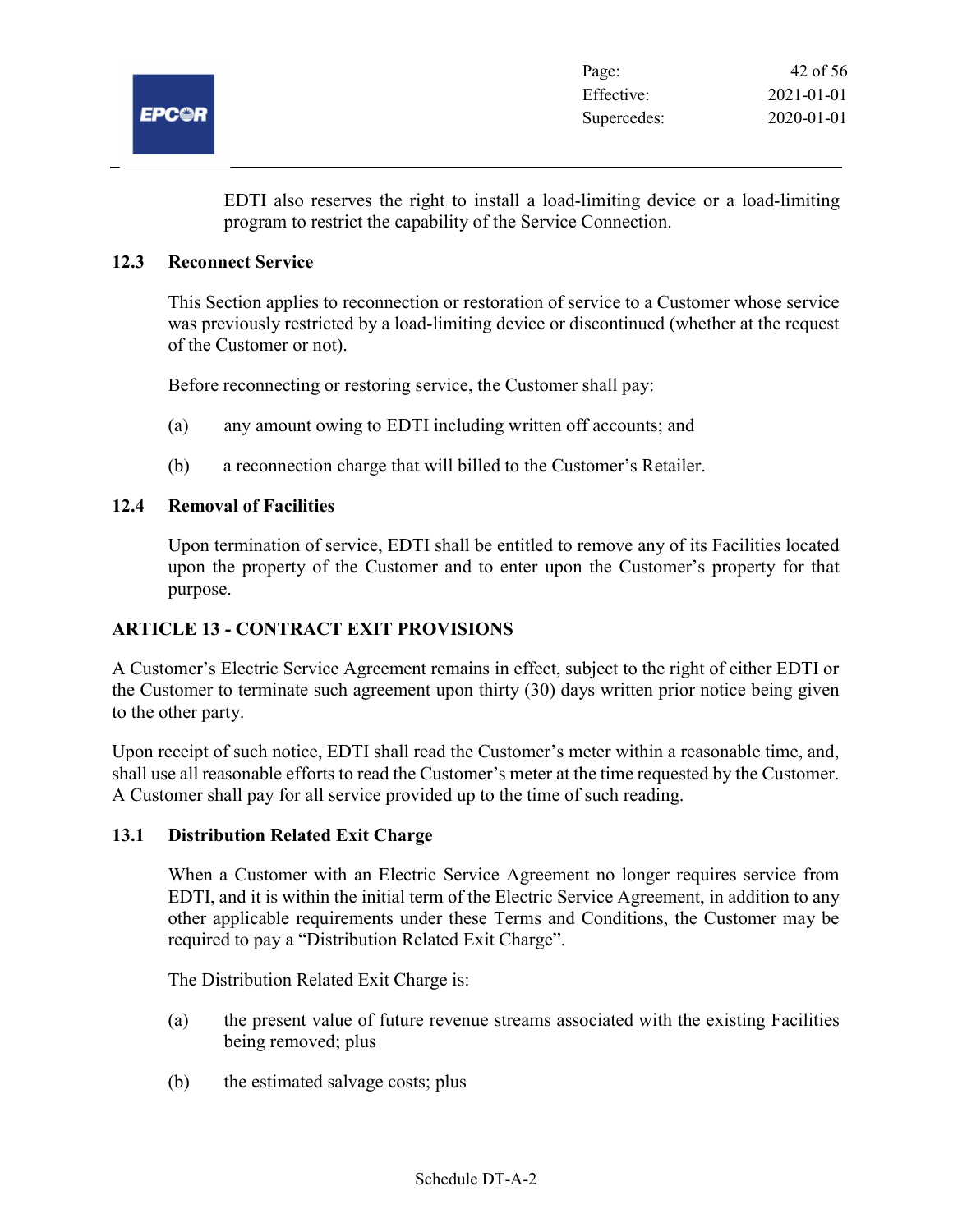|              | Page:       | 43 of 56   |
|--------------|-------------|------------|
|              | Effective:  | 2021-01-01 |
| <b>EPC@R</b> | Supercedes: | 2020-01-01 |
|              |             |            |

- (c) any outstanding amounts attributable to the Customer with respect to, but not limited to, any deferral accounts and Commission approved riders and charges arising from services supplied by EDTI prior to the termination of service; less
- (d) the estimated salvage value.

Distribution Customer Exit Charge provisions apply for the service life of EDTI's investment, as established at the time of investment.

#### 13.2 Transmission Related Exit Charge

When a Customer no longer requires service from EDTI, in addition to any other applicable requirements under these Terms and Conditions, the Customer may be required to pay a "Transmission Related Exit Charge".

The Transmission Related Exit Charge is:

- (a) any costs charged to EDTI by the ISO that are attributable to the Customer's termination of service; and
- (b) any ongoing costs that EDTI will be required to pay the ISO, that will not be recovered as a result of the Customer's termination of service.

#### ARTICLE 14 - LIABILITY AND INDEMNITY

#### 14.1 EDTI Liability

Notwithstanding any other provision of these Terms and Conditions or any provision of any agreement between EDTI and a Customer relating to the provision of Distribution Tariff Services (an "EDTI Agreement") EDTI, its directors, officers, agents, employees and representatives ("EDTI Parties") shall not be liable to the Customer, its directors, officers, agents, employees and representatives ("Customer Parties") for any loss, injury, damage, expense, charge, cost or liability of any kind suffered or incurred by the Customer Parties, or any of them, whether of a direct, indirect, special or consequential nature, howsoever or whensoever caused, and whether in any way caused by or resulting from the acts or omissions of the EDTI Parties, or any of them, except for direct property damages incurred by the Customer as a direct result of a breach of these Terms and Conditions or applicable EDTI Agreement or other act or omission by an EDTI Party, which breach or other act or omission is caused by the negligence or wilful act or omission of harm of such EDTI Party. Any liability under this Section will be limited to an amount in proportion to the degree to which the EDTI Party acting negligently or wilfully is determined to be at fault. For the purpose of the foregoing and without otherwise restricting the generality thereof, "direct property damage" shall not include loss of revenue, loss of profits, loss of earnings, loss of production, loss of contract, cost of purchased or replacement capacity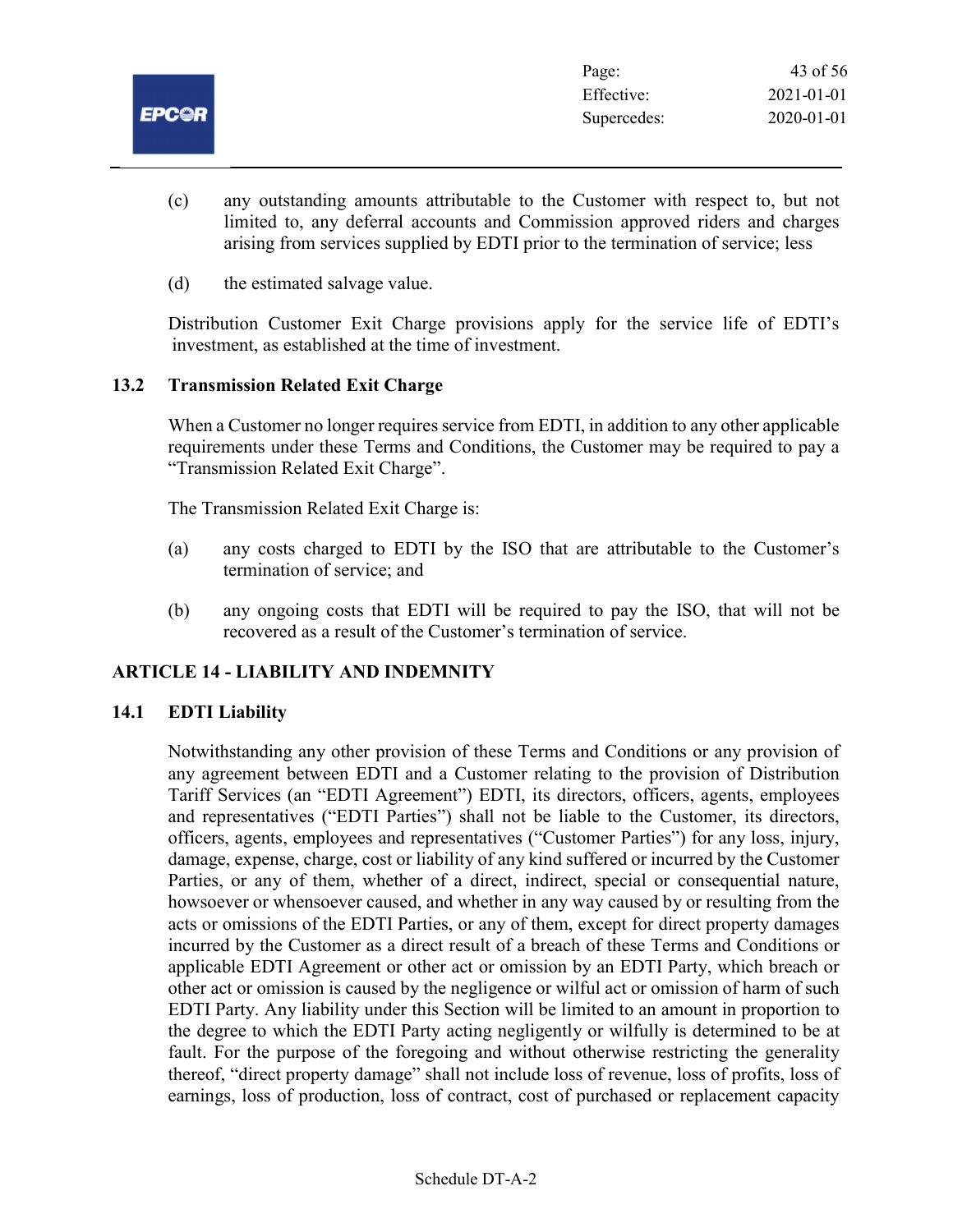

and energy, cost of capital, and loss of use of any facilities or property, or any other similar damage or loss whatsoever.

#### 14.2 Release

Subject to Section 14.1 above, none of the EDTI Parties (as defined above) will be liable to any of the Customer Parties (as defined above) for any damages, costs, expenses, injuries, losses, or liabilities suffered or incurred by the Customer Parties or any of them, howsoever and whensoever caused, and each Customer Party hereby forever releases each of the EDTI Parties from any liability or obligation in respect thereof.

#### 14.3 EDTI Not Liable to Customer

For greater certainty and without limitation to the foregoing in Sections 14.1 and 14.2, EDTI Parties (as defined above) shall not be liable to a Customer for any damages of any kind (except to the extent EDTI is liable for such damages in accordance with Section 14.1):

- (a) caused by or arising from any EDTI Party's conduct in compliance with, or as permitted by, these Terms and Conditions, the Terms and Conditions for Distribution Access Service, a Distribution Services Agreement between EDTI and a Retailer or any legal or regulatory requirements related to service provided to Retailers;
- (b) caused to the Customer and arising from any failure of a Retailer to comply with the Terms and Conditions for Distribution Access Service, any agreement with EDTI relating to Distribution Tariff Services or for any damages caused by or arising from equipment installed or actions taken by a Retailer;
- (c) caused by or arising from a Retailer's failure to perform any commitment to the Customer, including but not limited to the Retailer's obligation, including its obligation under Part 8 of the Act, to provide Retail Electricity Services including Distribution Tariff Services to the Customer; or
- (d) caused by or resulting from any acts, omissions or representations made by a Retailer in connection with soliciting Customers for Distribution Access Service or performing any of the Retailer's functions in providing Retail Electricity Services including Distribution Tariff Services to Customers.

#### 14.4 Customer Liability

In addition to any other liability provisions set out in the Terms and Conditions or any provision in an EDTI Agreement, a Customer Party (as defined above) shall be liable for any damages, costs, expenses, injuries, losses, or liabilities suffered or incurred by EDTI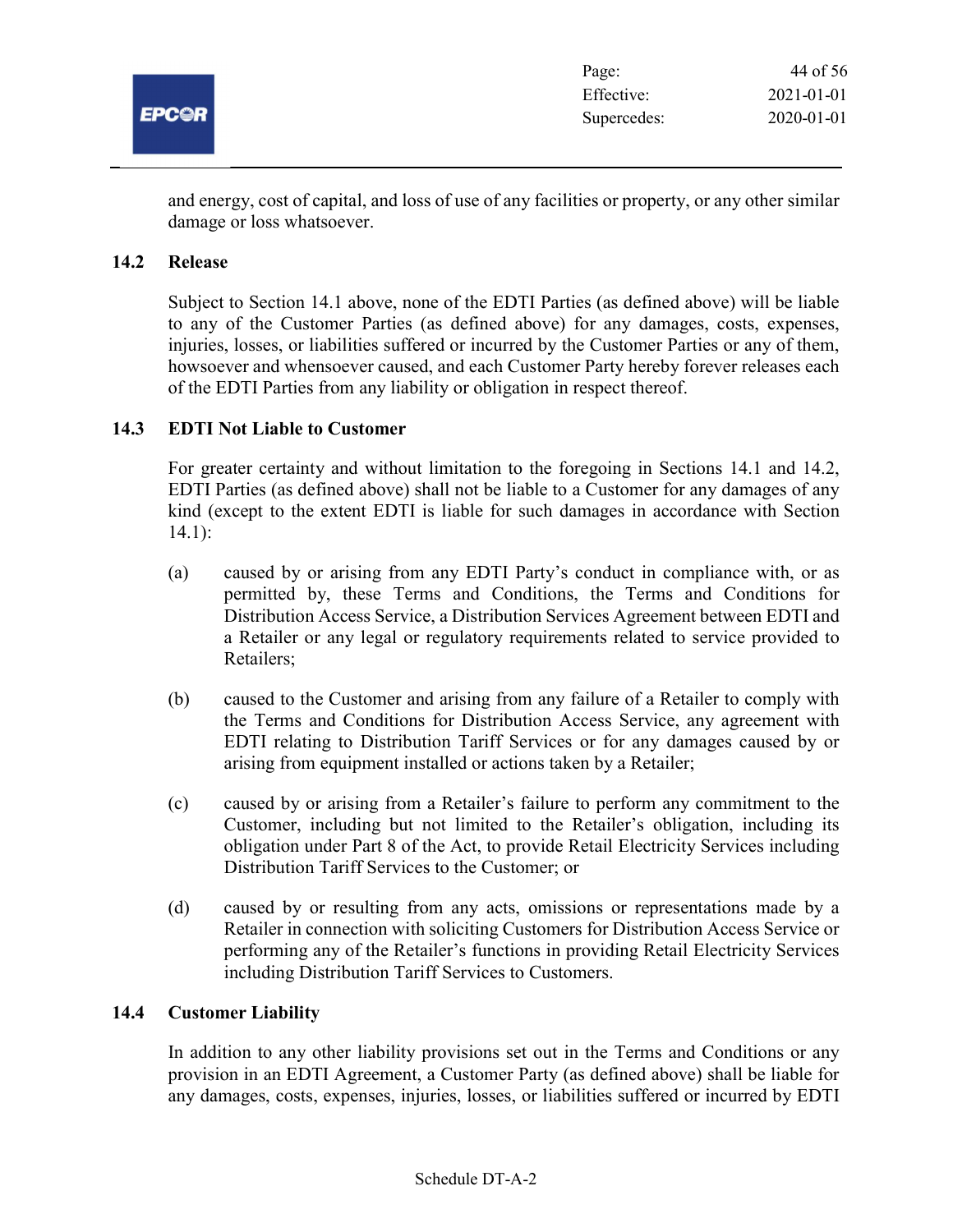

Parties (as defined above), whether of a direct or indirect nature, caused by or arising from any acts or omissions of an Customer Party that result in a breach ("Breach") of these Terms and Conditions or the applicable EDTI Agreement, or any negligent or wilful acts or omissions of harm of a Customer Party outside of a Breach. Any liability under this section will be limited to an amount in proportion to the degree to which the Customer Party is at fault.

#### 14.5 Force Majeure

#### 14.5.1 Force Majeure Relief

If an event or circumstance of Force Majeure occurs that affects EDTI's ability to provide a Service Connection or other interconnection to its electric distribution system or Distribution Tariff Services, EDTI's obligations and responsibilities hereunder and under any agreement relating to Service Connections or other interconnections to its electric distribution system or the provision of Distribution Tariff Services, so far as they are affected by the Force Majeure or the consequences thereof, shall be suspended until such Force Majeure or the consequences thereof are remedied and for such period thereafter as may reasonably be required to restore the Distribution Tariff Services. The Minimum Charge, if applicable, will continue to be payable during the period in which EDTI claims relief by reason of Force Majeure.

#### 14.5.2 Notice

EDTI shall promptly give the relevant party notice of the Force Majeure including full particulars hereof and shall promptly give the relevant party notice when the Force Majeure ceases to prevent performance of EDTI's obligations.

#### 14.5.3 Obligation to Remedy

EDTI shall promptly remedy the cause and effect of the Force Majeure insofar as it is reasonably able to do so.

#### 14.5.4 Strikes and Lockouts

Notwithstanding any other provision of these Terms and Conditions, the settlement of any strike, lockout or other industrial disturbance shall be wholly in the discretion of EDTI and EDTI may settle such strike, lockout or industrial disturbance at such time and on such terms and conditions as it may deem appropriate. No failure or delay in settling such strike, lockout or industrial disturbance shall constitute a cause or event within the control of EDTI or deprive EDTI of the benefits of this Section 14.5.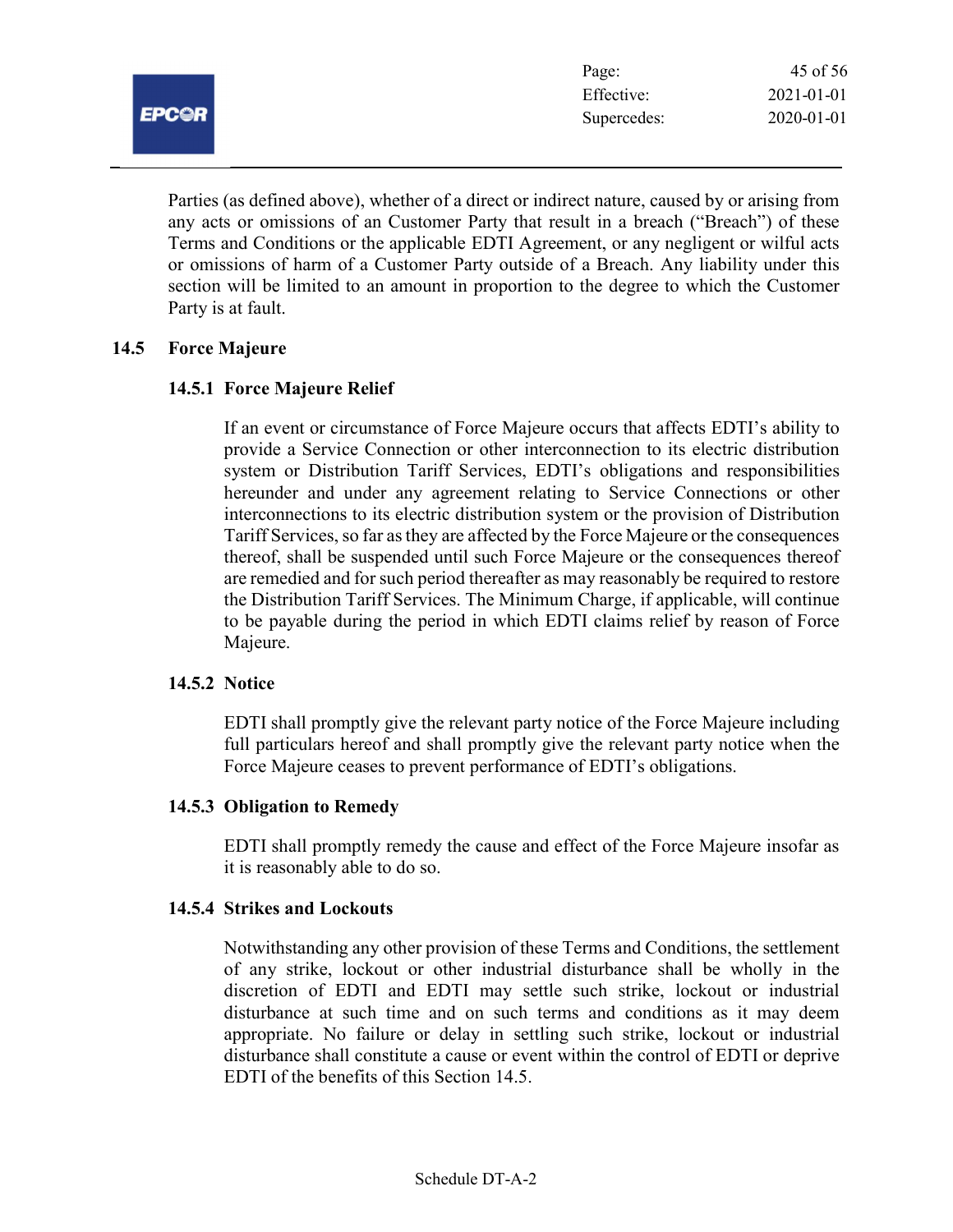

## ARTICLE 15 - ADDITIONAL PROVISIONS RELATING TO SERVICES

#### 15.1 Ownership of Facilities

EDTI remains the owner of all Facilities necessary to provide Distribution Access Service to the Customers, unless an agreement between EDTI and a Customer specifically provides otherwise.

Payment made by Customers for costs incurred by EDTI in installing Facilities does not entitle Customers to ownership of any such Facilities, unless an agreement between EDTI and a Customer specifically provides otherwise.

#### 15.2 Distribution Access Service Obtained from Retailer

EDTI will not initiate or continue Distribution Access Service at a Point of Service unless the Customer is enrolled to obtain Distribution Access Service. It is the Customer's responsibility to make arrangements with a Retailer to obtain Retail Electricity Services, including enrolment for Distribution Access Service.

#### 15.3 Proper Use of Services

The Customers assume full responsibility for the proper use of the Service Connection and Distribution Tariff Services provided by EDTI and for the condition, suitability and safety of any and all wires, cables, devices or appurtenances energized by energy on the Customer's premises or on premises owned or controlled by the Customer that are not the Customer's property. The Customer shall be liable for any loss, damage, expense, charge, cost or other liability of any kind, whether to EDTI, its agents or employees, EDTI property or otherwise, arising directly or indirectly by reason of: (i) the routine presence in or use of energy over the wires, cables, devices or other Facilities owned or controlled by the Customer; (ii) the Customer's improper or negligent use of energy or electric wires, cables, devices or other facilities; or (iii) the negligent acts or omissions or wilful acts or omissions of the Customer or any person permitted on the Customer's property.

#### 15.4 Independent System Operation or Transmission Facility Owner Requirements

The Customers acknowledge and agree that EDTI is bound by all operating instructions, policies and procedures of the ISO and transmission facility owners which are needed to maintain the integrity of the Interconnected Electric System. The Customers acknowledge and agree that they will cooperate with EDTI so that EDTI will be in compliance with all such operating instructions, policies and procedures which include, but are not limited to, those operating instructions, policies and procedures pertaining to minimum and maximum generation emergencies, and supply voltage reduction or full interruption of Customer load by either manual or automatic means.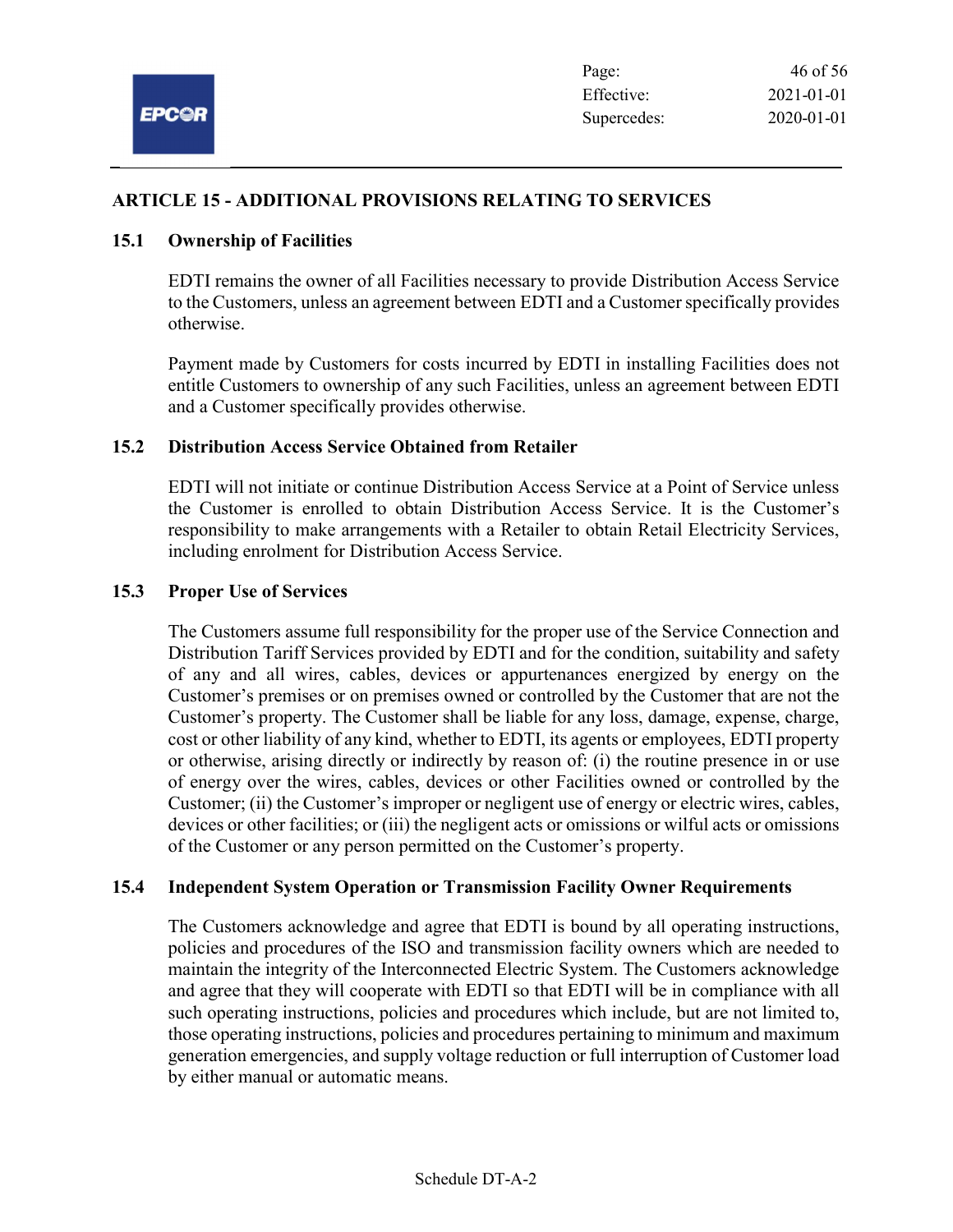## 15.5 Compliance with Applicable Legal Authorities

EDTI and the Customers are subject to, and shall comply with, all existing or future applicable federal, provincial and local laws, all applicable existing or future orders or other actions of the ISO or of governmental authorities having applicable jurisdiction. EDTI will not violate, directly or indirectly, or become a party to a violation of any applicable requirement of the ISO or any applicable federal, provincial or local statute, regulation, bylaw, rule or order in order to provide a Service Connection or Distribution Tariff Services to the Customers. EDTI's obligation to provide a Service Connection or Distribution Tariff Services is subject to the condition that all requisite governmental and regulatory approvals for the provision of the Service Connection or Distribution Tariff Services will have been obtained and will be maintained in force during such period of service.

#### 15.6 Interference with EDTI's Property

No one other than an employee or authorized agent of EDTI shall be permitted to remove, operate, or maintain meters, electric equipment and other Facilities owned by EDTI. The Customers shall not interfere with or alter the meter, seals, or other Facilities or permit the same to be done by any person other than the authorized agents or employees of EDTI.

#### 15.7 Service Interruption

While EDTI takes all reasonable efforts to guard against interruptions, it does not guarantee uninterrupted service. Without liability of any kind to EDTI, EDTI shall have the right to disconnect or otherwise curtail, interrupt or reduce Distribution Access Service to Customers whenever EDTI reasonably determines, or when EDTI is directed by the ISO, that such a disconnection, curtailment, interruption or reduction is:

- (a) necessary to facilitate construction, installation, maintenance, repair, replacement or inspection of any of EDTI's Facilities;
- (b) to maintain the safety and reliability of EDTI's electric distribution system; or,

(c) due to any other reason including dangerous or hazardous circumstances including emergencies, forced outages, potential overloading of EDTI's electric distribution system or Force Majeure.

#### 15.8 No Assignment

A Customer shall not assign any of its rights or obligations under these Terms and Conditions or any other agreement with EDTI relating to a Service Connection or Distribution Tariff Services without obtaining any necessary regulatory approvals and EDTI's approval where required in such agreement. No assignment shall relieve the Customer of any of its obligations under these Terms and Conditions until such obligations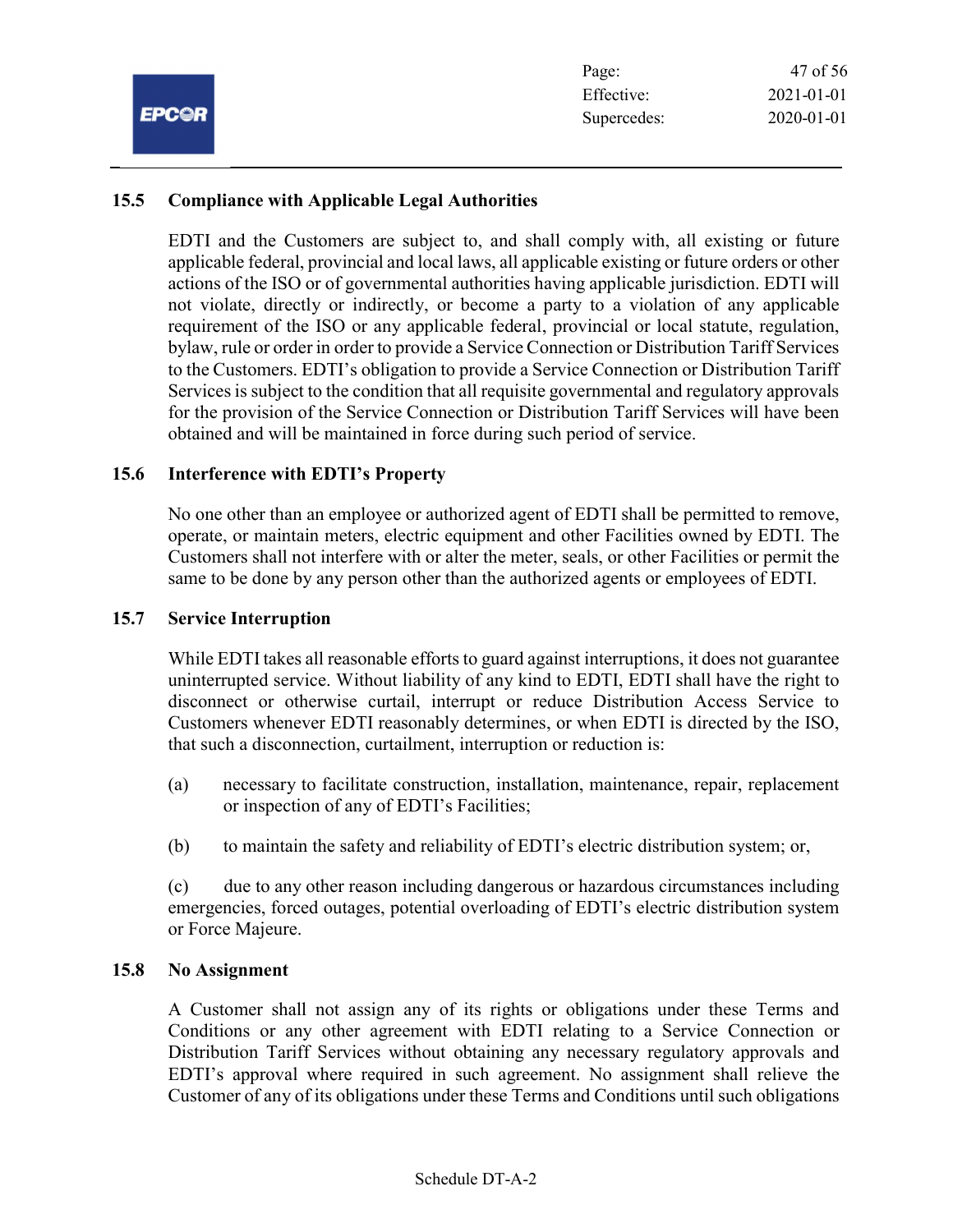

have been assumed by the assignee and EDTI has agreed to the novation. Any assignment in violation of this section shall be void.

#### 15.9 No Waiver

The failure of EDTI or a Customer to insist on any one or more instances upon strict performance of any provisions of these Terms and Conditions or any other agreement between EDTI and the Customer relating to a Service Connection or Distribution Tariff Services, or to take advantage of any of its rights hereunder or thereunder, shall not be construed as a waiver of any such provisions or the relinquishment of any such right or any other right hereunder, which shall remain in full force and effect. No term or condition of these Terms and Conditions or any other agreement between EDTI and a Customer relating to a Service Connections or Distribution Tariff Services shall be deemed to have been waived and no breach excused unless such waiver or consent to excuse is in writing and signed by the party claimed to have waived or consented to excuse.

#### 15.10 Law

These Terms and Conditions and any other agreement between EDTI and a Customer relating to a Service Connection or Distribution Tariff Services shall be governed by the laws of the Province of Alberta and the federal laws of Canada applicable in the Province of Alberta, without regard to principles of conflicts of law. Any lawsuit arising in connection with these Terms and Conditions or any other agreement relating to a Service Connection or Distribution Tariff Services shall be brought in the courts of the Province of Alberta.

#### 15.11 Request Under Section 101 (2) of the Act

In accordance with Section 101(2) of the Act, a Transmission Direct-Connect Customer may, with the prior approval of EDTI, enter into an arrangement directly with the Independent System Operator for the provision of System Access Service. Should EDTI grant such approval, EDTI reserves the right to bill the Customer directly for all Local Access Fees and Commission approved riders and charges arising from services provided by EDTI prior to the Customer receiving System Access Service directly from the Independent System Operator pursuant to such arrangement.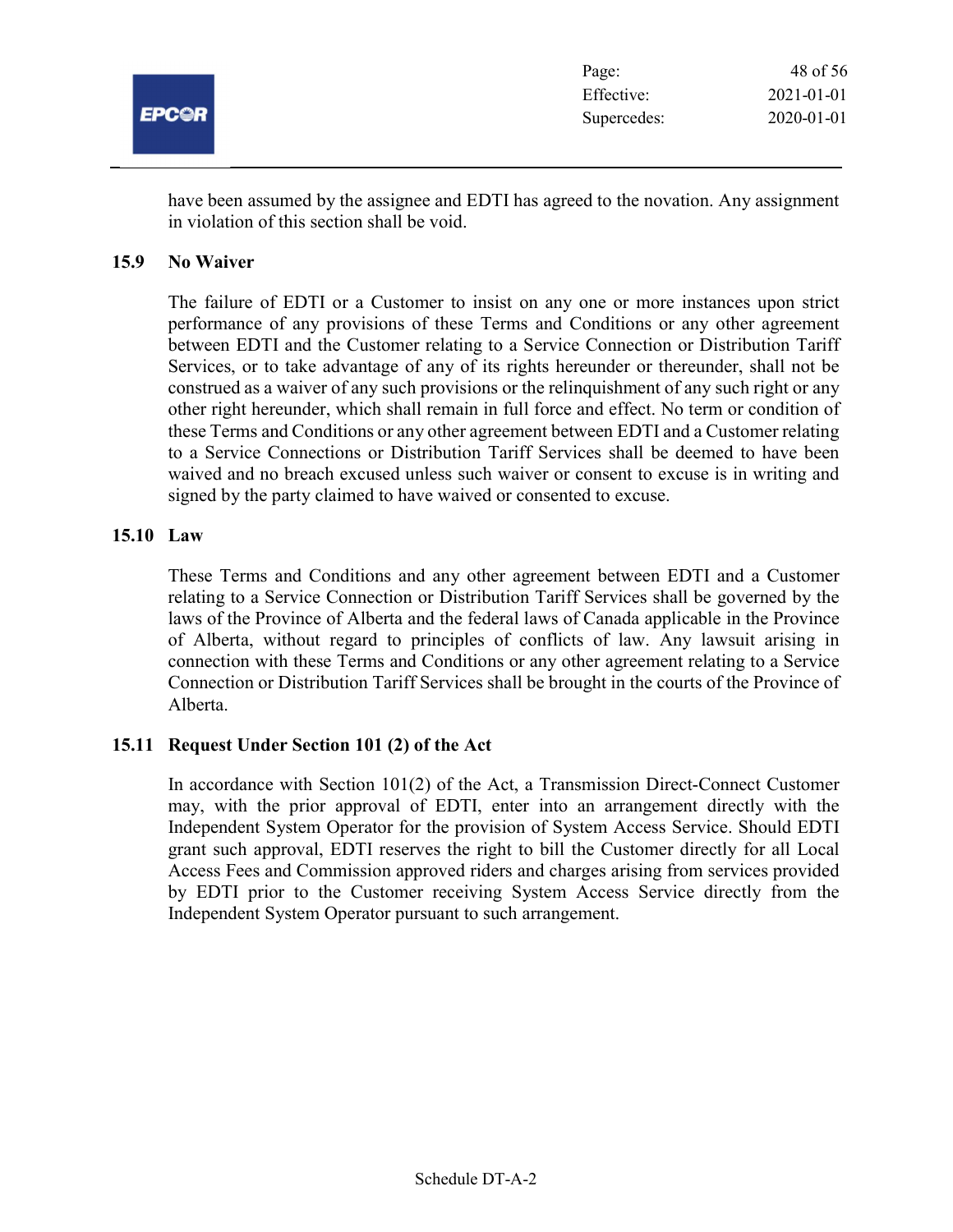

 $\overline{\phantom{0}}$ 

Page: 49 of 56 Effective: 2021-01-01 Supercedes: 2020-01-01

## SCHEDULE A — AVAILABLE EDTI INVESTMENT

Schedule A available on EPCOR's website:

https://www.epcor.com/products-services/power/Pages/terms-and-conditions.aspx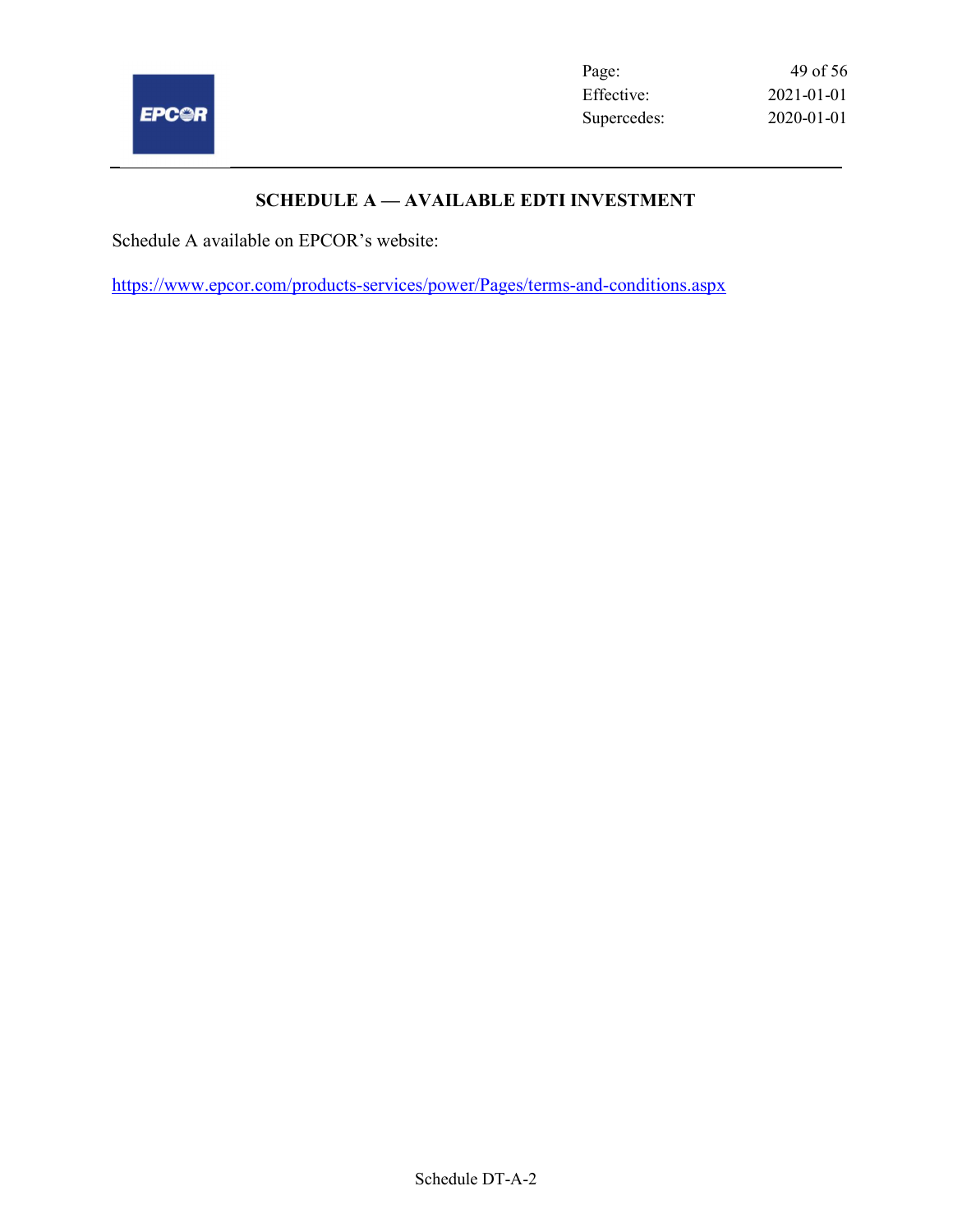

Page: 50 of 56 Effective: 2021-01-01 Supercedes: 2020-01-01

## SCHEDULE B — Electric Service Agreement

## for Distribution Connection Services

This Agreement dated for reference as of the day of  $\qquad \qquad , 20$ 

Between:

(Customer Name)

(Address) (hereinafter called the "Customer")

- and -

## EPCOR Distribution & Transmission Inc.,

a body corporate with its head office in the City of Edmonton in the Province of Alberta

(hereinafter called "EDTI")

REFERENCE IS MADE TO THE EDTI TERMS AND CONDITIONS FOR DISTRIBUTION CONNECTION SERVICES (THE "TERMS AND CONDITIONS"), AS AMENDED FROM TIME TO TIME, PREPARED BY EDTI AND APPROVED BY THE ALBERTA UTILITIES COMMISSION ("AUC") IN ACCORDANCE WITH THE ELECTRIC UTILITIES ACT (ALBERTA). THIS ELECTRIC SERVICE AGREEMENT IS SUBJECT TO THE TERMS AND CONDITIONS AND SUCH TERMS AND CONDITIONS ARE INCORPORATED HEREIN BY REFERENCE IN THEIR ENTIRETY (THIS AGREEMENT TOGETHER WITH THE TERMS AND CONDITIONS ARE REFERRED TO HEREIN AS THE "AGREEMENT"). THE MOST CURRENT FORM OF THE TERMS AND CONDITIONS ARE POSTED ON EDTI'S WEBSITE AT:

https://www.epcor.com/products-services/power/Pages/terms-and-conditions.aspx

#### CAPITALIZED TERMS USED BUT NOT DEFINED IN THIS ELECTRIC SERVICE AGREEMENT HAVE THE MEANINGS SET FORTH IN THE TERMS AND CONDITIONS.

In consideration of the respective promises, covenants and agreements of the parties herein contained and for other good and valuable consideration (the receipt and sufficiency of which are hereby acknowledged by each party), the parties agree as follows: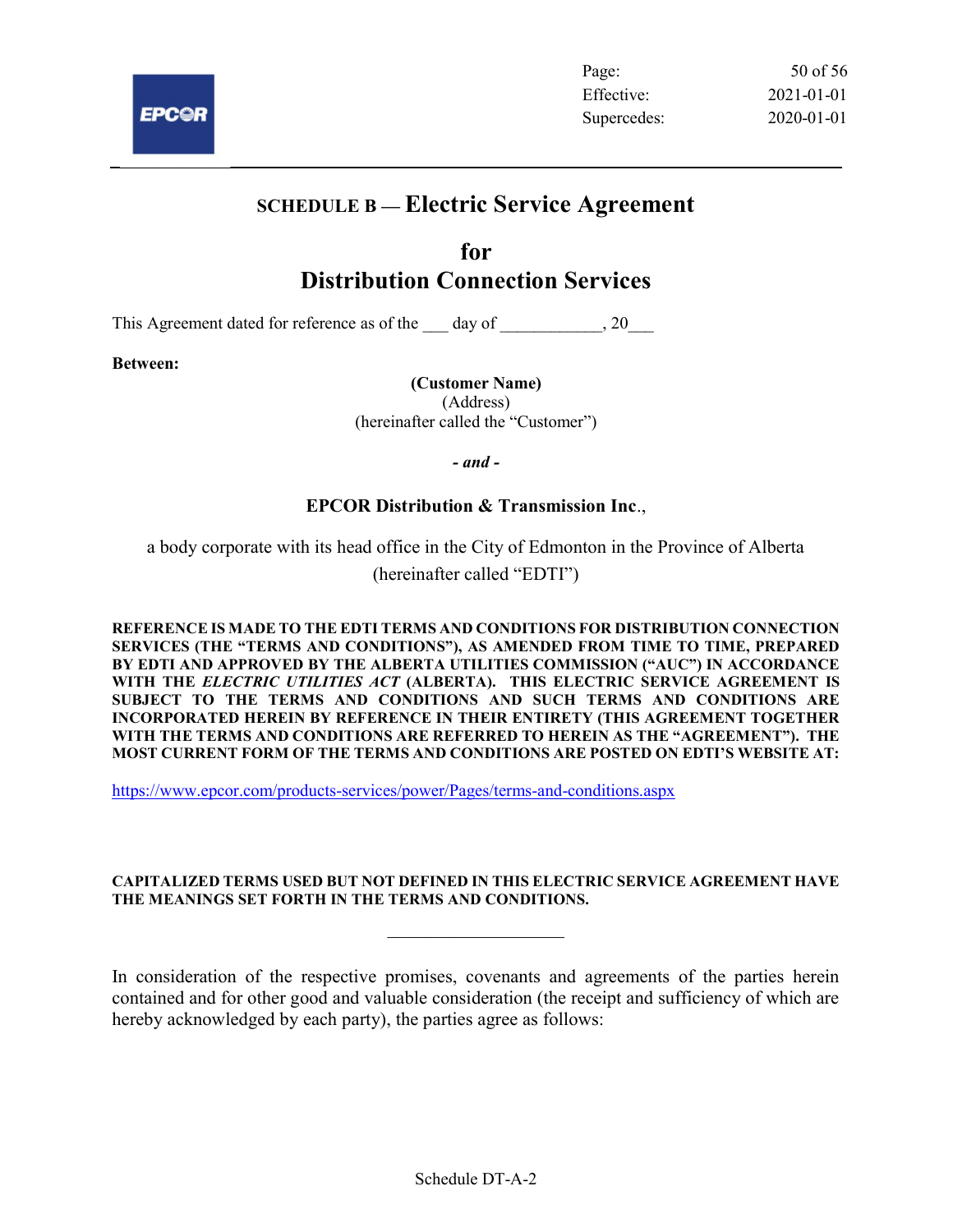# **EPC@R**

- 1. Service. The Customer agrees to obtain from EDTI and EDTI agrees to provide to the Customer Distribution Access Service in relation to the Service Connection specified below (the "Service") in accordance with the provisions of this Agreement.
- 2. Parameters. The Customer and EDTI agree to the following parameters for the provision of the Service:

| a. | Location of Service Connection:              |          |
|----|----------------------------------------------|----------|
| b. | <b>Contract Term:</b>                        | 15 years |
| c. | <b>EDTI</b> Investment                       |          |
| d. | Customer Contribution (plus application GST) |          |
| e. | <b>Forecast Peak Demand:</b>                 |          |
| f. | Contracted Minimum Demand:                   |          |
| g. | Main Feeder                                  |          |
| h. | Standby Feeder if applicable                 |          |
| i. | <b>Applicable Distribution Tariff</b>        |          |
| j. | Special charges (Facilities Charge, etc.)    |          |
| k. | <b>Special Arrangements</b>                  |          |
| 1. | Service Configuration                        |          |
|    |                                              |          |

- 3. Term. This Agreement shall become effective on the In-service Date, and thereafter shall remain in effect until terminated by either party hereto in accordance with Article 13 of the Terms and Conditions. Termination of this Agreement shall be subject to the Distribution Related Exit Charge as outlined in Section 13.1 of the Terms and Conditions. Notwithstanding anything to the contrary contained herein, this Agreement shall not become effective and is not binding until accepted by EDTI.
- 4. Fees and Payment. The Customer agrees to pay for the Service in accordance with the Terms and Conditions. Fees and charges payable by the Customer will be determined based on the greater of the actual Demand or the Contracted Minimum Demand.
- 5. Forecast Peak Demand. The Customer shall under no circumstances exceed the Forecast Peak Demand and shall provide one (1) year prior written notice to EDTI of any increase in the Forecast Peak Demand. The Customer acknowledges and agrees that failure by the Customer to adhere to this provision may cause serious damage to EDTI's Facilities for which the Customer will be responsible.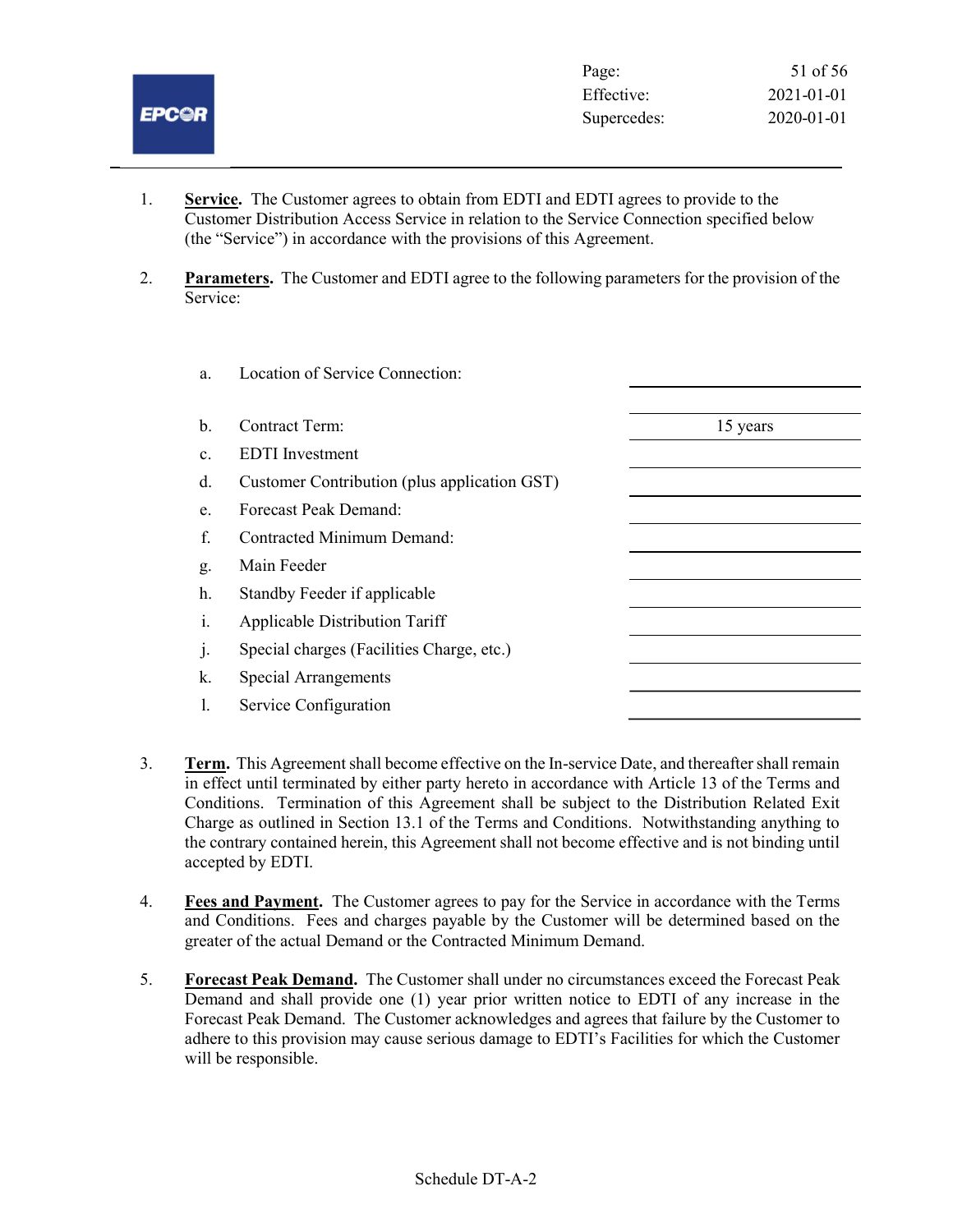

- 6. Use Restricted. The Service provided hereunder is provided for the Customer's use only at the location specified above and the Customer shall not permit any other person to use such Service
- 7. Customer Acknowledgements. The Customer acknowledges and agrees that:
	- a. it has reviewed and understands this Agreement, including the Terms and Conditions, and agrees to be bound by them in all transactions with EDTI;
	- b. the Terms and Conditions may change from time to time, and that a copy of the Terms and Conditions is on file at the offices of EDTI and available on-line at the website of EDTI noted above;
	- c. no Person, whether an employee or agent of EDTI or otherwise, can agree to change, alter, vary or waive any provision of the Terms and Conditions without the express approval of the AUC;
	- d. it has been offered a copy of EDTI's Customer Connection Guide and is aware of the policies and business practices of EDTI detailed therein and that the Customer Connection Guide can also be accessed on-line at https://www.epcor.com/productsservices/power/new-power-connection/Pages/default.aspx
- 8. EDTI Facilities. Notwithstanding any Customer Contribution, the Customer shall not acquire any ownership interest in any EDTI Facilities.
- 9. Limited Liability. EDTI's liability for injuries and/or damage to persons or property is limited by the Terms and Conditions.
- 10. Regulatory Authority. This Agreement is subject to all applicable legislation, including the Electric Utilities Act (Alberta) and the regulations made thereunder, and all applicable orders, rulings, regulations and decisions of the AUC or any other regulatory authority having jurisdiction over EDTI or the matters addressed herein.
- 11. **Assignment / Enurement.** The Customer may not assign this Agreement without the prior written consent of EDTI. This Agreement shall enure to the benefit of and be binding and enforceable by the parties hereto and their respective executors, administrators, successors and permitted assigns.
- 12. Severability. If any provision of this Agreement, or the application thereof, is to any extent held invalid or unenforceable, the remainder of this Agreement and the application thereof, other than those provisions which have been held invalid or unenforceable, shall not be affected and shall continue in full force and effect and shall be enforceable to the fullest extent permitted by law or in equity.
- 13. Headings. The division of this Agreement into sections and subsections and the insertion of headings are for convenience of reference only and shall not affect the construction or interpretation of this Agreement.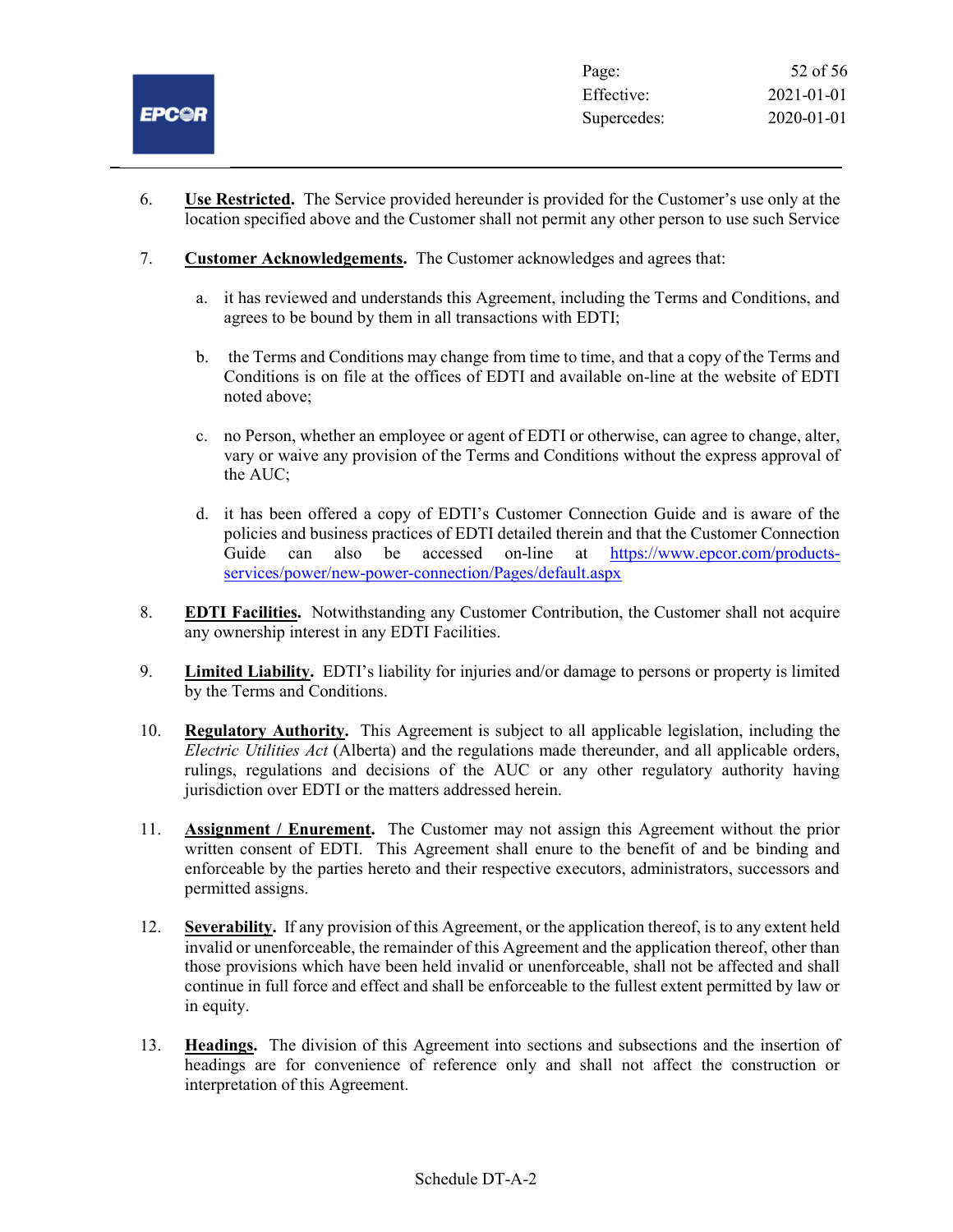

- 14. Entire Agreement / Modification. This Agreement, including the Terms and Conditions as amended from time to time, constitutes the entire agreement between the parties and supersedes all prior agreements between the Customer and EDTI for provision of the Service. Except for modifications of the Terms and Conditions, which may be made in accordance with the provisions thereof, no modification or alternation of this Agreement shall be binding on either party unless reduced to writing and signed by the parties hereto.
- 15. Notice. All notices required pursuant to this Agreement shall be in writing and shall be given personally, by facsimile or by prepaid registered mail addressed to the party for which the notice is intended to its address designated below or to such other address as may be substituted by notice given in accordance with this provision.

 EPCOR Distribution & Transmission Inc. 2000 – 10423 101 Street Edmonton, Alberta T5H 0E8

| <b>Contact Name:</b>                     | <b>Customer Engineering Services</b> |              |               |
|------------------------------------------|--------------------------------------|--------------|---------------|
| <i>Telephone No.:</i>                    | $(780)412 - 3128$                    | $Fax\,No.$ : | (780)412-7955 |
| <b>Customer Name:</b><br><b>Address:</b> |                                      |              |               |
|                                          | <b>Customer Name</b><br>(Address)    |              |               |
| <b>Contact Name:</b>                     |                                      |              |               |
| <b>Alternate Contact Name:</b>           |                                      |              |               |
| Telephone No.:                           |                                      | Alternate:   |               |
| Fax No.:                                 |                                      | Alternate:   |               |

IN WITNESS WHEREOF the parties have executed this Agreement as of the day first above mentioned.

| <b>[customer Name]</b> | <b>EPCOR Distribution &amp; Transmission Inc.</b> |  |
|------------------------|---------------------------------------------------|--|
| Per:                   | Per:                                              |  |
| Name:                  | Name:                                             |  |
| <b>Title:</b>          | Title:                                            |  |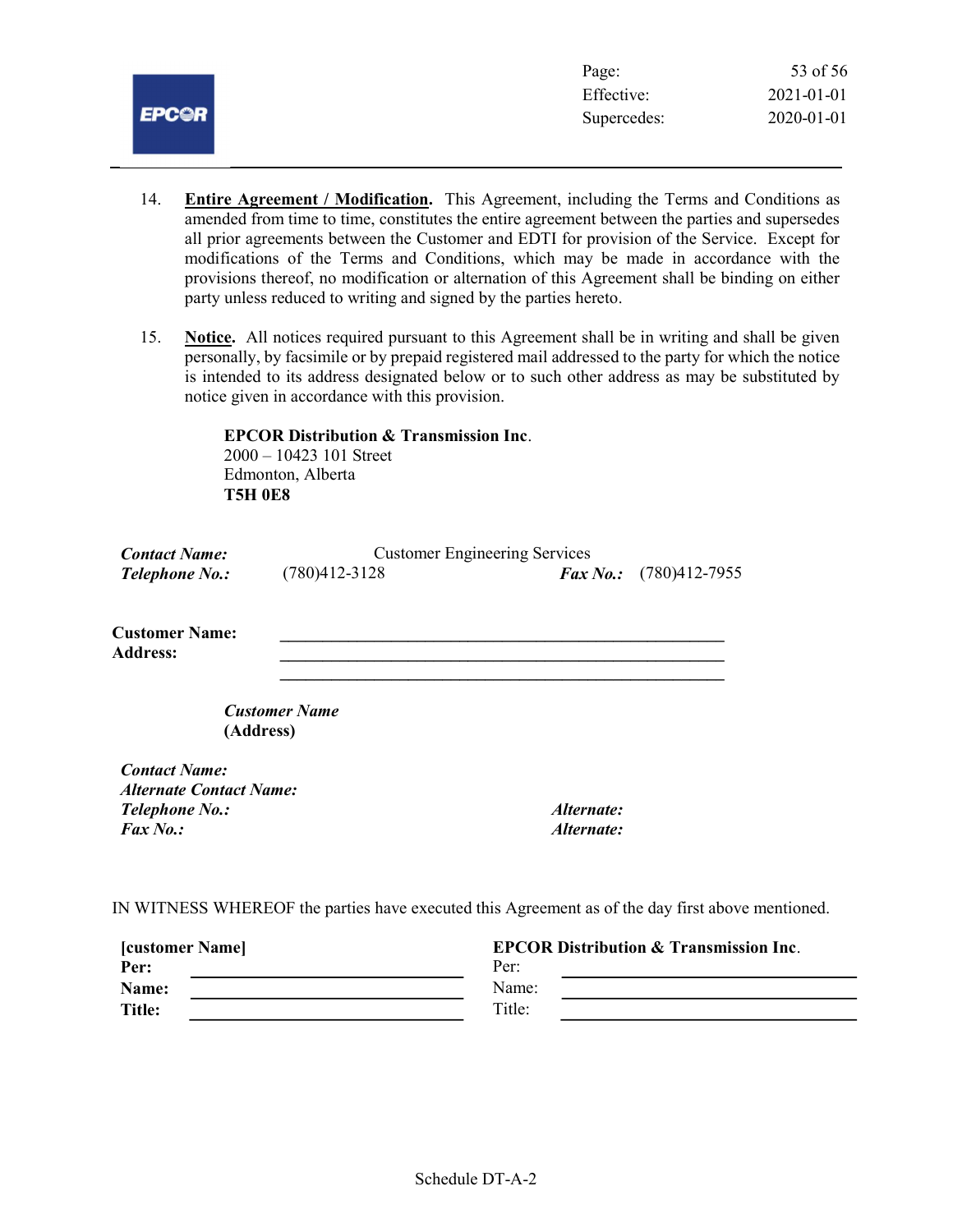## SCHEDULE C — Agreement for Distribution Connection Service

EPCOR Distribution & Transmission Inc. 2000 – 10423 101 Street Edmonton, Alberta T5H 0E8

#### Re: Agreement for Distribution Connection Service

| Customer Name:                            | (the "Customer") |              |
|-------------------------------------------|------------------|--------------|
| Site Address:                             |                  | (the "Site") |
| Main Contact Name:<br>Telephone No.:      | Alternate:       | Fax: No:     |
| Alternate Contact Name:<br>Telephone No.: | Alternate:       | Fax: No:     |

Thank you for your request that EPCOR Distribution & Transmission Inc. ("EDTI") connect your Site to EDTI's electric distribution system.

EDTI connects sites and provides distribution access service pursuant to its Distribution Tariff, which includes the Terms and Conditions for Distribution Connection Services (the "DCS Terms and Conditions"), Distribution Tariff Policies, Rate Schedules and Fee Schedule as revised from time to time and approved by the Alberta Utilities Commission ("AUC") under the *Electric Utilities Act* (Alberta). This Electric Service Agreement is subject to those documents, and both EDTI and the Customer are bound by the provisions of those documents. Those documents in their most current form are posted on EDTI's website at:

https://www.epcor.com/products-services/power/Pages/terms-and-conditions.aspx

The Customer agrees to obtain from EDTI, and EDTI agrees to provide to the Customer, Distribution Connection Service in relation to the Site in accordance with the provisions of this Agreement.

The Forecast Peak Demand for the Site will be

This Agreement may be terminated by EDTI or the Customer in accordance with section 13 of the DCS Terms and Conditions. Termination of this Agreement will be subject to the Exit Charges as outlined in Section 13 of the DCS Terms and Conditions. For the purposes of section 13.1 of the DCS Terms and Conditions, the initial term of this Agreement will be 15 years from the In-Service Date (the date on which the Customer specifies service is to be available or the date the service is actually available, whichever is later). The Customer may not assign this Agreement without the prior written consent of EDTI.

EDTI requires that [CUSTOMER NAME] indicate its understanding and acceptance of the contents of this Agreement by signing in the appropriate space below. [CUSTOMER NAME] represents that the person signing this Agreement on [CUSTOMER NAME]'s behalf is properly authorized to do so.

EPCOR Distribution & Transmission Inc.